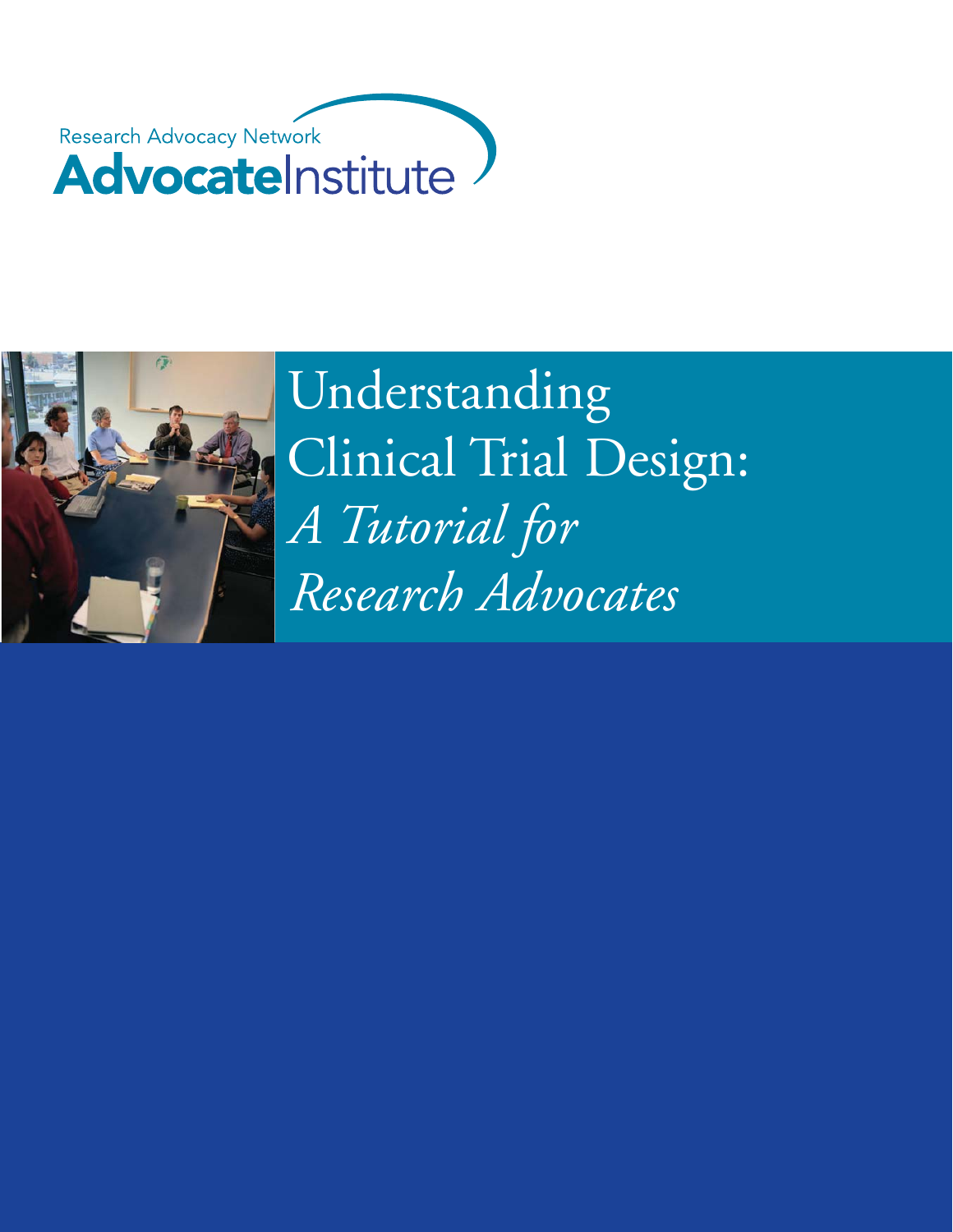# Understanding Clinical Trial Design: *A Tutorial for Research Advocates*

Authored by Jane Perlmutter, PhD for Research Advocacy Network's Advocate Institute

### Table of Contents

| II. Questions to Ask about Clinical Trials 3         |
|------------------------------------------------------|
| What Research Questions Are Being Addressed          |
| In The Trial, And How Important Are They? 4          |
| Why Should The Trial Be Conducted-i.e., Does The     |
| Scientific Rationale Adequately Support the Research |
|                                                      |
| Who Will Be Involved In The Trial And How Likely     |
|                                                      |
| How Well Designed Is The Trial To Answer The         |
|                                                      |
|                                                      |
|                                                      |
|                                                      |
|                                                      |
| III. Introduction to Clinical Trial Design 11        |
| The Scientific Method Applied to Medicine 11         |
| Randomized Controlled Trials 14                      |
| Hypothesis Testing and Statistical Inference 16      |
|                                                      |
| Introduction to Bayesian Concepts 23                 |
| Introduction to Adaptive Designs 27                  |
| Patient Allocation Adaptive Design 29                |
| Patient Preference Design 31                         |
| Patient Enrichment Strategy 32                       |
| Randomized Discontinuation Design 32                 |
| Summary: Adaptive Design 34                          |
|                                                      |
| VI. Acknowledgements 36                              |
| VII. Recommended Reading 37                          |
|                                                      |
|                                                      |
| Drug Development 37                                  |
|                                                      |
|                                                      |
|                                                      |
|                                                      |

### List of Figures

|   | Design of Clinical Trials: Striking a Balance 2    |
|---|----------------------------------------------------|
| 2 |                                                    |
| 3 |                                                    |
| 4 | The Scientific Method  12                          |
| 5 | Randomized Clinical Trials: The "Gold Standard" 14 |
| 6 |                                                    |
| 7 | Introduction of Randomized Controlled Trials 17    |
| 8 | Statistical Inference in Hypothesis Testing  18    |
| 9 |                                                    |
|   |                                                    |
|   |                                                    |
|   |                                                    |
|   | 13 Frequentist versus Bayesian Approaches 26       |
|   | 14 Patient Allocation Adaptive Design. 30          |
|   |                                                    |
|   | 16 Randomized Discontinuation Design33             |
|   |                                                    |

### List of Examples

| Concept Development Example 12                |
|-----------------------------------------------|
| Experimental Design (PICO) Example 13         |
|                                               |
|                                               |
|                                               |
|                                               |
| Statistical Inference Example  18             |
|                                               |
|                                               |
|                                               |
| Bayesian Clinical Trial Example  26           |
|                                               |
|                                               |
| Patient Allocation Adaptive Design Example 29 |
| Patient Preference Design Example31           |
| Patient Enrichment Example  32                |
| Randomized Discontinuation Design Example 33  |
|                                               |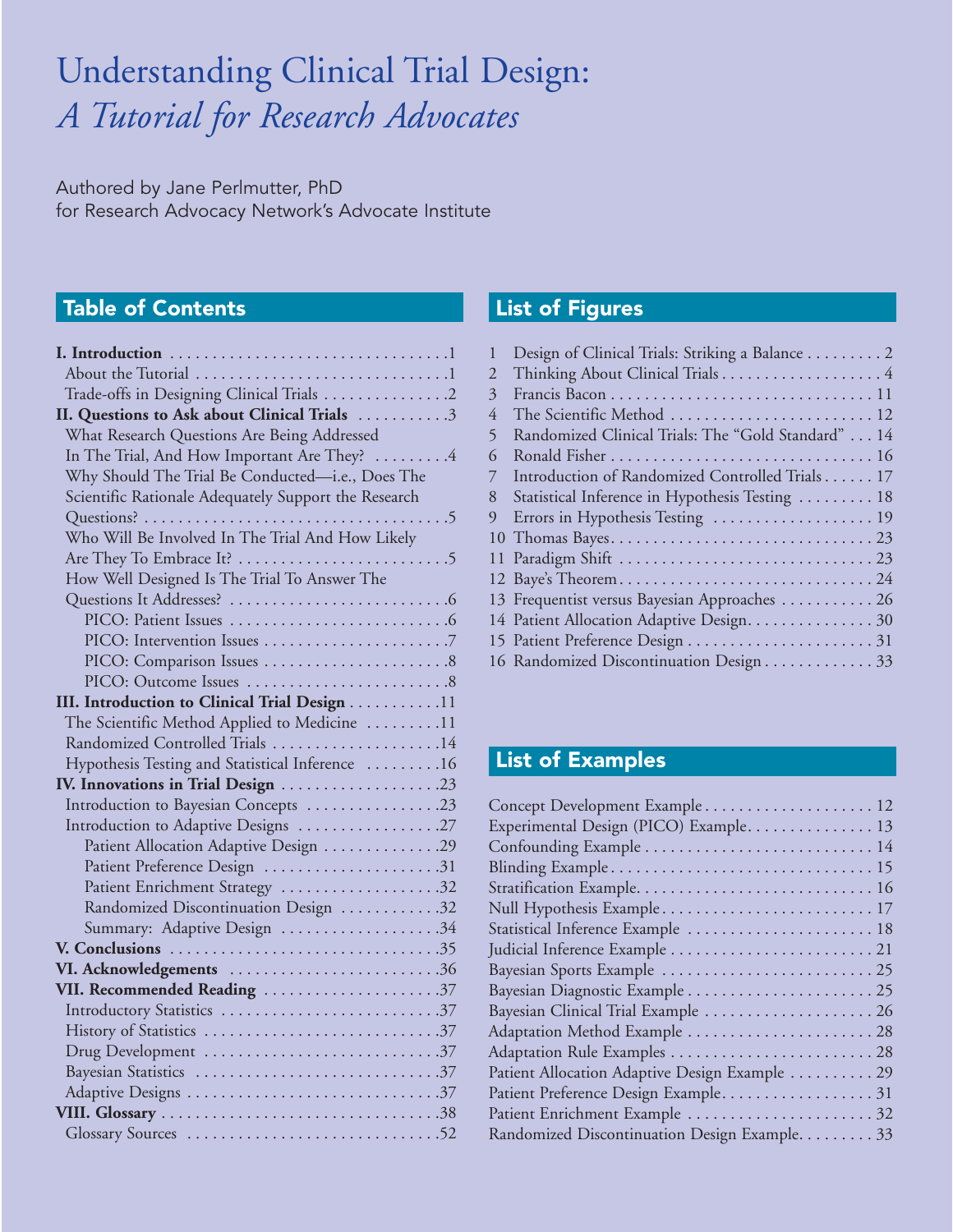### I. Introduction

#### About the Tutorial

The purpose of this tutorial is to provide a strategy that *research advocates* can use to constructively contribute to planning *clinical trials*. It should also assist them to critically assess already designed trials they may be asked to critique (e.g., in grant proposals), as well as to evaluate completed trials (e.g., in journal articles).

The presentation is based on three assumptions about the role of *research advocates*. First, *research advocates* have a unique and important contribution to make to clinical research. This is because their focus is primarily on treating patients, rather than on advancing science or careers. Also, their perspective is holistic rather than disease focused. Further *research advocates*' energy, sense of urgency and varied experiences outside of research add much value. Second, the most constructive approach *research advocates* can use to impact research is to raise questions. Raising questions is both less threatening to scientists and less daunting to advocates than providing suggestions. Third, effective research advocates need not be experts in *experimental design*, *statistics*, or science. Nevertheless, the more familiar they become with these areas, and the more comfortable they become with the language and style of scientific discourse, the more effective they will be in influencing the course of research.

This tutorial follows from these assumptions. Generic questions that *advocates* can ask about virtually any *clinical trial* are presented first. Limited knowledge of *clinical trials* is required to tackle this section, but by its conclusion readers who do not already have a conceptual framework for thinking about *clinical trials* should have obtained one (c.f., Figure 2). Additionally, a glossary that contains *italicized* terms is provided to support readers of varying backgrounds.

For many readers, the section devoted to questions will be sufficient. However, because *advocates*' input is enhanced by their understanding of the underlying science, additional background on *clinical trial* design will also be provided. First the underlying logic of traditional *clinical trials* is described. This discussion focuses on *randomized controlled trials* which are the basis of approval of most new medical *treatments*. It will include an introduction to *hypothesis testing* and basic *statistical* concepts. While not essential to *research advocates*, familiarity with these concepts will help them understand and engage in discussions of *clinical trials*. Next, a brief introduction to innovative approaches to *clinical trial* design will be presented. This will include discussion of *Bayesian* approaches and *adaptive designs*.

#### Trade-offs in Designing Clinical Trials

*Research advocates* are increasingly playing an important role in designing *clinical trials* that are patient focused and likely to lead to important changes in clinical practice. We want to be sure that *clinical trials* are designed in a way that will lead to unequivocal results (i.e., are effective at answering research questions). However, we also want to be sure that trials can be completed as rapidly and inexpensively as possible (i.e., efficiently use resources), and that the patients who volunteer to be in trials get the best possible *treatment* (i.e., the trials achieve the highest ethical standards). These goals are often at cross purposes; thus, *clinical trial* designs generally represent a compromise. As shown in Figure 1 (page 2), in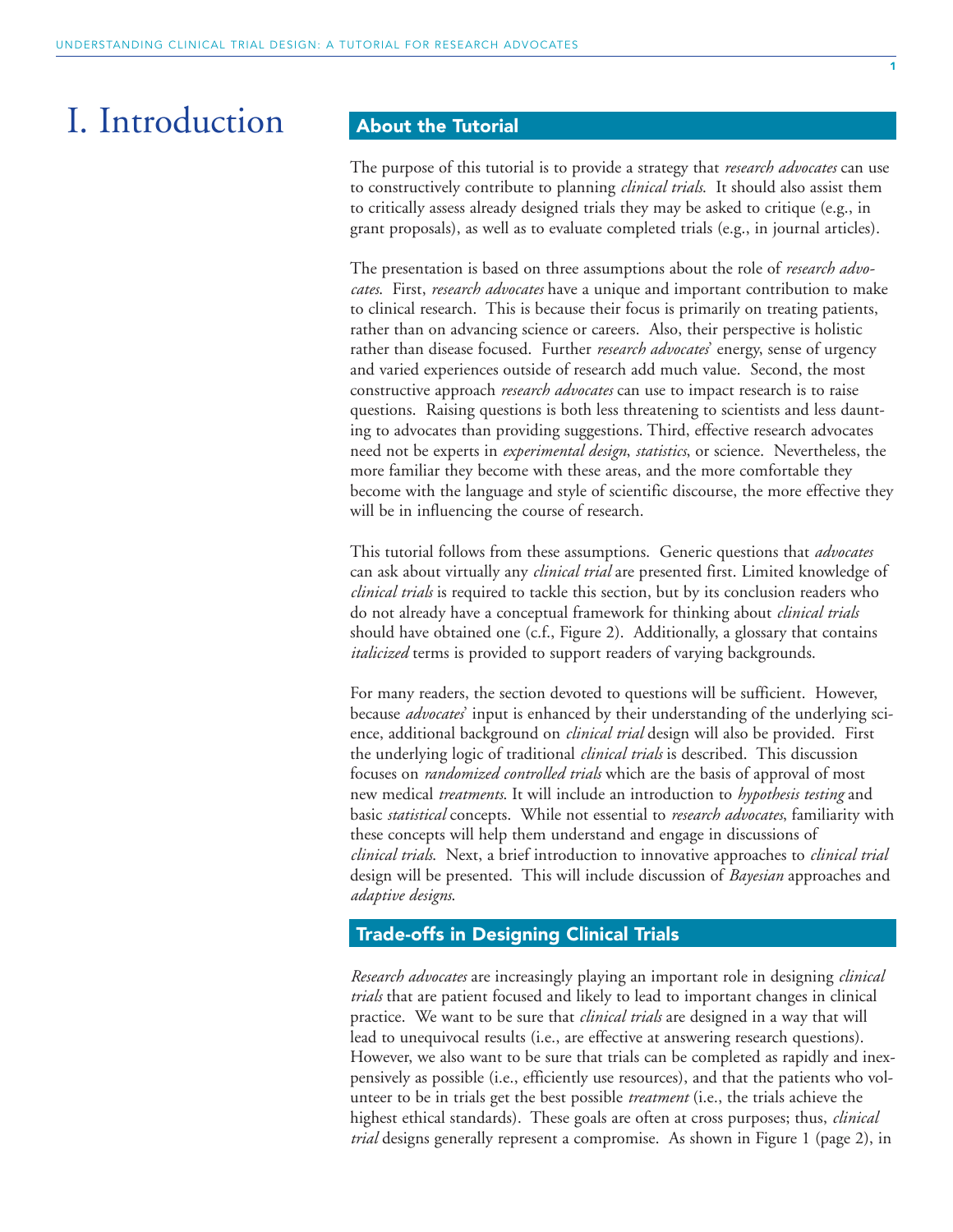addition to these trade-offs, trial designs must balance the priorities of many stakeholders, including trial sponsors, funders, regulators, principle investigators, research collaborators, and community healthcare providers.



Figure 1. Design of Clinical Trials: Striking a Balance

• Speed Results • Increase Accrual

participants

• Minimize harm and maximize benefit to

• Ethical:

Researchers are most concerned with the soundness of the science. They are trained to be methodical, and because their work builds upon previous trials, they place a premium on maintaining a strong scientific foundation. To protect against making errors, their trial designs typically require a large number of patients and a long time to reach conclusions. They also cost a great deal of money. Even so, for a variety of reasons many trials never lead to definitive conclusions. For example, trials often close prematurely because of slow accrual or loss of funding. Also, unanticipated problems with the selection of patients, procedures used during the trial, or very small differences between the *interventions* being compared can result in inconclusive trials

- Answer the right primary question definitively - Provide evidence about secondary questions • Satisfy the Needs of Multiple Stakeholders

Like researchers, informed *research advocates* should place a high premium on sound science. However, we also need to keep the urgency to rapidly find new *treatments* front and center. There is good reason to believe that innovative approaches to designing *clinical trials* can often reduce the time and money needed to successfully complete them. Such approaches can also improve the *treatment* patients receive on trials, while at the same time maintaining the highest standards of sound science. By asking the right questions, *research advocates* can encourage researchers to be more innovative in their trial designs.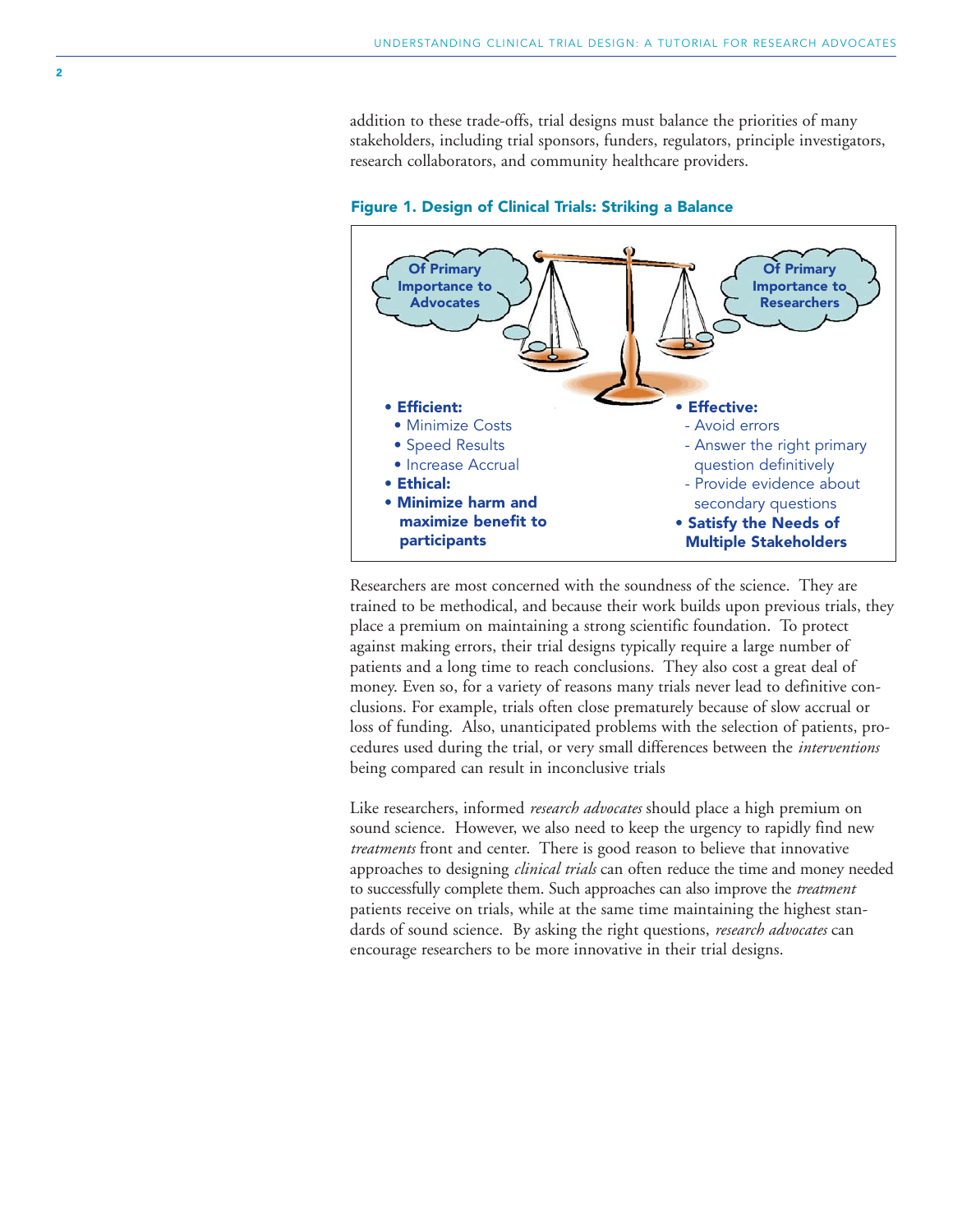### II. Questions to Ask About Clinical Trials

This section should assist *research advocates* to formulate useful questions to raise about *clinical trial* design. The questions are generic, but not exhaustive. Asking generic questions is often possible and even preferable to raising specific suggestions, especially for *research advocates* whose primary role is to maintain focus on all aspects of patients' lives. Most of the questions require limited background in *clinical trial* design, whereas the underpinnings for the more challenging questions are provided in the remainder of this tutorial.

Perhaps the most important questions to ask are:

### *Will the study design thoroughly address the primary question of the trial?*

*What alternative trials designs were considered and why was this one selected?*

Having researchers articulate the answer to this question has a number of benefits.

- It focuses attention on the primary question the study is supposed to answer.
- It ensures that researchers have seriously thought about the strengths and weaknesses of their chosen trial design relative to alternatives, and requires them to clarify and weigh the alternatives.
- If the question is asked in the presence of other researchers, it opens up discussion among knowledgeable people who may have different opinions on the topic.
- It helps *research advocates* better understand trial design.
- It helps the *research advocate* explain and justify the trial to potential participants and supporters of the trials.
- It gives researchers practice at discussing *clinical trials* in ways that will be understandable to patients they will recruit for their trials.

In the remainder of this section four generic questions will be developed which will help organize thinking about *clinical trials*. As shown in Figure 2, they relate to the what, why, how, and who of *clinical trials*. The questions are:

- 1) What research questions are being addressed in the trial, and how important are they?
- 2) Why should the trial be conducted—i.e., does the scientific rationale adequately support the research questions?
- 3) Who will support the trial and how likely are they to embrace it?
- 4) How well designed is the trial to answer the questions it addresses?

Figure 2 (page 4) also indicates the key components underlying each of these questions, as well as the section of a grant proposal, trial *protocol* or journal article in which information relevant to each question can typically be found.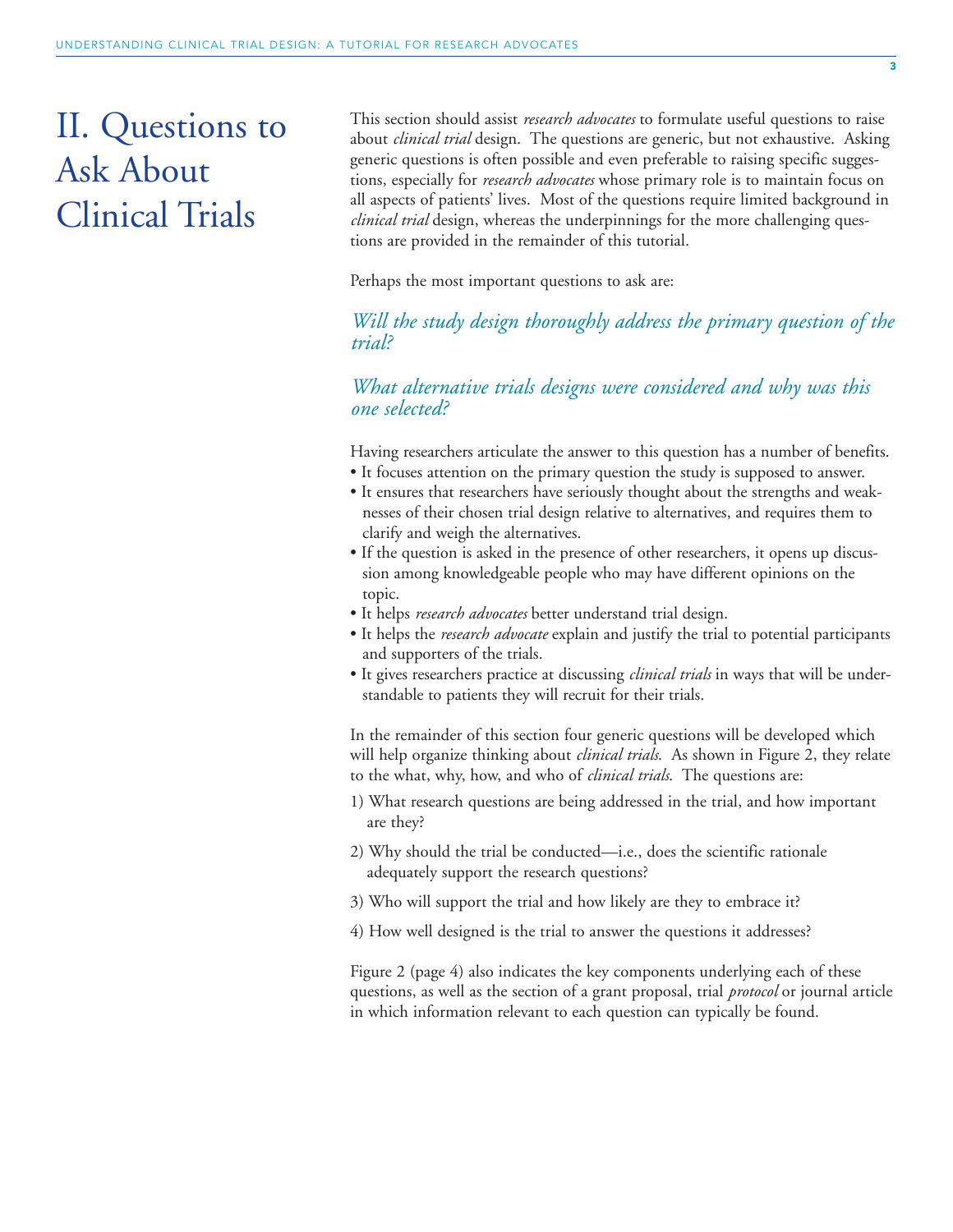| <b>Topic</b> | <b>Over-Arching Question</b>                                                                                         | <b>Key Components</b>                                                                     | <b>Where Addressed</b> |
|--------------|----------------------------------------------------------------------------------------------------------------------|-------------------------------------------------------------------------------------------|------------------------|
| What?        | What research questions are being addressed in the trial, and<br>how important are they?                             | • Historical Context<br>• Clinical Importance                                             | Aims                   |
| Why?         | Why should the trial be conducted - i.e., does the scientific<br>rationale adequately support the research question? | • Pre-trial Data<br>• Biologic Processes                                                  | Background             |
| Who?         | Who will support the trial and how likely are they to<br>embrace it?                                                 | · Physician's Perspective<br>• Clinical Sites<br>• Patient Accrual<br>• Patient Retention | Appendix               |
| How?         | How well designed is the trial to answer the research<br>questions it addresses?                                     | • Patients<br>• Intervention<br>• Comparison or Control<br>$\bullet$ Outcome              | Method                 |

#### Figure 2. Thinking about Clinical Trials

Raising some of the more specific questions presented in the remainder of this section will allow *research advocates* to engage in discussions with researchers to ensure that trial designs have adequately addressed issues that are important to patients.

#### What Research Questions Are Being Addressed In The Trial, And How Important Are They?

*Research advocates* are constantly aware of the limited number of patient volunteers and other resources that are available for *clinical trials*, as well as the urgency to make rapid progress in discovering better *treatments*. Thus, in assessing any trial, we should try to determine its potential to change clinical practice, compared to alternative trials that might be conducted.

In the best case scenario, what information will be gained from this trial?

- How likely is this trial to lead to changes in clinical practice?
- Will this knowledge still be relevant by the time the trial is likely to be completed?
- How many future patients are likely to be impacted by the results of this trial?

#### What are the *opportunity* costs associated with this trial?

- What alternative trials are competing for patients and other resources that will be involved in this trial?
- Are there alternative, less costly or less time consuming ways to obtain the same knowledge?

#### How useful will this trial be to future researchers?

- Will patients be followed after the trial with the goal of collecting evidence about *secondary endpoints*, and long-term *side effects* (e.g., secondary cancers, cognitive deficits, survivorship issues)?
- Will patients' bio-specimens (e.g., blood, tumor tissue) be banked so that it can be used to shed light on *biomarkers* that may be of interest to future researchers?
- Are the processes by which bio-specimens are collected, handled and stored adequately specified to ensure that they will be useful to future researchers?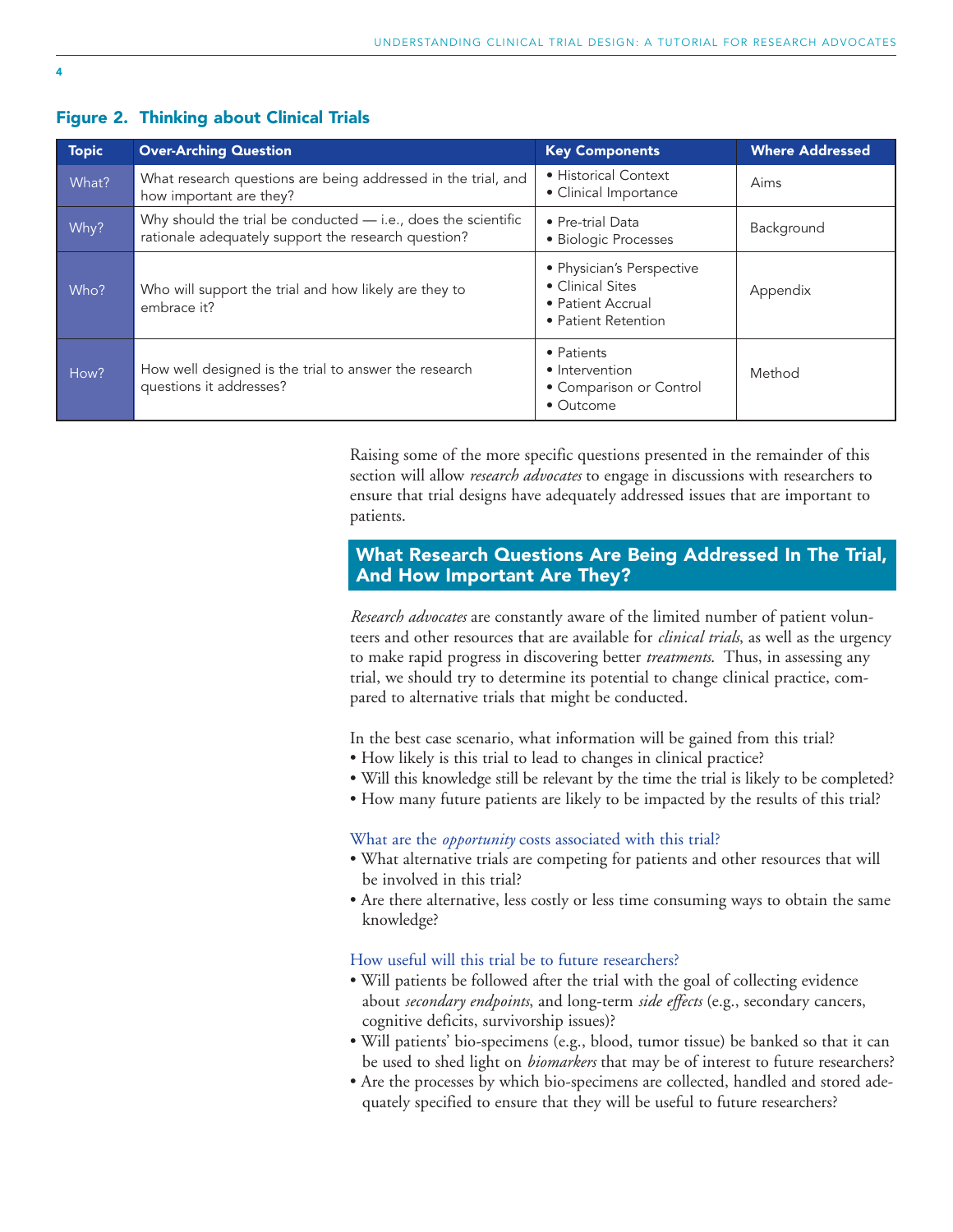#### Why Should The Trial Be Conducted—i.e., Does The Scientific Rationale Adequately Support The Research Questions?

A key component of success of a *clinical trial* is the strength of the underlying science. Thus, it is important to raise questions about both pre-trial data and underlying biological processes. Researchers should be willing and able to answer these questions in ways that are understandable to *research advocates*, not to mention the public that often funds their work and the patients who participate in their trials. Although *research advocates* will not always be in a strong position to evaluate all aspects of the answers they receive to these questions, they will generally be able to differentiate between potential trials that are scientifically wellgrounded, versus those with limited scientific basis or muddled logic.

#### How strong are pre-trial data?

- Has this *intervention* already been proven in other patient *populations* (e.g., for cancers in other organ sites or stages)? What makes the researchers believe it will also be effective in this trial?
- Is there strong evidence that the *intervention* works in an appropriate animal model? What are the strengths and weaknesses of the animal model?
- Is there strong evidence that the *intervention* works in an appropriate *in vitro* model? What are the strengths and weaknesses of the *in vitro* model?

#### How strong is the underlying biology?

- Is the *experimental intervention* targeted at a well established biological mechanism?
- How strong is the evidence that this mechanism is important to the disease process?
- How strong is the evidence that the *experimental intervention* will be effective in modifying this mechanism?

#### Who Will Be Involved In The Trial And How Likely Are They To Embrace It?

Even if there is good scientific reason to believe that a trial will be scientifically successful, unless patients can be recruited and retained, the trial will not succeed. Indeed, many trials are terminated early because they cannot recruit enough patients. In such cases all resources that went into planning and partially completing the trial are essentially wasted. Thus, it is important to assess the likelihood that the trial can be successfully completed.

#### How attractive is the trial *protocol* from the point of view of physicians who are likely to recruit patients?

- Will it be easy to provide the *intervention*?
- Will it be easy to collect the required data?
- Is there adequate compensation?
- Are other effective *interventions* available for eligible patients?
- Are other interesting trials available for eligible patients?

#### What sites are likely to open this trial?

- Who is sponsoring this trial and how strongly will they "market" it?
- Do sufficient patients meet the *eligibility requirements* to make opening the trial worthwhile?
- Will the trial be available in community settings, or only at research hospitals?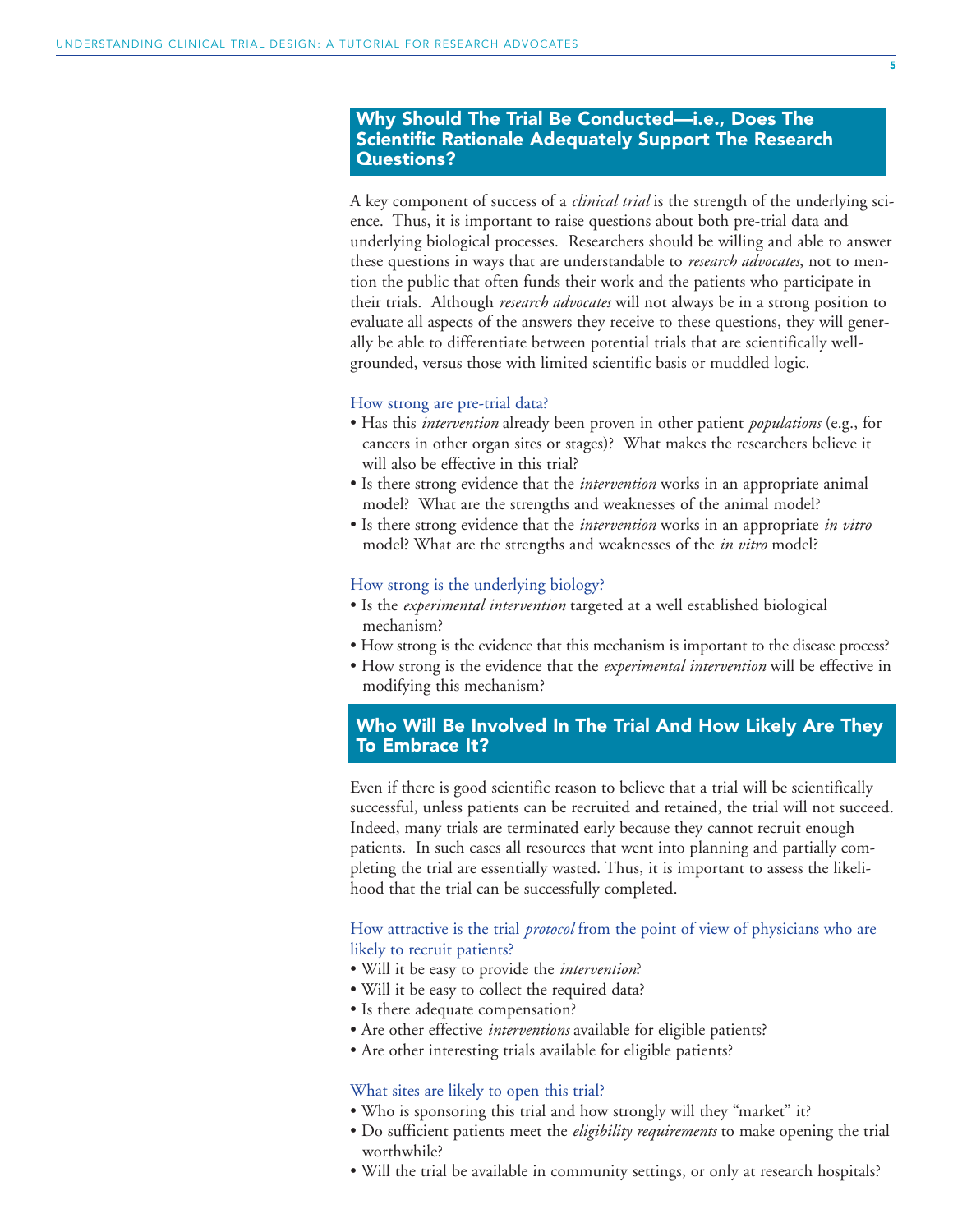#### How effective are the accrual and retention plans?

- Are *research advocate* organizations involved?
- Are there adequate plans to reach out to *underserved* populations?
- Will excellent patient support materials that are culturally sensitive be provided (e.g., brochures, schedules, videos)?
- Does the *informed consent* process comply with best practices?
- Is ongoing patient support planned (e.g., scheduling, psycho-social consultation, pain management, peer support)?

#### How attractive is the trial *protocol* from a patient's point of view?

- How effective is the *standard intervention*? (Note: Patients are less likely to volunteer for *clinical trials* when effective *standard interventions* exist.)
- Are alternative *clinical trials* available? How attractive are they?
- Will the trial extend the length of *treatment*?
- How many additional hospital stays, doctor visits, procedures, etc. will be required? How intrusive or inconvenient will these be?
- What are the financial consequences of participating in this trial? Which *interventions* and tests will be covered by the investigator? Will the patients' insurance companies pay for costs not covered by the investigator? Who will pay for *treatment* of side-effects? Will patients be compensated for travel and/or other expenses?
- Are physical accommodations available for patients who travel from out of town, or who have long lapses between procedures?
- How strong is the evidence that the *experimental intervention* will be effective? How much benefit is it likely to have?
- What are the likely and less likely side-effects of the *experimental intervention* ? Are effective *treatments* available for these *side effects*? Are the *side effects* likely to resolve when *treatment* ends?
- How likely are unexpected long-term *side-effects* (e.g., secondary cancers, cognitive deficits) from the *experimental intervention*?

#### How Well Designed Is The Trial to Answer The Questions It Addresses?

The acronym *PICO* is used by many researchers to organize the key elements of *clinical trial* design, and it will be used here. In particular, concepts are discussed and questions raised about each of the four *PICO* letters— **P**atients; **I**nterventions; **C**omparisons; and **O**utcomes.

#### **PICO: Patient Issues**

Questions about which patients will participate in the trial (i.e., *eligibility requirements*) help establish that the results of the trial will be applicable to the population of patients whose *treatment* is likely to change if the trial is successful. They also help highlight the value of patients who volunteer to participate in clinical trials, and that like funding, patients are a limited resource.

#### Are the *eligibility requirements* optimal?

- What are the pros and cons of making the *eligibility requirements* (e.g., disease site or stage, *biomarkers*, co-morbidities, prior *treatments*) more or less stringent?
- Would changes to the *eligibility requirements* increase participation of patients from *underserved populations* ?
- How well do the *eligibility requirements* match the likely clinical use of the *intervention*, if the trial is successful?
- Is there an adequate patient *population* from which to accrue to this trial?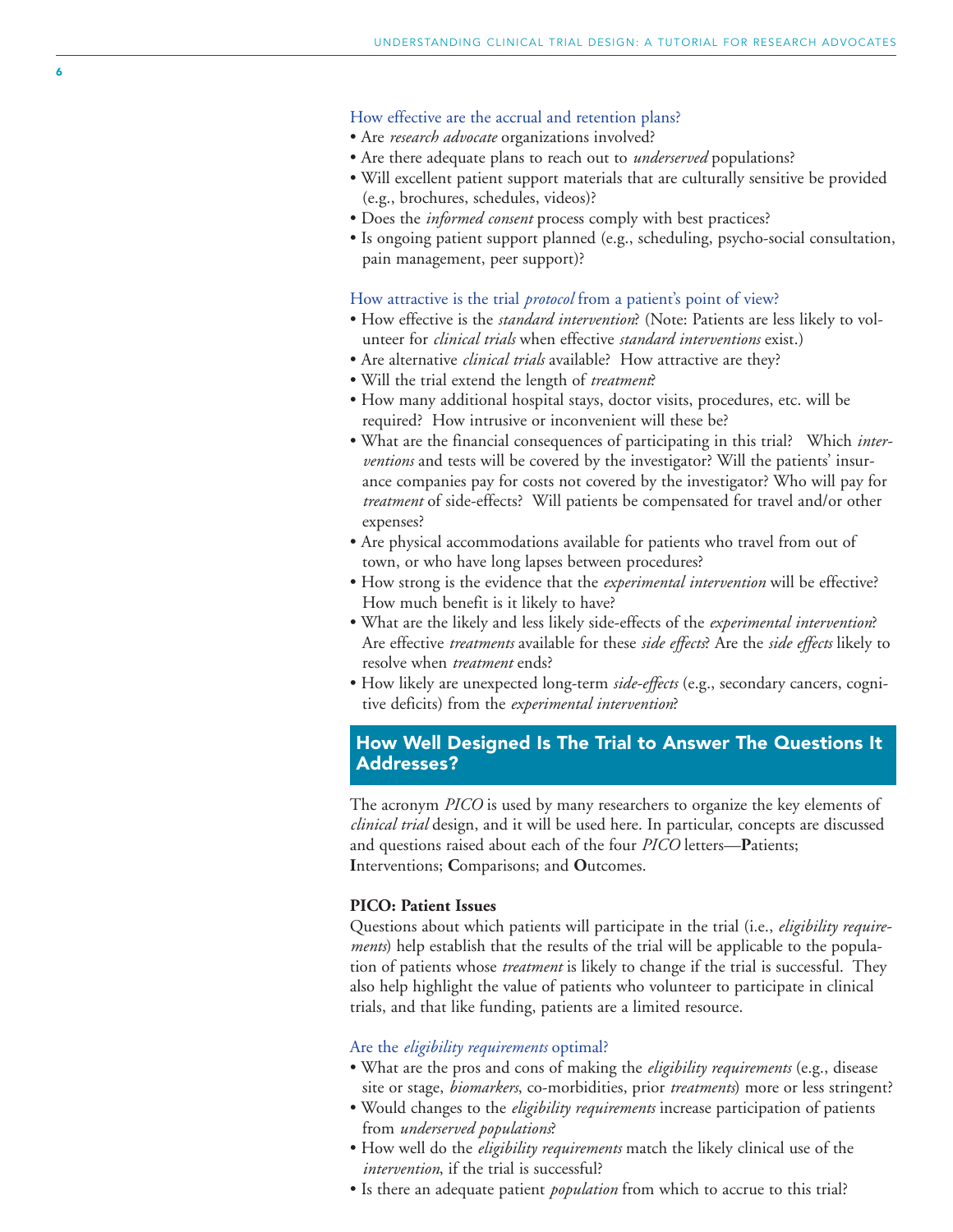#### Does this design make the most efficient use of patients?

- Could the primary questions be answered with fewer patients?
- Is there a way to design the trial so that fewer patients are exposed to the less effective *interventions* (cf., section below on *patient allocation adaptive design*)?
- Is there a way to design the trial so that results could be achieved more rapidly?
- Could additional secondary questions be addressed without compromising the study?
- Can the study be modified to determine not only whether the *intervention* is beneficial, but also which patients are most likely to benefit?

#### How will patients be treated upon completion of the trial?

- Will patients who participated in the trial but did not receive the *experimental treatment* have subsequent access to the experimental treatment if it is found to be effective?
- Will the *experimental intervention* be made available to patients who did not receive it, if it is found to be effective?
- What long-term follow-up is planned?
- Will patients be informed about the results of the trial?

#### **PICO: Intervention Issues**

The goal of a *clinical trial* is to determine the impact of an *experimental intervention* (used interchangeably with *investigational intervention*). When researchers plan the intervention, they focus primarily on its potential impact on the disease. When research advocates think about the *intervention*, on the other hand, we consider its impact on all aspects of patients' lives. This is important because patients who volunteer to participate in *clinical trials* deserve not only to receive excellent care, but also to be minimally inconvenienced. Further, from a practical point of view, aspects of the *intervention* that may have limited relevance to the disease (e.g., number of clinic visits), are important to patients and may impact trial accrual and retention, both of which are crucial for the success of trials.

#### Why was the *experimental intervention* selected?

- If this is a drug trial, what drug, dose, and schedule of administration will be used? What alternatives were considered?
- If this is not a drug trial (e.g., radiation, surgery, psycho-social, quality of life , correlative science intervention) what variations on the interventions were considered?
- What *supportive therapies* (i.e., drugs provided to counteract side effects) will be provided and under what circumstances?
- Under what circumstances will the drug dose or other aspects of the intervention be modified?

#### Are all of the test procedures (e.g., blood draws, scans, biopsies) necessary?

- Are less intrusive procedures available?
- How time consuming will these procedures be?
- Must all of the procedures be completed at the research center?
- Can the procedures be scheduled in a way that minimizes the number of trips a patient must make to the research center?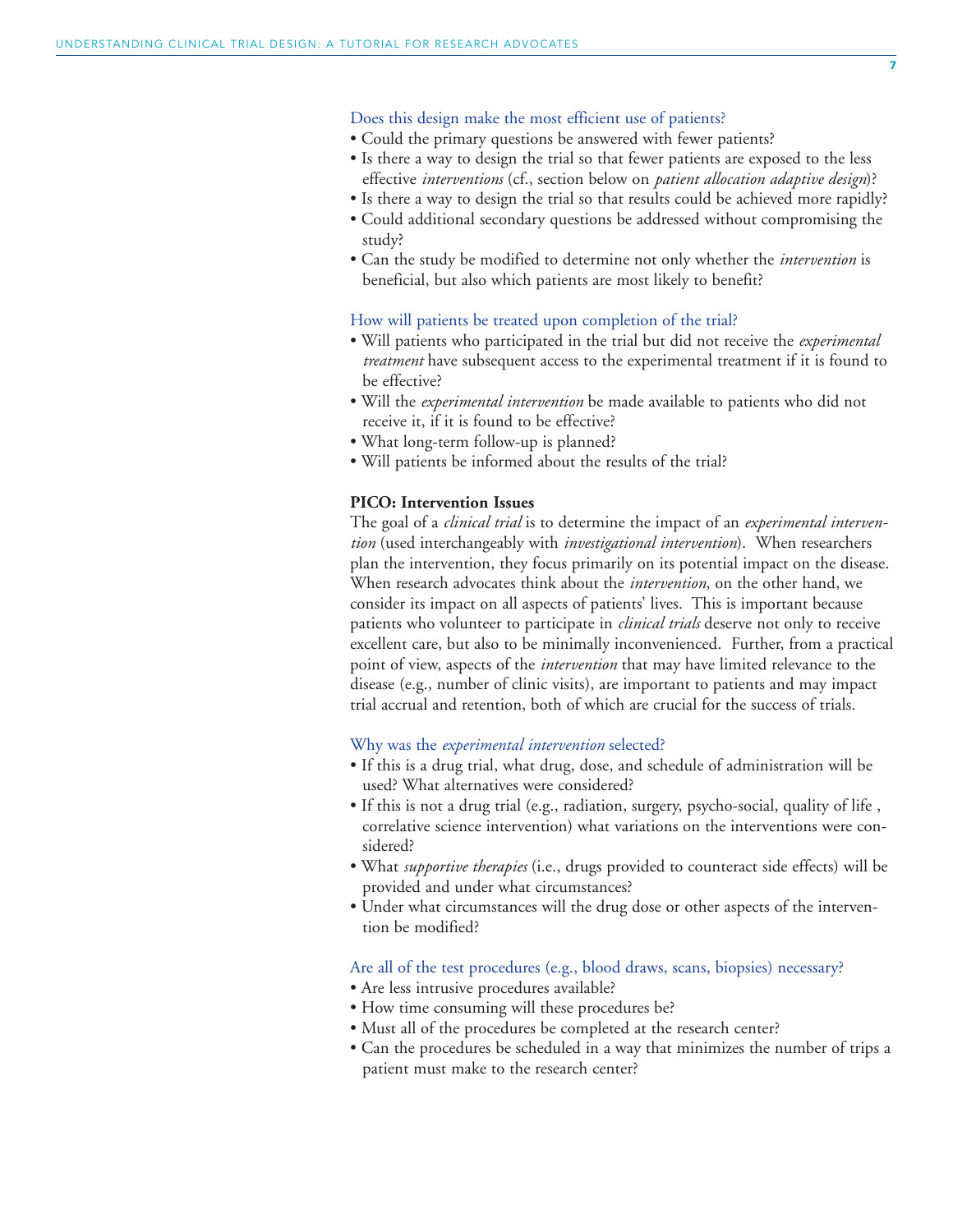#### **PICO: Comparison Issues**

Assessing an *experimental intervention* requires comparing it to a *comparison intervention* (used interchangeably with *control intervention*). Questions about the nature of the *comparison* help establish that the trial is ethical. For example, for serious diseases for which useful therapies exist (e.g., many cancers), it is unethical to use *placebo comparisons*; rather *comparison groups* (used interchangeably with *arm*) typically receive the *standard of care*.

Additionally, to be able to conclude that the *experimental intervention* differs from the *control* requires that patients receiving different *interventions* are otherwise equivalent. Put another way, it is important to avoid any *bias* or *confounding* that might provide alternative explanations of *intervention effects*. Researchers generally focus on eliminating sources of *bias* that are related to the disease (e.g., stage of disease, prior *treatment*), whereas *research advocates* who think more holistically about patients often identify sources of *bias* that researchers may overlook (e.g., likelihood of remaining in the trial or complying with the *protocol*).

#### Is the *control intervention* appropriate?

- Is there a *standard of care* that will be prescribed, or will physicians be allowed to choose among *interventions* ?
- Will researchers, health care providers, or patients know to which *intervention arm* patients were assigned (i.e., Is there *blinding*)?
- Will tests be performed on patients in both the *experimental* and *control arms*, even if they are not part of *standard care*? (Note: This provision is typically necessary to ensure *blinding*.)

#### How will patients be allocated among *intervention arms* ?

- Are there ways in which patients assigned to different *interventions arms* may systematically differ (e.g., *demographics*, stage of disease)?
- What, if any, patient attributes (e.g., gender, disease site or stage) will be *stratified*? How were these factors chosen?
- What *demographic* and baseline *variables* will be measured to ensure that all groups were indeed equivalent?

#### How will data be analyzed when the standard *protocol* is not followed?

- If patients do poorly in the group to which they were assigned, will they be allowed to *crossover*?
- How will the *statistical analysis* deal with patients who crossover or drop-out of the trial? (i.e., question whether analysis is "intent-to-treat" or "what was actually received.")

#### **PICO: Outcome Issues**

*Clinical trials* assess the effect of different *interventions* on the course of disease by measuring specific *outcomes*. The choices of *outcomes* or *endpoints* typically involve trade-offs that reflect priorities concerning speed, completeness, and clinical value. *Primary endpoints* (e.g., overall survival, disease free survival, proportion of responders) that are of highest interest are selected and the trial is designed to ensure that they can be adequately assessed. Additionally, secondary endpoints of lesser interest are specified in the protocol (e.g., side-effect profile, *quality of life*— QOL), but the trial may not be *powered* to adequately assess them.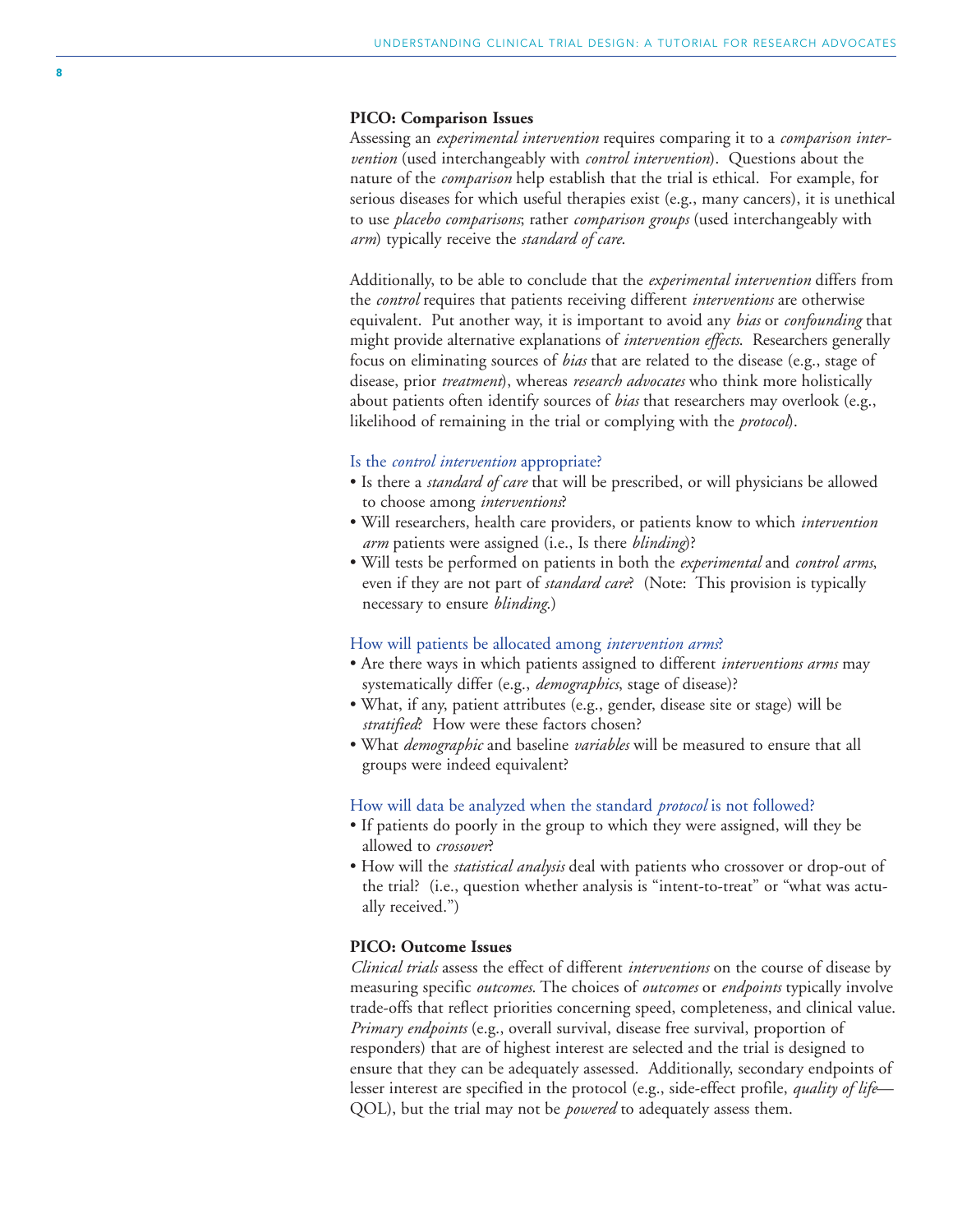#### What is the *primary endpoint*?

- Is it important to patients?
- Will it allow the trial to rapidly lead to results?
- Will it lead to definitive results?
- How will it be measured?
- Is the measure *reliable* and *valid*?
- What alternatives were considered and why was this one chosen?

*Surrogate endpoints* are *outcomes* that have been shown to be early indicators of clinical *outcomes* that are of interest (e.g. overall survival). An example is cholesterol which has been shown to predict heart attacks, and to be mechanistically related to them (i.e., by blocking arteries). The advantage of using *surrogate endpoints* is that they are available sooner than the *outcomes* for which they are *surrogates,* and hence allow trials to complete more rapidly and less expensively. Adequately demonstrating the appropriateness of a *surrogate* is, however, difficult. In trials that propose to use *surrogate endpoints research advocates* should ask:

#### Why was this *surrogate endpoint* selected?

- What clinically relevant *outcomes* are correlated with the *surrogate*?
- What is the evidence that impacting the *surrogate endpoint* will also impact the clinical *outcome* that is of primary interest?
- How will the *surrogate endpoint* be measured?
- Is the measure *reliable* and *valid*?

Additionally, many current *clinical trials* include the collection of a host of demographic and *biomarker* measures (sometimes referred to as secondary endpoints) that are analyzed in the hope of identifying questions worthy of future study. Analysis of these variables is called *correlative science*. Making sure that the *correlative science* associated with a *clinical trial* is as effective as possible could have large effect on future progress, and is worth probing in detail. While detailed consideration of these issues is beyond the scope of this tutorial, several basic questions to ask about the *correlative science* follow.

What other variables (e.g., *biomarkers, side effects*, cognitive status, *quality of life* (QOL) and *demographic variables*) will be of measured?

- How were they chosen?
- What alternatives were considered and why were these chosen?
- If *biomarkers* will be measured from bi-specimens (e.g., blood, tumor tissue), how will the bio-specimens be collected and handled? How will the *biomarkers* be assayed?
- How will they be measured?
- Are these measures *reliable*, *valid*, and clinically important?
- How will these data be analyzed and used?

Finally, a question always worth asking experts, not just about clinical trial designs, is:

*What other questions should I ask?*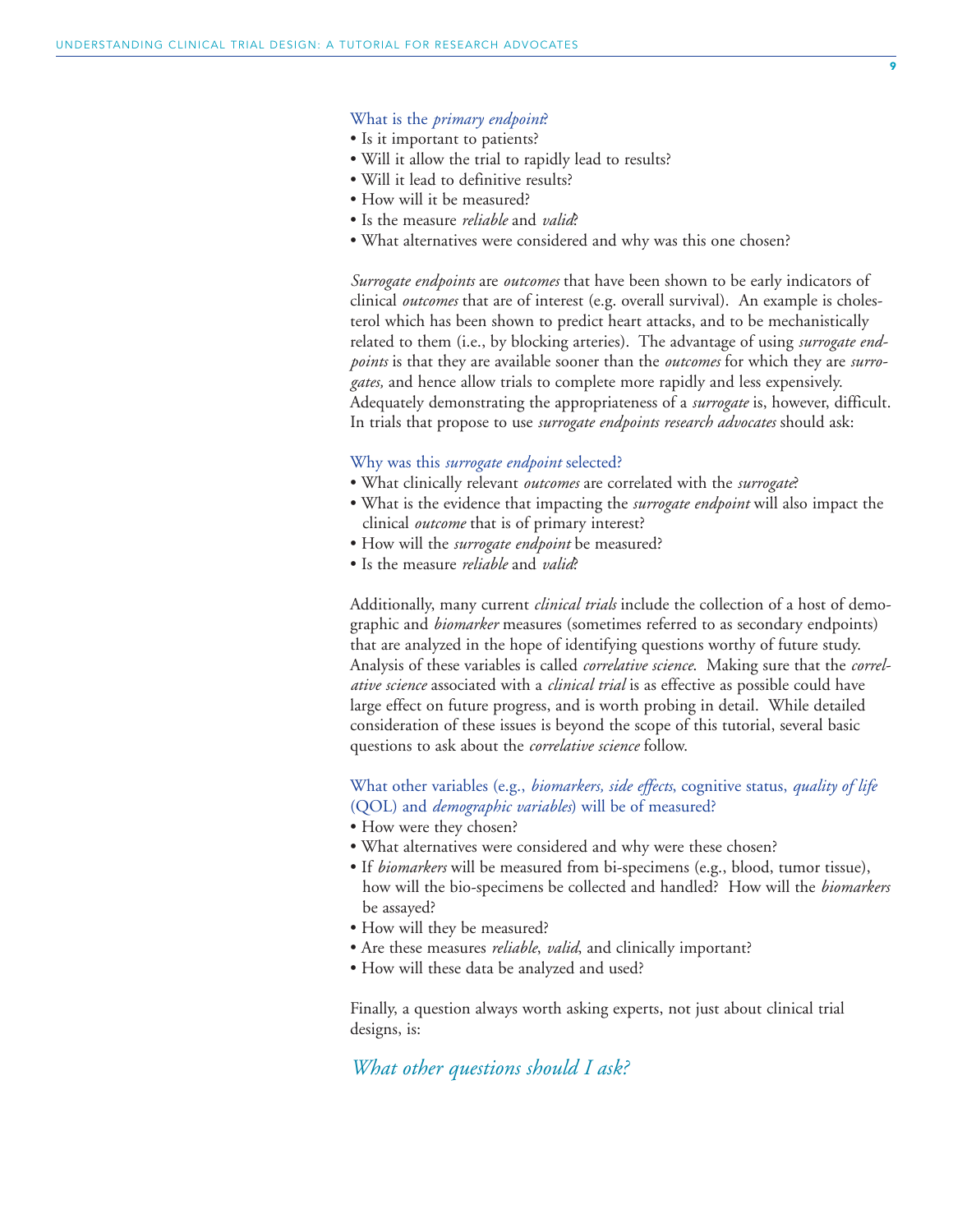# III. Introduction to Clinical Trial Design

#### Figure 3. Francis Bacon (1561 – 1626)



Father of Modern Scientific Method

While not essential, many *research advocates* are motivated to achieve a deep understanding of the research they try to influence. The purpose of this section is to present the logic and foundation that underlies clinical research. First the *scientific method* and its application to medicine are described. Then the key components of *randomized controlled trials* are discussed. The final subsection introduces hypothesis testing and some basic *statistical concepts* that are used by researchers to provide confidence in the *inferences* they draw from *clinical trials.*

#### The Scientific Method Applied To Medicine

*Evidence-based medicine* depends on the systematic accumulation of information about how different *treatments* affect patients. Ideally, a cause-effect relationship can be established between *treatments* and *outcomes* in patients with specific diseases. Francis Bacon (Figure 3) is often credited with being the father of the modern *scientific method*, which is the system underlying *evidence-based medicine.* It is based on *inductive methods* that can be used to draw general conclusions based on limited observation, in other words, using observations from a patient sample to draw conclusions about its patient population.

The scientific method is schematized in Figure 4 (page 12). The four key iterative stages are shown in the center, blue boxes:

- 1) **Observe Stage** which can entail both formal and informal observation.
- 2) **Hypothesize Stage** which articulates the research question in a testable format.
- 3) **Test Stage** which entails experimentation. *Clinical trials* are experiments that involve patients.
- 4) **Conclude Stage** that by validates or modifies the *hypothesis*. The conclusion generally leads to additional observation and experimentation.

The green clouds on the right side of Figure 4 provide examples of activities involved in each stage. Informed by their unique patient experiences, *research advocates* participate in all of these activities. The pink clouds on the left side of Figure 4 are the processes involved in moving through the four stages of the *scientific method*.

- 1) **Concept Development Process** assimilates observations from a variety of sources and frames a formal research question and testable *hypothesis*. In clinical research, this process often results in a trial concept document. The "what" and "why" questions raised in the previous section are particularly relevant to this process.
- 2) **Experimental Design Process** translates the research question about a population of interest into a formal experiment or *clinical trial protocol*. The *protocol* includes patient *eligibility requirements*, detailed descriptions of the *experimental* and *control interventions*, as well as definition of objective, measurable *outcomes*. The *PICO* questions raised in the preceding section are especially relevant to this process.
- 3) **Statistical Inference Process** is the process that allows researchers to draw conclusions about their *hypotheses*. The subsections below on "Hypothesis Testing and Statistical Inference" and on "Introduction to Bayesian Concepts" provide two alternative approaches to *statistical inference*.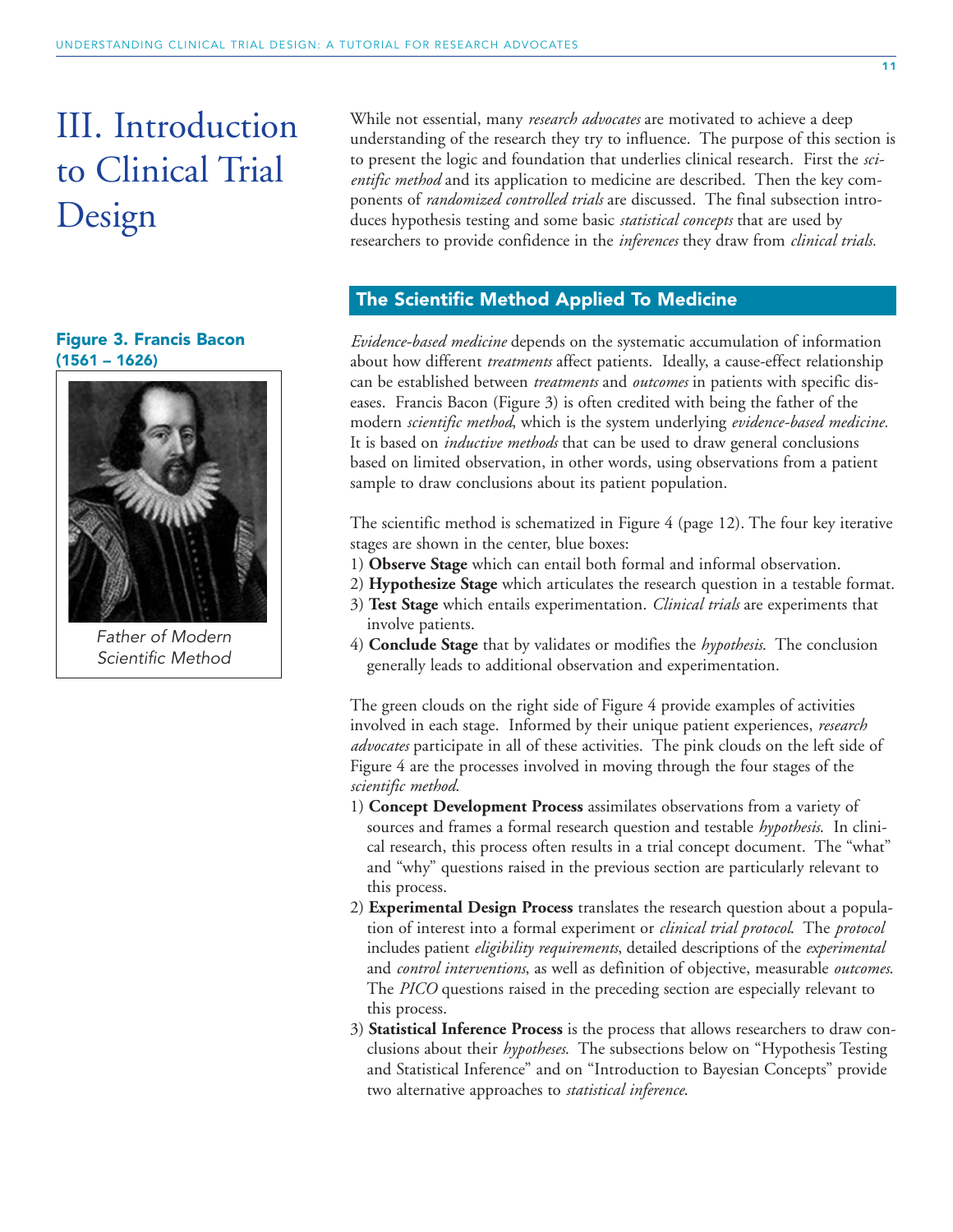

#### Figure 4. The Scientific Method

Decisions about whether or not to proceed with the research are made between each stage in this schema. For example, *research advocates* have come to play an especially important role in reviewing grants that allocate funding; this occurs between the "hypothesize" and "test" stages.

Throughout the remainder of this tutorial a hypothetical *clinical trial* for patients with cancer of the big toe will be used. This example is used because it is concrete, but avoids the distractions associated with more realistic trials.

#### Concept Development Example

Consider a clinician who treats patients with cancer of the big toe. In talking to a subset of her patients who had especially favorable outcomes (i.e., survive longer than typical), she noticed that many of them were big coffee drinkers. This raised the research question: "Does coffee drinking improve the survival of patients with cancer of the big toe?"

Research questions typically involve the four PICO components with the patient component is stated in terms of a target population that includes all current and future patients. Also, the comparison is often implicit.

The research question is translated into a testable hypothesis such as: Patients with cancer of the big toe, who drink coffee, survive longer than those who don't."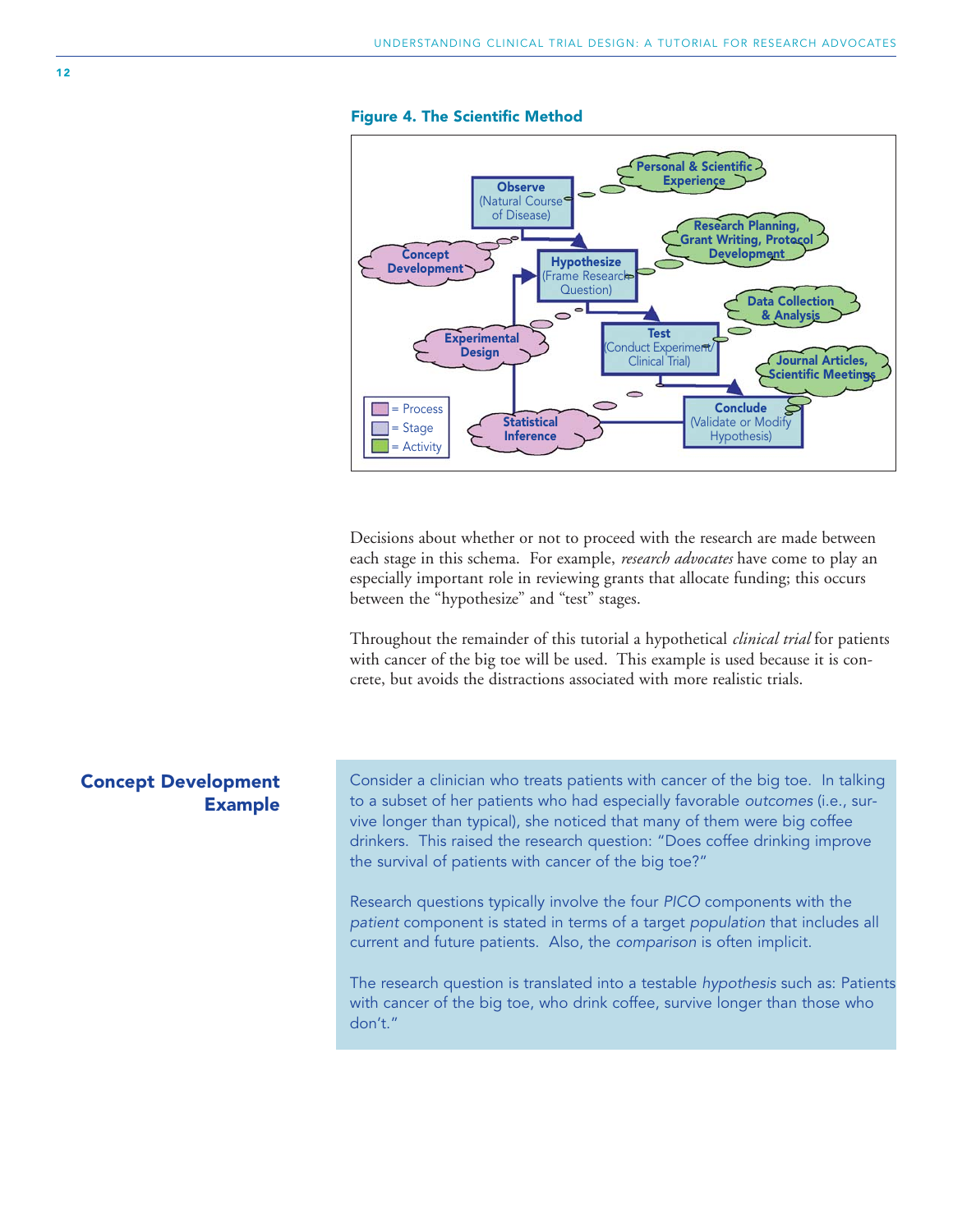#### Experimental Design (PICO) Example

An experimental design that can be used to test the research hypothesis is articulated in a clinical trial protocol. The protocol specifies the eligibility requirements of the sample of patients who will be studied, which is presumed to be representative of the population of interest in the research question. The protocol also provides details about the other PICO components. The details can be used by other researchers to interpret the results of clinical trials, or to replicate them.

For the cancer of the big toe example, the following design characteristics will be used throughout this tutorial.

| <b>Patients</b> | • Sixty patients (thirty each in the experimental<br>and control arms)<br>• Stage III cancer of the big toe |
|-----------------|-------------------------------------------------------------------------------------------------------------|
| Intervention    | • 500 mg. of caffeine<br>• Administered orally<br>• Twice a day for 90 days                                 |
| Comparison      | • 500 mg. of colored water<br>• Administered orally<br>• Twice a day for 90 days                            |
| <b>Outcome</b>  | • Overall survival                                                                                          |

In many *clinical trials* the *control arm* receives no *intervention* or a *placebo*. However, because of the seriousness of the disease, in cancer *clinical trials* patients in the *control arm* typically receive the current standard of care, if there is one. Patients in the *experimental arm*, on the other hand, typically receive the same *Intervention* as the *control arm*, plus an additional *experimental intervention*, or an *experimental intervention* that is expected to be at least as effective as the *standard of care*.

In practice, *clinical trial protocols* go through many reviews and revisions (e.g., *Institutional Review Boards*) prior to opening for patient accrual, often including input from *research advocates*. In the conduct of a trial, circumstances often prevent perfect adherence to the *protocol*. For example, patients may skip a day of *treatment*, drop out of the trial, or some of their data may be missing. However, if the trial was carefully designed and run, *statistical inference* allows researchers to draw conclusions about the research question. This *inferential process* will be described below. First, however, a brief review of *randomized clinical trials*, the most common and useful trial designs will be presented.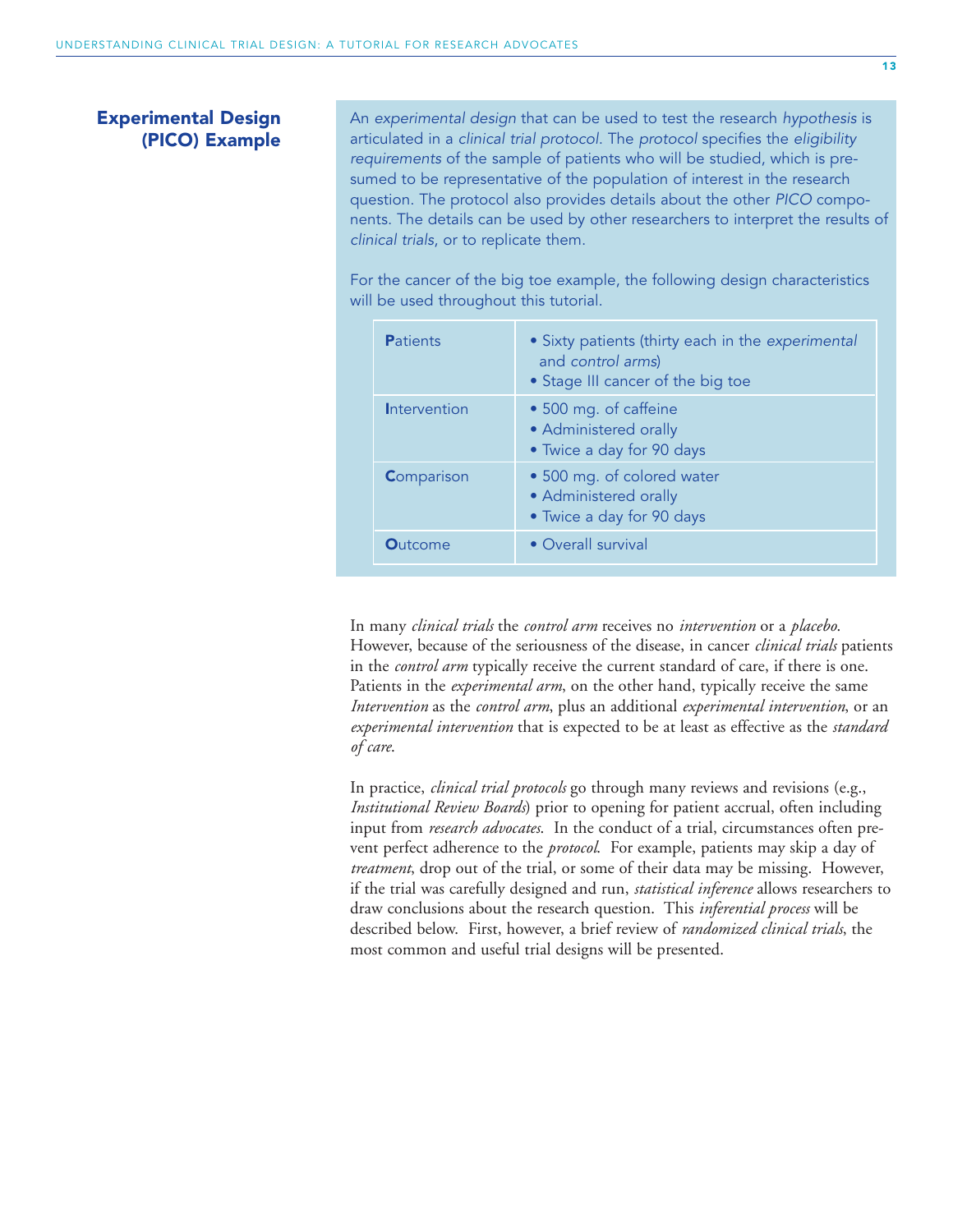#### Randomized Controlled Trials

*Randomized Control Trials*, described in Figure 5, have become the gold standard of clinical research. To establish causality between the *intervention* (i.e., caffeine) and the *outcome* (i.e., overall survival), researchers assume and take steps to ensure that the experimental and *control arms* are similar in every way except the *interventions*. This is sometimes referred to as balancing the groups, and ensuring that no superfluous variables are *confounded* with the *intervention*. Three techniques to avoid confounding will be discussed.

#### Figure 5. Randomized Clinical Trials: The "Gold Standard"

| <b>Experimental/Investigational</b><br><b>Group Arm</b>                                                                                                                                                                                                 | <b>Comparison/Control Group Arm</b> |  |
|---------------------------------------------------------------------------------------------------------------------------------------------------------------------------------------------------------------------------------------------------------|-------------------------------------|--|
| Experimental or Investigation<br>Treatment, plus Standard of Care                                                                                                                                                                                       | Standard of Care                    |  |
| • Equal number of patients randomly assigned to two or more treatment arms<br>• Triple blinded (patients, healthcare providers, and researchers), if possible<br>• Single primary endpoint<br>• May require many trials to answer complicated questions |                                     |  |

1) **Randomization** assigns patients to *treatment arms* by chance, avoiding any systematic imbalance in characteristics between patients who will receive the *experimental* versus the *control intervention*. Usually patients are assigned equally to all *arms*, although this need not be the case. With a simple two-*arm* trial (one *experimental* and one *control*) randomization can be accomplished with a flip of a coin. When there are more than two *arms*, or unequal numbers of patients are to be assigned to different *arms*, computer algorithms can be used to ensure *random* assignment. The following example demonstrates the importance of *randomization*.

Consider a clinical trial in which overall survival is the outcome of interest. Suppose a large proportion of patients assigned to the experimental intervention have earlier-stage disease than patients assigned to the control arm. In this situation disease stage and intervention are said to be confounded.

> Now suppose that patients who received the experimental intervention lived longer than patients who received the control intervention. Is the survival difference because the experimental intervention is truly better than the control? Or is it because patients in the experimental arm were healthier to begin with? There is no-way to determine which explanation is correct.

> The difference in prognosis between arms in this trial could have arisen from many subtle biases in how patients were assigned to the experimental versus control arms. For example, healthcare providers may unconsciously assign sicker patients to the control intervention because they have more experience dealing with its side-effects. If patients were randomized, however, imbalances in disease stage would be highly unlikely, especially in large trials.

#### Confounding Example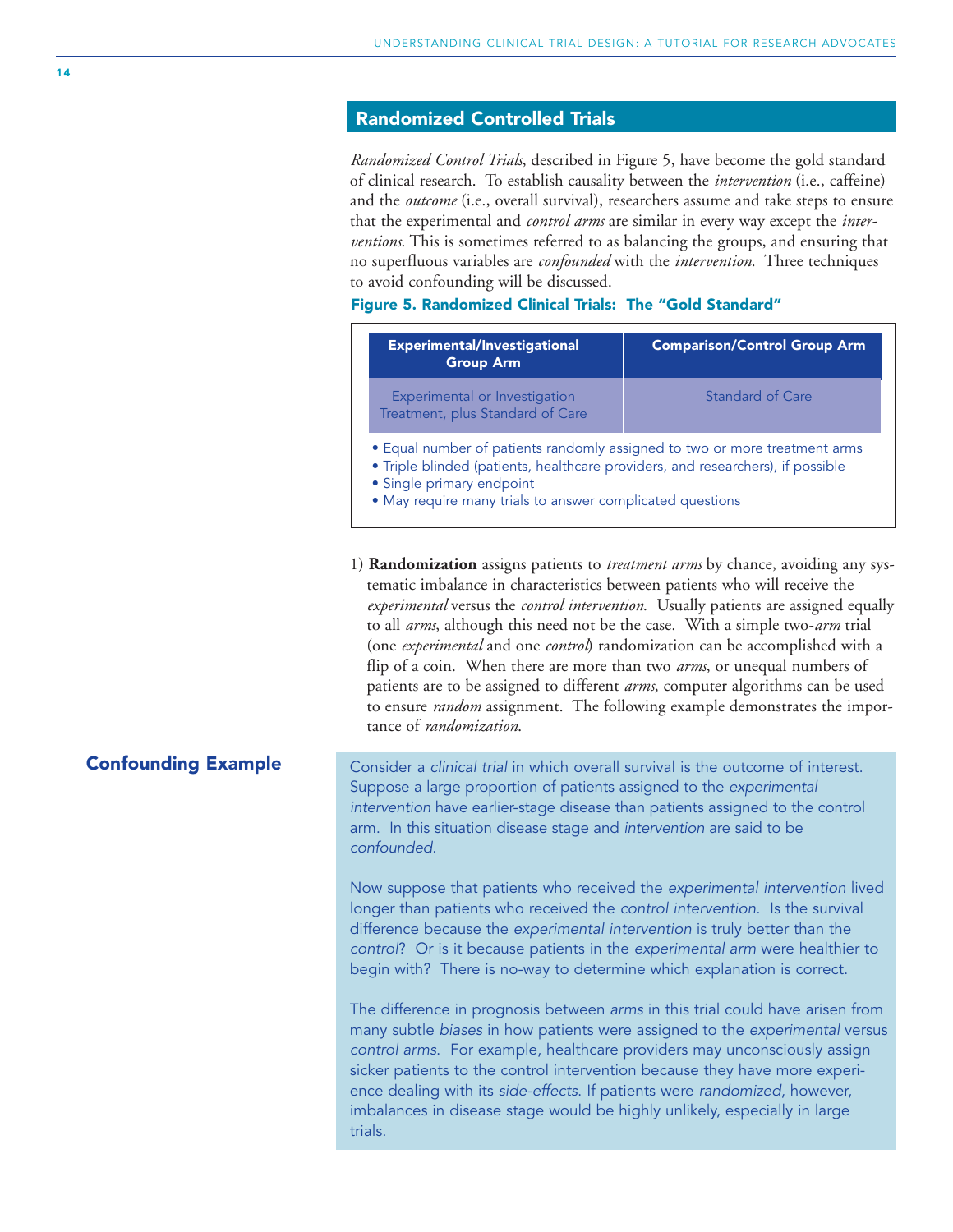Blinding Example

2) **Blinding** is ensuring that neither patients, healthcare providers, nor researchers know to which group specific patients are assigned. Trials are said to be single, double, or triple *blinded*, depending upon how many of the relevant participants in the trial are unaware of patient assignment. The purpose of *blinding* is to minimize patients receiving different care, or their data be interpreted differently, based upon the *intervention* they are assigned. The following example demonstrates the importance of *blinding*.

Consider a clinical trial in which it is suspected that an experimental intervention delays relapses compared to the control intervention, but is also more toxic. If this trial was not blinded, patients in the experimental arm might be especially vigilant to report toxicities. Likewise, their healthcare providers might unwittingly monitor these patients more closely than if they were assigned the control intervention.

Now suppose the experimental intervention was found to be more toxic than the control. Would this be due to a real difference in toxicity or reporting difference? There is no way to know. Had the patients and healthcare providers been blinded to which arm patients were assigned, this ambiguity would not have arisen?

3) **Stratification** prior to *randomization* can be used to ensure that the number of patients assigned to the experimental and control arms are balanced with respect to important attributes (*stratification variables*). Examples of *stratification* variables are gender or disease stage. The purposes of *stratification* are twofold. First, *stratification* ensures that the *stratification variable* is not *confounded* with the *intervention*, which is especially important when the *stratification variable* is known to have a large impact on the outcome of interest. In large trials *randomization* alone typically achieves *balance*, and *stratification* may be unnecessary. Second, if adequately planned, stratification allows *sub-group analysis*, essentially looking at each stratum separately. It is not uncommon, however, for subgroup comparisons to be conducted even when not adequately planned. This leads to increased error rate, as discussed in the section on "Hypothesis Testing and Statistical Inference" below. The following example shows how *stratification* can help ensure that the results of a *clinical trial* can be interpreted.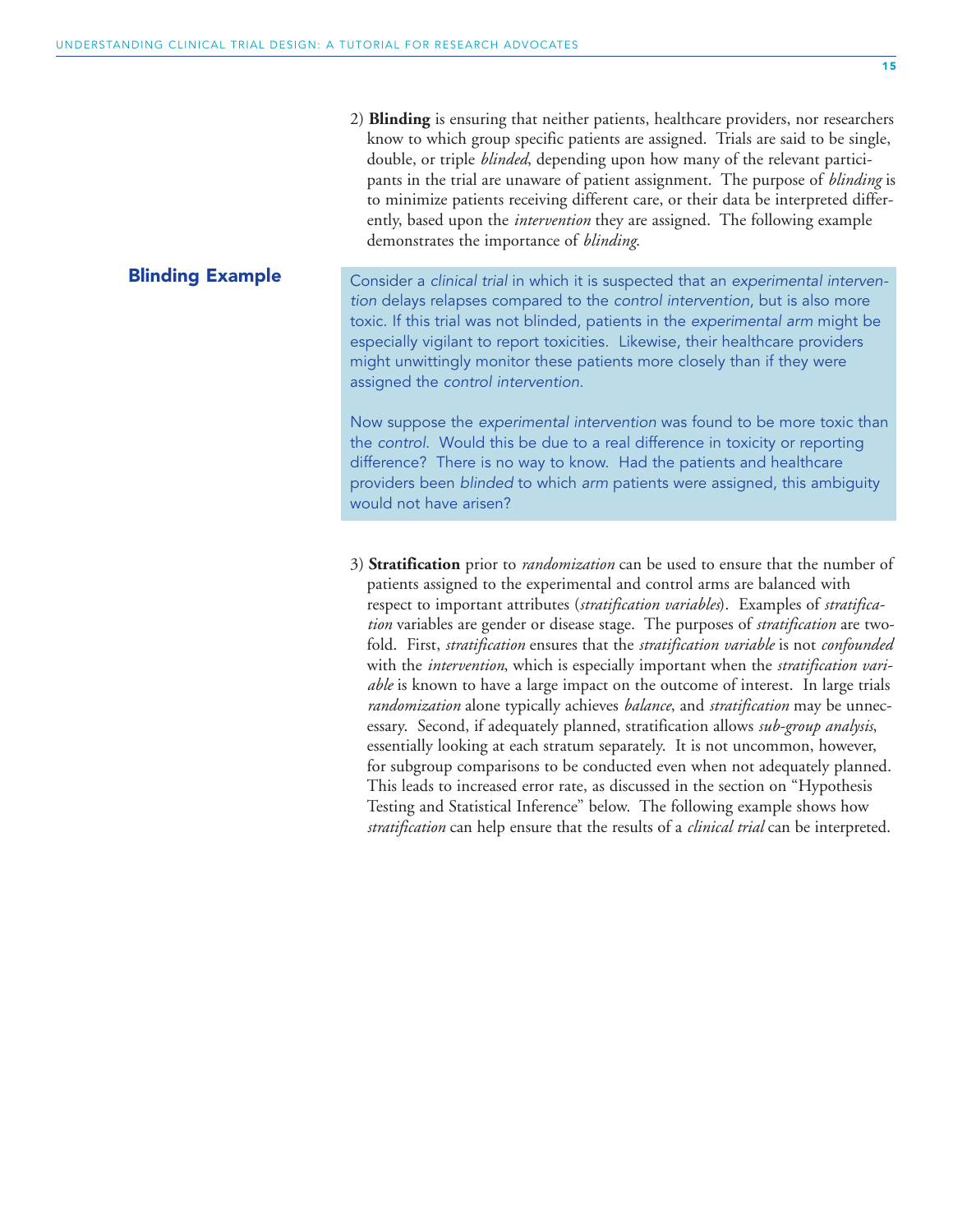**Stratification Example** Consider a clinical trial that is designed to test a new treatment believed to be beneficial for all solid tumors. The trial might include patients with lung, colon, and breast cancers. However since the disease process is so different among these tumors, patients might be stratified by disease site. In particular, patients with lung cancer will be randomized to either experimental or control arms, patients with colon cancer would be randomized to either experimental or control intervention arms, and patients with breast cancer would be randomized to either experimental or control arms.

> In this example disease site is the stratification variable. It was selected because the natural disease course is known to be very different among these tumors. If randomization alone were used to assign patients to interventions, it is possible that a larger proportion of lung cancer patients (shortest average survival) might have been assigned to the control arm. This is fairly likely in small trials, but relatively unlikely in large trials.

> In this example, if the control arm which included more patients with poorer prognoses had shorter survival, it would be impossible to determine whether it was due to the difference in treatments or the difference in patients. Prognosis aside, many interventions are found to be effective in only a subset of solid tumors, and stratification may make it simpler to identify such differences.

Detailed discussion of the drug development process is beyond the scope of this tutorial. Nevertheless, the various phases (0-IV) are defined in the glossary, several readings are recommended on this topic, and a few comments are in order here. First, *phase III trials* that are designed to prove the *efficacy* of new *treatments* all use randomized *controlled designs*, although many employ embellishments of the simple two-*arm design* discussed here. For example, there may be more than one *experimental arm*, perhaps with each *group* using a different new agent, or with each group using the same agent but at different doses. Second, given the different goals of phase I and II trials, alternative designs are often more appropriate. In particular, phase I trials are designed to determine safe drug doses and do not include *control groups*. Also, *phase II* trials are designed to establish drug activity. As a result, they are often small and preliminary, and often use *historical controls* rather than including a *randomized control arm*.

#### Hypothesis Testing and Statistical Inference

After a *randomized controlled trial* is conducted, statisticians help determine whether any observed difference between *outcomes* in the *experimental* and *control arms* are real, or simply chance occurrences. Ronald Fisher (Figure 6) is often credited as the father of modern *statistical analysis* of *experiments*, in particular with defining the rules of *inference* that are used to assess the outcomes of *randomized controlled trials*. Interestingly, his methods were first applied in the 1920s to problems in agriculture, and are only today impacting educational practice. They began to be widely applied in medical research in the 1960s. This was largely due to the1962 Kefauver-Harris Drug Amendment which required proof of *efficacy*, in addition to proof of safety for drug approval. Figure 7 shows the key components of *randomized controlled trials* in each of these disciplines.

#### Figure 6. Ronald Fisher (1890 - 1962)



Father of Modern Statistical Analysis of **Experiments**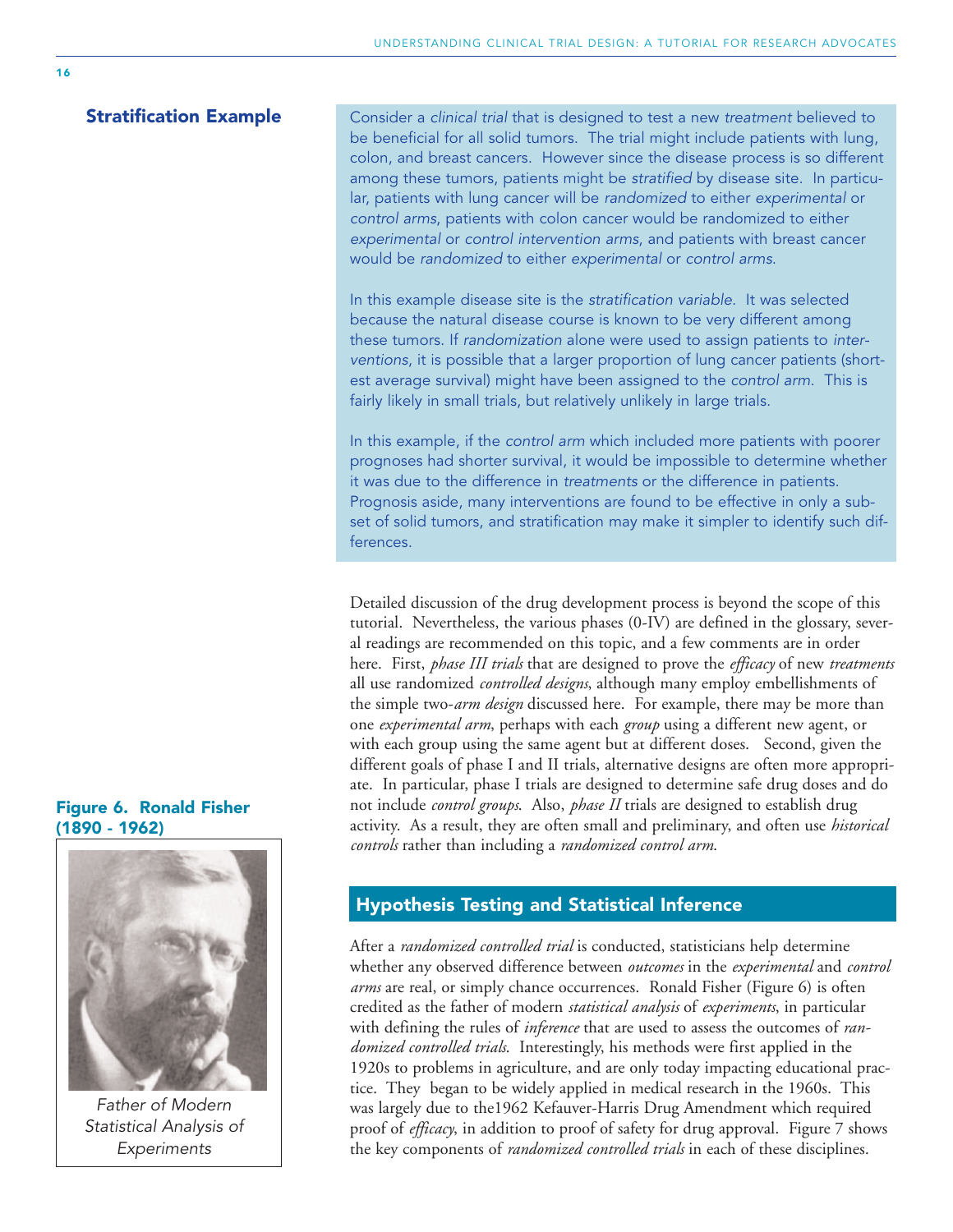|                                          | <b>Agriculture</b> | <b>Medicine</b> | <b>Education</b>                    |
|------------------------------------------|--------------------|-----------------|-------------------------------------|
| <b>Widespread</b><br><b>Introduction</b> | 1920s              | 1960s           | 2000s                               |
| <b>Samples</b>                           | Plots of Land      | <b>Patients</b> | Students,<br>Classrooms.<br>Schools |
| <b>Example</b><br><b>Interventions</b>   | <b>Fertilizers</b> | Drugs           | Teaching<br><b>Methods</b>          |
| <b>Example Outcomes</b>                  | <b>Crop Yield</b>  | Survival        | Student<br>Learning                 |

#### Figure 7. Introduction of Randomized Controlled Trials

The process to which Fisher's methods can be applied is called *hypothesis testing*. In *hypothesis testing* a *null hypothesis* ( $H<sub>Q</sub>$ ) is articulated which is typically a statement of no difference between *experimental* and *control* patient *populations*. Articulation of the *null hypothesis* takes place in the first, concept development process of the scientific method described above.

#### Null Hypothesis Example

The null hypothesis associated with the cancer of the big toe examples is: "There is no difference in the overall survival of patients with cancer of the big toe that are treated with caffeine versus treated with colored water."

More generically, the null hypothesis is typically: "There is no difference in the outcomes of patients treated with the experimental versus control interventions." The null hypothesis is about patient populations—all current and future patients with specific conditions who receive specific interventions. Statistical inference is used to decide whether or not the null hypothesis is true, based on a sample of patients in a clinical trial.

Next, the *clinical trial* is designed and run; this is part of the second, *experimental design* process of the scientific method described above. The third process in the *scientific method—statistical inference*—is outlined in Figure 8 (page 18). *Statistical inference* allows researchers to determine whether any observed difference between outcomes in the *experimental* and *control arms* reflects a true difference, or is simply a matter of chance.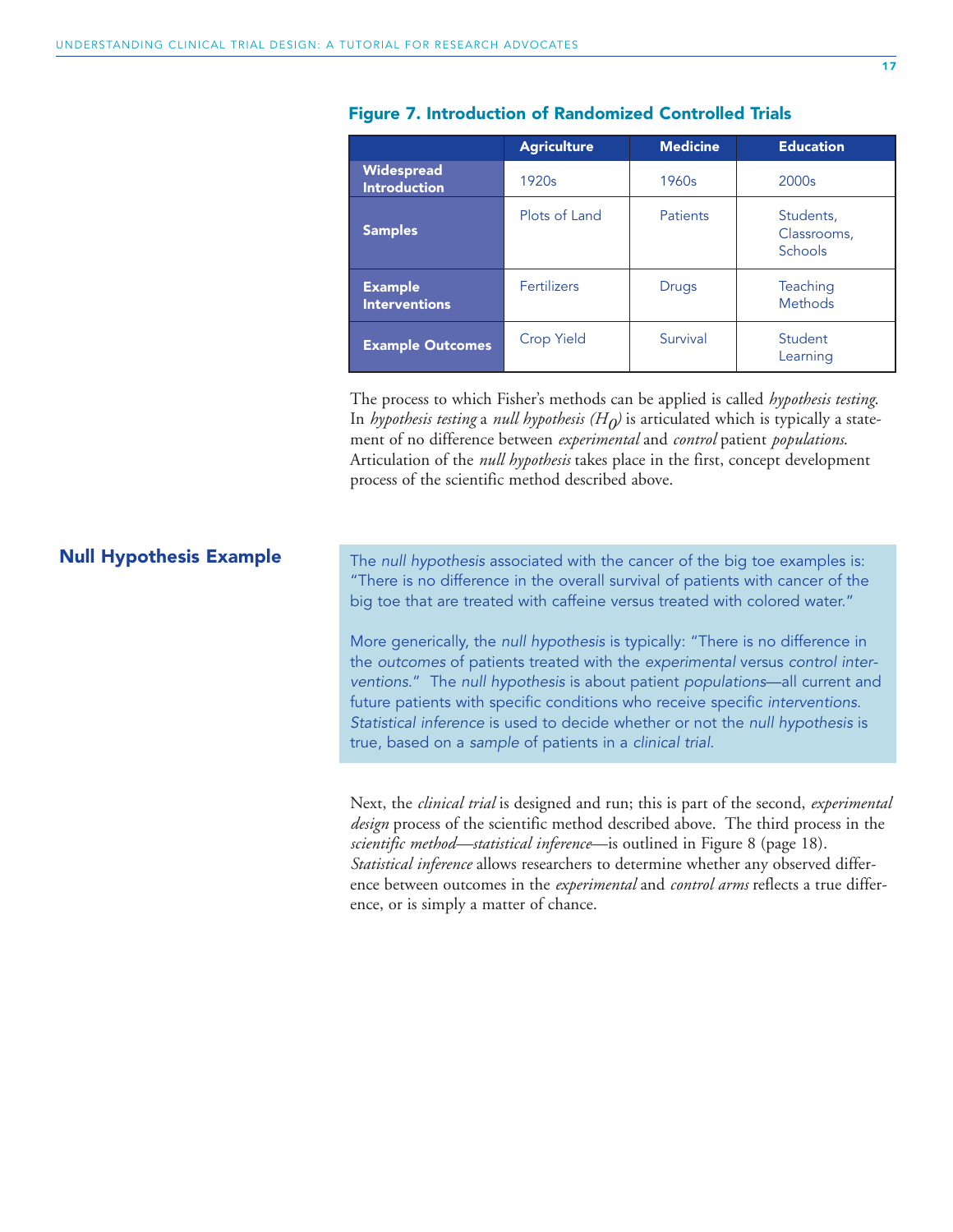

When *clinical trials* data are analyzed, the *outcomes* of each *arm* is described using *descriptive statistics* such as *mean*, *median* and *standard deviation*. In addition, a *test statistic* (e.g., t-test or F-test) is computed and compared to the value this statistic would take, if the *null hypothesis* were true. The final step in *hypothesis testing* is deciding whether or not to reject the *null hypothesis*. When the computed *test-statistic* is different than what would have been expected if the *null hypothesis* were true, it is rejected; otherwise it is not.

Consider the cancer of the big toe example outlined on page 12. The following table provides descriptive statistics that might have resulted from this trial.

|                              | <b>Experimental</b><br>(Caffeine) Arm | Control<br>(Water) Arm |
|------------------------------|---------------------------------------|------------------------|
| Sample Size                  | 30                                    | 30                     |
| <b>Mean Overall Survival</b> | 86                                    | 7 8                    |
| <b>Standard Deviation</b>    |                                       |                        |

 $t = 5.61, p \le .01$ 

In addition to describing the results, a t-test statistic might be computed from the trial data. In this example, the t value is 5.61. This t-test would be compared to t-tests that result from the null hypothesis in trials with 30 patients in each of two arms. These values can be found in statistical tables. In particular, the tables indicate that a t-test  $\geq 2.65$  would have occurred by chance  $\leq$  1% of the time, if the null hypothesis were true. Since the t-test calculated from the trial data (5.61) is larger, the null hypothesis would be rejected, and researchers claim that survival is greater for patients who are treated with caffeine than with water.

### Statistical Inference Example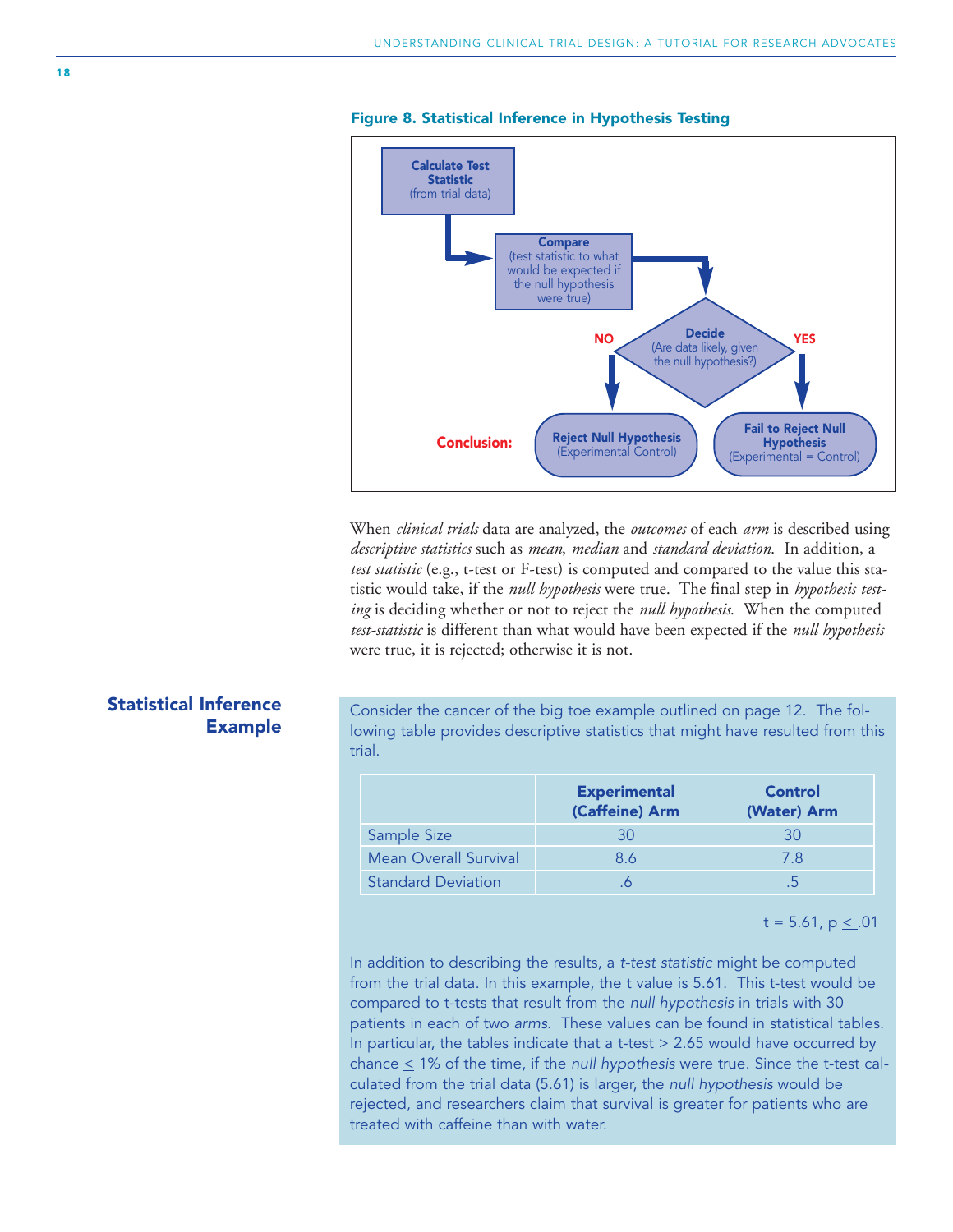The calculation of *test-statistics* is beyond the scope of this tutorial. However, three factors always influence their values, and hence how likely they are to deviate from *test statistics* that would have been computed had the *null hypothesis* been true. These are:

- 1) **Sample Size:** The larger the sample, the more likely the observed *outcomes* reflect their overall *populations*. The limiting case is when the entire population is part of the *clinical trial*. Thus, other factors being equal, the larger the *sample size*, the more likely the *null hypothesis* will be rejected.
- 2) **Variability:** The less *variability* among patients within each group, the more likely they reflect the overall *populations*. In trials with low *variability*, trial outcome differences between *experimental* and *control arms* are likely to be real (i.e., not due to chance). Thus, other factors being equal, the *null hypothesis* is more likely to be rejected in trials with low variability.
- 3) **Outcome Difference:** The larger the difference in *outcomes* between the *experimental* and *control arms*, the more likely there is a true difference, even if it is actually smaller or larger than observed in the trial. Thus, other factors being equal, the larger differences between *experimental* and *control arms*, the more likely the *null hypothesis* will be rejected.

How unlikely would the trial results need to be to reject the *null hypothesis*? This rests on researchers' tolerance for errors. The more tolerant of errors, for example, in more exploratory work, the more likely the *null hypothesis* will be rejected. However, it is never actually known whether or not the null hypothesis is true. Rather, researchers establish criteria to maintain specific error rates across all trials. This is what they do when they set α or *type I error rates* at .5%, and β or *type II error rates* at 20%. Figure 9 and the following text explain these potential errors in more detail. This material is a rather technical and some readers may choose to skip to the judicial example at the end of this section.

The columns of Figure 9 provide the two possible true states of affairs: either the *null hypothesis* ( $H_0$ ) is true or false. The rows give the two possible decisions; either fail to reject or reject the *null hypothesis*. The cells show the conclusions that are drawn—either the *experimental* and *control groups* are equivalent or not and whether the decision was correct (indicated by  $\circledcirc$ ), or an error (indicated by  $\circledcirc$ ).

| <b>Truth/Decision</b> | $H_0$ is True                                            | $H_0$ is False     |
|-----------------------|----------------------------------------------------------|--------------------|
| Fail to Reject Ho     | $\rm{c)}$                                                |                    |
|                       | $Ex = Control$                                           | $Ex = Control$     |
| Reject $H_0$          | $\left(\ddot{\sim}\right)$<br>$\left(\ddot{\sim}\right)$ | $\odot$<br>$\odot$ |
|                       | $Ex \neq$ Control                                        | $Ex \neq$ Control  |
|                       |                                                          |                    |

#### Figure 9. Errors in Hypothesis Testing

 $α$  or type I error  $β$  or type II error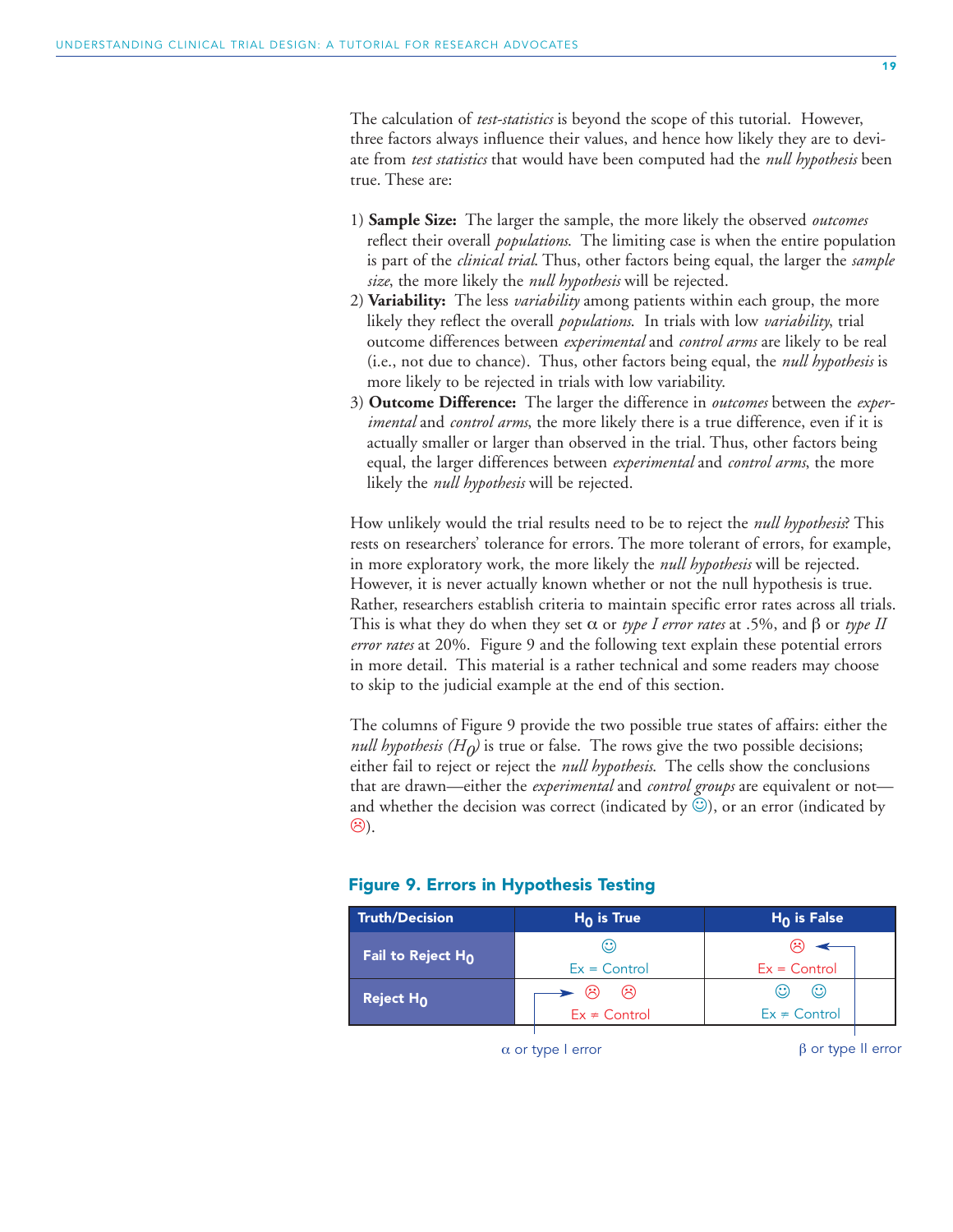Decision rules are established to limit the percentage of trials with erroneous decisions. One type of error occurs when the *null hypothesis* is true but is rejected, (bottom, left cell). This is represented by two  $\Theta\otimes$  in Figure 9 because these errors can lead to serious consequences when new *treatments* are inappropriately adopted or future research is based on them. These errors are sometimes called false alarms or false positives because they falsely claim interesting differences between the *experimental* and *control groups*. They are also referred to as α or *type I errors*, and decision rules are generally established to ensure they occur in no more than 5% of trials. However, when *sub-group analyses* are conducted, particularly if they were not planned prior to data collection, α *error rates* can be much higher.

The other type of error occurs when the *null hypothesis* is false, but not rejected (top, right cell). These errors are sometimes called misses or false negatives because they occur when interesting, true differences between *experimental* and *control treatments* are missed. They are also referred to as β or *type II errors* and decision rules generally ensure that these errors will occur in no more than 20% of trials.

There are also two types of correct decisions. One is when the *null hypothesis* is false and it is rejected (lower, right-hand cell). In this case, sometimes referred to as a hit, the correct decision is that there is a true difference between the experimental and control arms. This is represented by two  $\circledcirc\circ$  in Figure 9 because this is the goal of most *clinical trials*—to identify new, effective treatments. *Clinical trials* are designed so that the *null hypothesis* will be rejected in 80% of cases in which it is false—that is, when β *errors* are not made. This probability of correctly rejecting a false *null hypothesis*, and in so doing identifying a true *treatment* difference, is referred to as power, and is always equal to (1- β).

The cells with  $\mathbb{O}% _{k}(G)$  reflect the other type of correct decisions—failing to reject the *null hypothesis* when it is true (top, left-hand cell). In these cases the *clinical trial* does not provide adequate evidence to conclude that there is any difference between the *experimental* and *control arms*. Although many researchers conclude the two *treatments* are the same, such a conclusion is actually a stronger conclusion than is justified.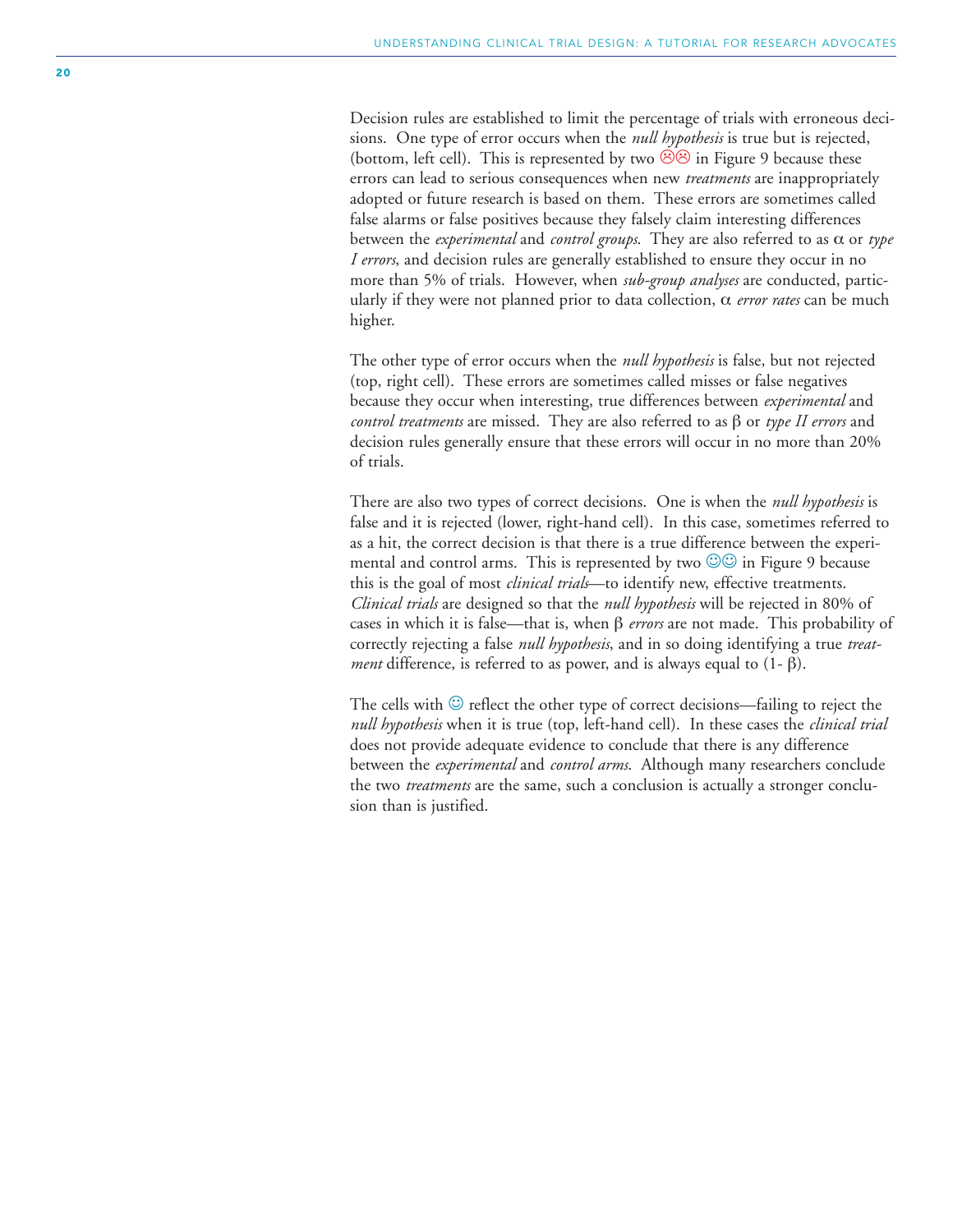#### Judicial Inference Example

It may be helpful to compare statistical inference used in hypothesis testing to the judicial inference process involved in criminal trials. The presumption that the defendant is innocent until proven guilty is equivalent to the null hypothesis. Requiring "evidence beyond a reasonable doubt" to convict a defendant is aimed at minimizing the chances of convicting innocent defendants. This is akin to minimizing type I errors ( $\alpha \le 0.05$ ) in a clinical trials. Further, while there is a desire to avoid acquitting guilty defendants, doing so is somewhat more tolerated. This is akin to the somewhat higher tolerance of making II errors ( $β ≤ 20$ ) by failing to reject a false null hypothesis.

The four possible outcomes of jury trials are compared to the outcomes of clinical trials in the table below. Note that the decision in the clinical trial is always relative to the control (standard of care) intervention.

|                                       | <b>Jury Trial</b>                                | <b>Clinical Trial</b>                          |
|---------------------------------------|--------------------------------------------------|------------------------------------------------|
| H <sub>0</sub>                        | Presumed Innocence                               | Experimental = Control                         |
| Correctly<br>Reject the $H_{\Omega}$  | Convict a felon<br>intervention                  | Identify effective                             |
| Correctly Fail to<br>Reject the $H_0$ | Acquit an innocent                               | Correctly reject inef-<br>fective intervention |
| <b>Type I Error</b>                   | Convict an innocent<br>intervention is effective | Claim an ineffective                           |
| <b>Type II Error</b>                  | Acquit felon                                     | Miss an effective<br>intervention              |

Although the judicial analogy may be helpful in conveying the logic of *hypothesis testing*, it remains a rather contorted process. An alternative approach based on *Bayesian statistics* is more natural and gaining influence in medical research. The Bayesian approach will be discussed in the next section of this tutorial.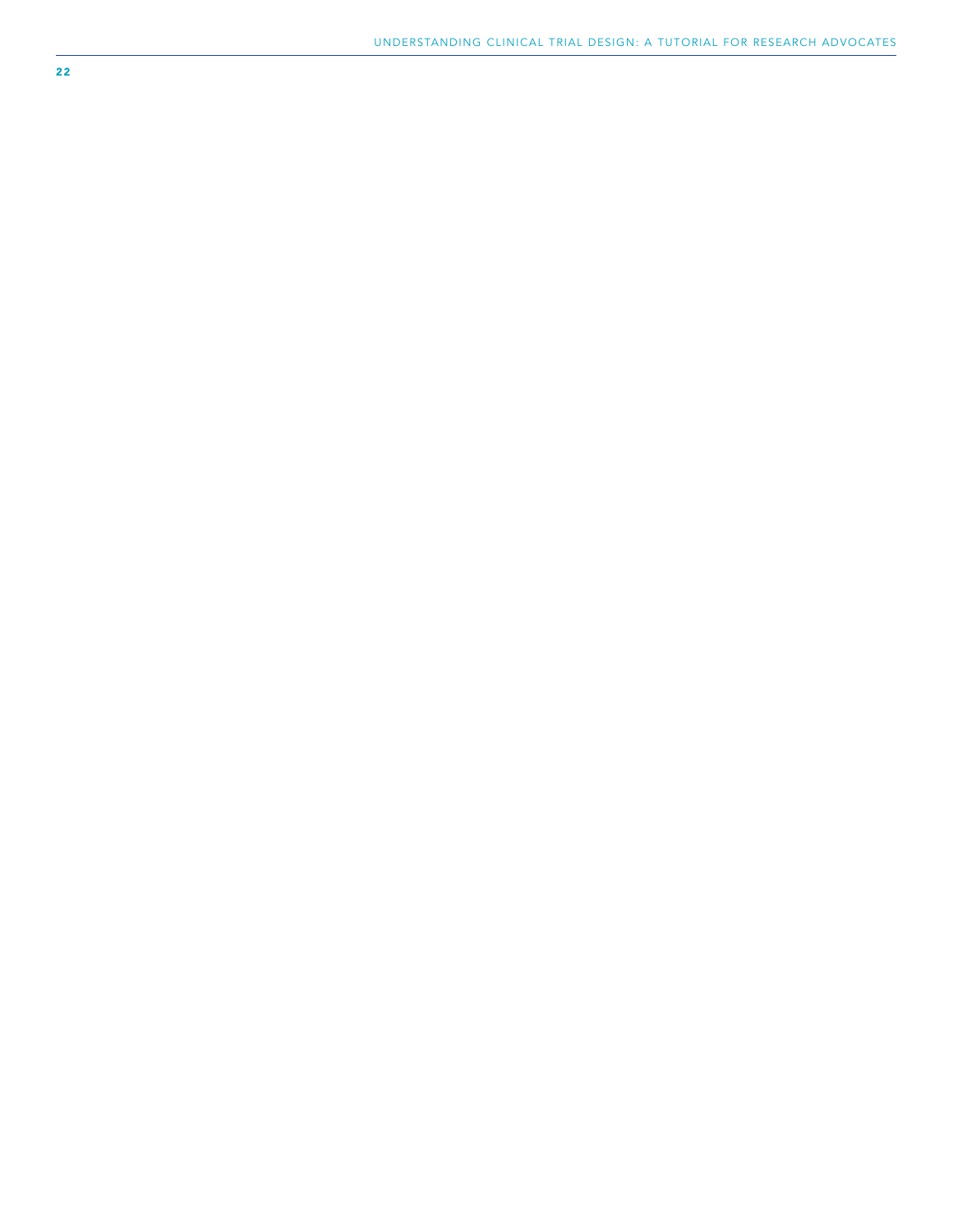## IV. Innovations in Trial Design

#### Figure 10. Thomas Bayes (1702 -- 1761)



Father of Bayesian **Statistics** 

The "Introduction to Clinical Trials" section focused on the current standard practice of *clinical trial* design. Innovative approaches, while not yet widely used, will be discussed here because they have potential to significantly advance the field of *clinical trial* design, and lead to more rapid progress in identifying effective cancer *treatments*. As discussed above, *clinical trial* design entails balancing competing priorities (Figure 1). Traditional trial designs have maintained the highest priority on avoiding *type I errors*. To accomplish this, trials are very large and costly, and generally require many years to provide answers. The innovations discussed in this section also place high priority on avoiding incorrect conclusions, but often require fewer patients and dollars to complete the trials, and lead to results more rapidly. Therefore, they should be of interest to *research advocates*.

#### Introduction to Bayesian Concepts

*Bayesian* concepts are not new. Thomas Bayes (Figure 10) lived in the eighteenth century, hundreds of years before Ronald Fisher worked on modern *statistical methods*. Among other issues (c.f., Winkler, 2001), the computational complexity involved in the Bayesian approach made it impractical to implement his ideas. Given advances in computer technology over the past thirty years, the *Bayesian* approach has become more practical.

Increasing practicality of using the *Bayesian* approach, on the one hand, paired with increasing recognition of problems associated with the traditional approach (c.f. Goodman, 2001), on the other hand, are likely to result in a *paradigm shift* characterized in Figure 11. The different *inferential processes* that are used and questions that are addressed by traditional (generally referred to as *frequentist*) and *Bayesian approaches* are shown in the top half of Figure 11, and will be discussed below. This *paradigm shift* will significantly impact drug development, as shown in the bottom half of Figure 11. First, drug approval will come to be based on "weight of evidence" rather than "pivotal trials," as is currently the case. Second, this is likely to lead to a glossing of the phases of drug testing (*phase I – III* trials). Third, *adaptive designs*, discussed below, will be the vehicle of this glossing of the phases. Fourth, trials will be analyzed using *Bayesian* statistics.

|                                 | Old                                                                                        | <b>New</b>                                                                       |
|---------------------------------|--------------------------------------------------------------------------------------------|----------------------------------------------------------------------------------|
| <b>Inferential Process</b>      | <b>Hypothesis Testing</b><br>(Attempt to reject null hypothesis)                           | Continuous Learning<br>(Update probabilities of alternative hypotheses)          |
| <b>Question Being Addressed</b> | How likely are the trial results, given there really<br>is no difference among treatments? | How likely is there a true difference among<br>treatments, given the trial data? |
| <b>Drug Approval</b>            | Pivotal Trial<br>Distinct Phase 0-IV Trials                                                | Weight of Evidence<br>Continuous Trials                                          |
| <b>Trial Designs</b>            | Single Stage                                                                               | Adaptive                                                                         |
| <b>Statistics</b>               | Traditional                                                                                | Bayesian                                                                         |

#### Figure 11. Paradigm Shift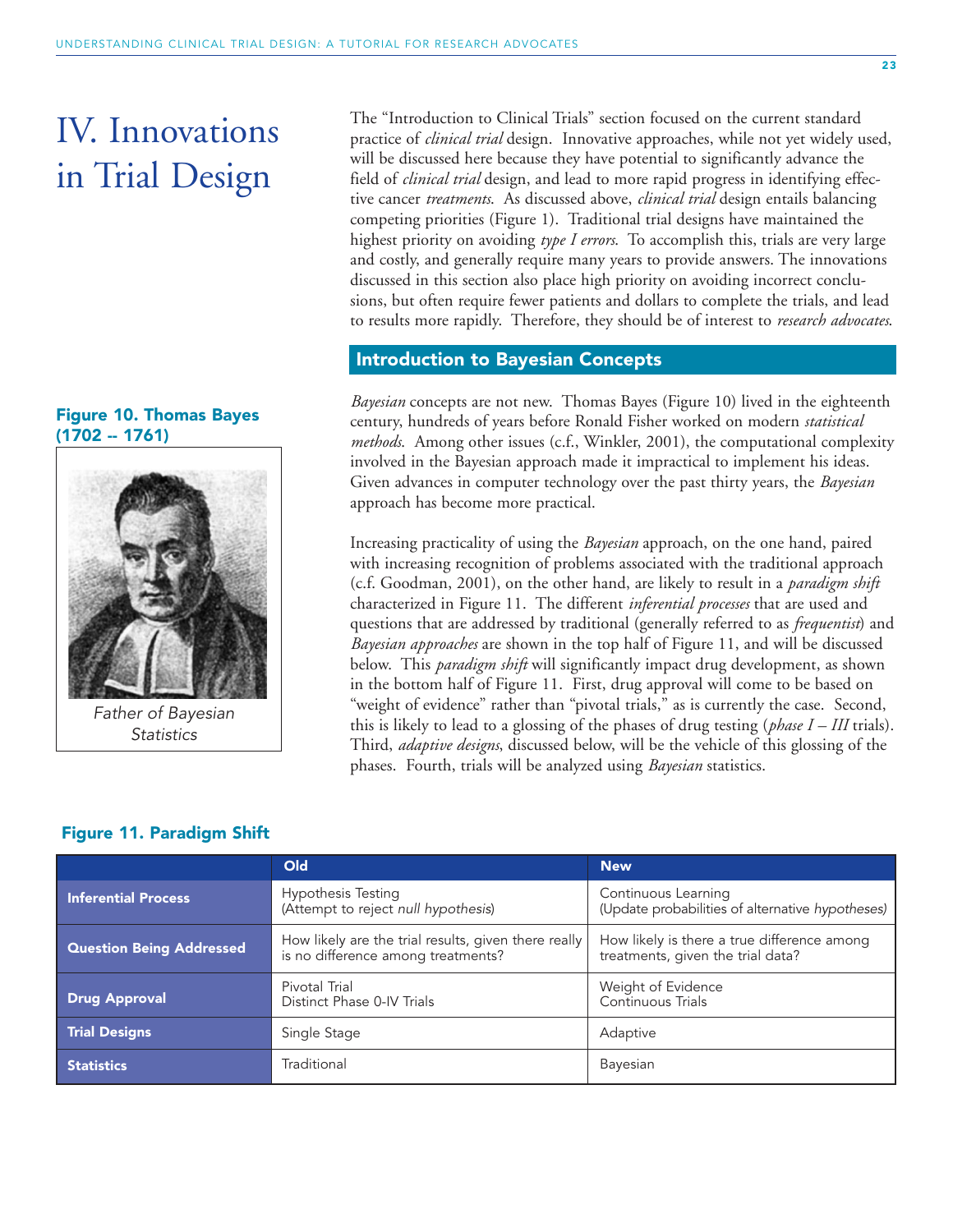The overall conceptual model of the *scientific method* (Figure 4) holds for both *Bayesians* and *frequentists*. Likewise, the issues of randomization and blinding hold for both approaches. However, the *Bayesian* approach provides an alternative process for carrying out the inferential steps that allow researchers to draw conclusions about populations of patients, based on samples in their trials. The *Bayesian inferential process* will be described below, and contrasted to the process employed by *frequentists* that was described in the previous section. Although the frequentist approach has been widely used, the logic is quite contorted. Further, progress has been slow because trials are large and expensive.





Why are *Bayesian trials* generally smaller and hence less costly? *Bayesians* build on prior knowledge, rather than viewing each trial in isolation. Prior knowledge, for example, may be based on trials with similar drugs in different organ sites or disease stages. The concept of incorporating pre-trial knowledge is captured in Bayes' Theorem which is presented in words in Figure 12. At the start of a trial, a Bayesian will assign a *prior probability* to the *hypothesis* of interest, based on the best information available at that time. The trial data will be used to calculate the *standardized likelihood*, which will be combined with the *prior probability* to yield a *posterior probability*, which can in turn be used as the starting point (i.e., *prior probabilities*) of subsequent trials. In this way, the *Bayesian* approach is sometimes said to embrace continuous learning.

Three examples of the *Bayesian* approach are provided below. The first concerns betting on sporting events, and demonstrates that incorporating prior knowledge—in this example, prior success of a football team—is natural to the way people think. The second example is a diagnostic example in which prior knowledge about the *prevalence* of different diseases, and the *specificity* of diagnostic tests are taken into account to arrive at the most likely diagnosis. The final example builds on the "cancer of the big toe" example outlined above, and demonstrates how information from prior trials might be incorporated into *clinical trials*.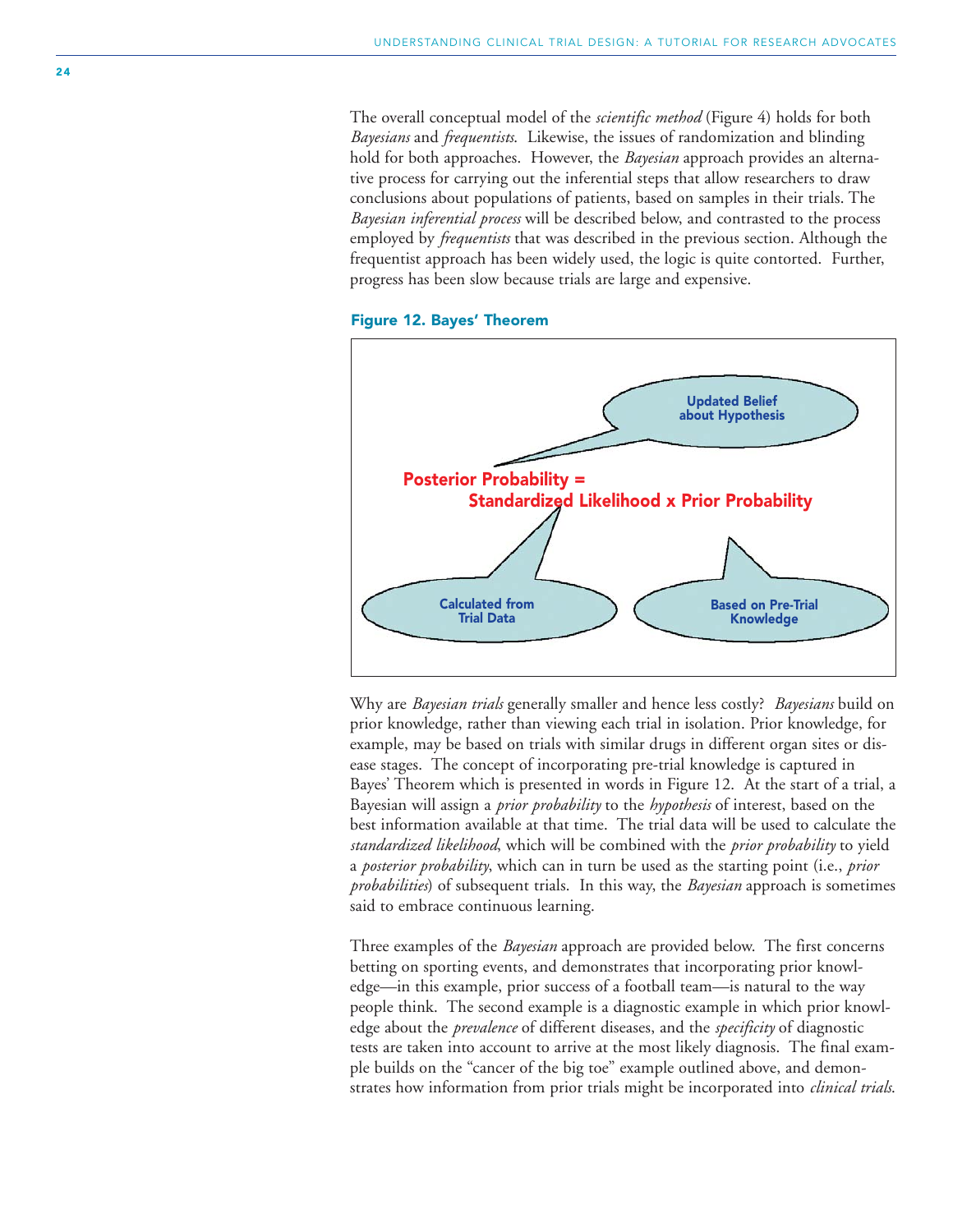#### Bayesian Sports Example

College football seasons consist of twelve regular season games. At the beginning of the season, a sports fan is generally undecided about the strength of her favorite team. As the season progresses she is likely to become more or less confident of a win, based on the team's success during previous weeks.

In Bayesian terms, the fan's prior probability at the beginning of the season was around .5. Following the first game, her posterior probability would be smaller if her team lost the season opener, and larger if they won. That posterior probability computed after game one would be used as the prior probability for considering the second game of the season, and so on throughout the season.

If the fan was a betting person, her money would follow Bayesian logic. For example, if her team won the first ten games, her prior and posterior probabilities would increase throughout the season, and she would be likely to bet on a win in game eleven. On the other hand, if the team had only won half of the first ten games, her prior and posterior probabilities would fluctuate around .5 throughout the season, and she would be hesitant to bet on a win in game eleven.

For illustrative purposes, the success of last year's season, the strength of each week's opponents, and whether or not games were played at home, were not incorporated into this example. The Bayesian framework could, however, accommodate them, as well as other relevant information.

The key point is that a team's football games are not independent events, and thus history influences betting. The same, according to Bayesians, can be said about clinical trials that involve similar diseases or treatments.

#### Bayesian Diagnostic Example

There are typically many possible causes associated with any set of symptoms. An initial diagnosis is generally the most common or prevalent disease that matches the symptoms. Thus, for example, the common cold is a much more likely diagnosis of a cough than is lung cancer. If the initial diagnosis turns out to be wrong, for example because the cough persisted, tests may be run to refine the diagnosis. In this example, a chest CT might be ordered.

If a suspicious spot is found on the CT scan, a patient may fear the worst and assume she has lung cancer. This concern is especially likely in smokers who have a higher prior probability of having lung cancer.

In actuality, a lung cancer diagnosis would be premature, even in smokers, because the specificity of a chest CT for lung cancer is rather low. That is, there are many causes of spots on lung CTs (e.g., pneumonia) that have higher prior probabilities than lung cancer. Only when these are ruled out would a biopsy, which is a definitive but highly invasive test, be done to establish a correct diagnosis.

To summarize, the prevalence of potential diseases are used to establish prior probabilities. The results of diagnostic tests are factored in to provide posterior probabilities, which can then be used as priors for subsequent tests, until a definitive diagnosis is established.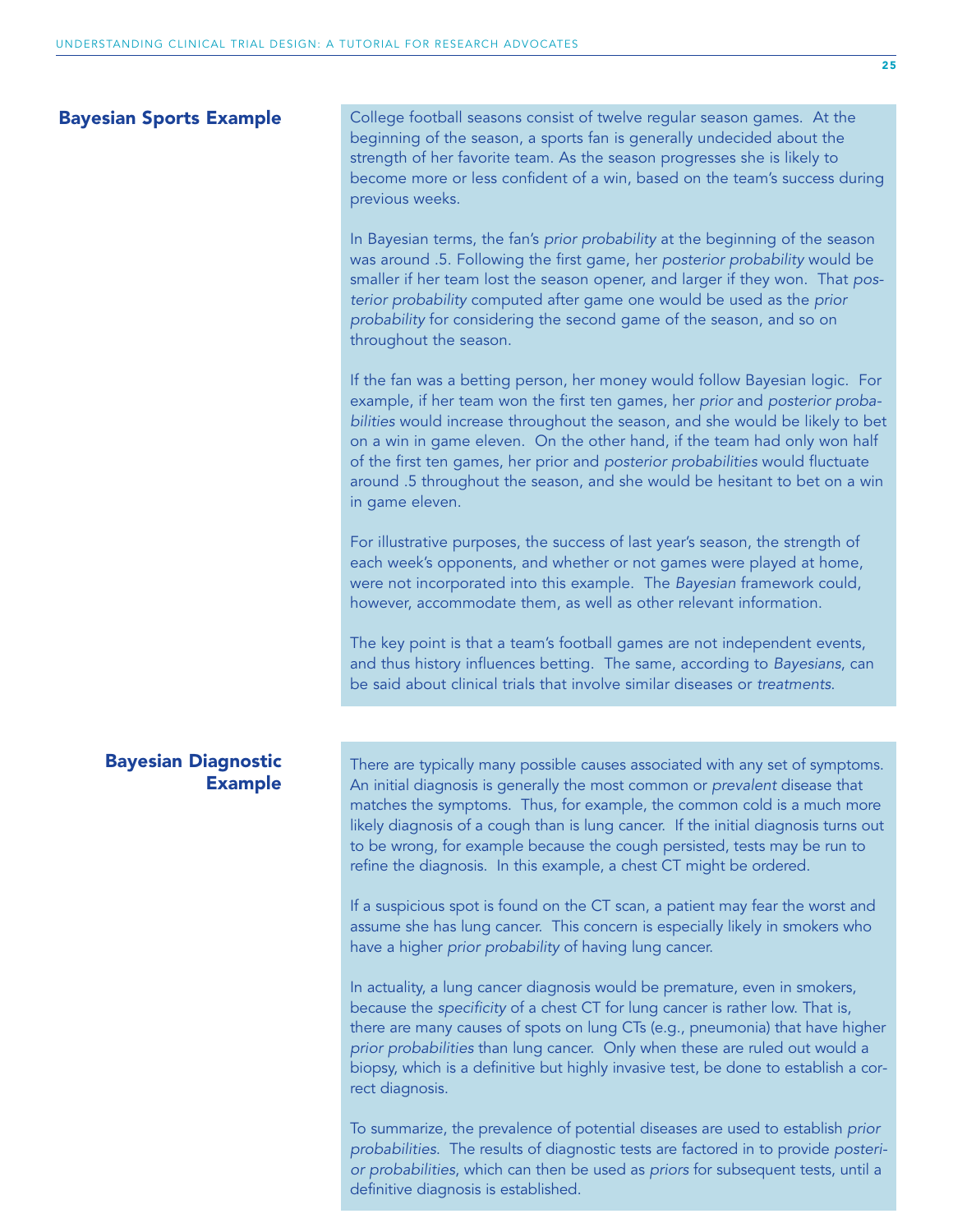#### Bayesian Clinical Trial Example

Consider the hypothetical cancer of the big toe trial outlined on page 14. Researchers hypothesized that the experimental intervention (i.e., caffeine) is superior to the standard of care (i.e., water) in treating cancer of the big toe. In the Bayesian framework a prior probability would be assigned to this hypothesis. For example, based on previous experience (e.g., trials in thumb cancer), they might assign a prior probability of .6 to this hypothesis (i.e., the probability that caffeine is better than water is slightly better than even chance).

After collecting data, the researchers would calculate a posterior probability which becomes their new best guess about the hypothesis. In this example, suppose patients who were treated with caffeine lived an average of 8.6 years following treatment, whereas those treated with water lived an average of 7.8 years. This would provide confirming evidence for the hypothesis, and the posterior probability would be higher than the prior probability, (e.g., perhaps .8). On the other hand, if patients in the control arm survived longer than those on the experimental arm, the trial would cast doubt on the hypothesis. In such cases the posterior probability would be lower than the prior probability (e.g., perhaps .5 or even less).

In this way new beliefs about the hypothesis (i.e., posterior probabilities) combine prior knowledge (i.e., prior probability) with trial data. The larger the trial and the greater the difference between the experimental and control arms, the greater the influence of the trial data on the new belief about the hypothesis.

While the calculations used in the *Bayesian approach* are beyond the scope of the current tutorial, the above examples should have provided the reader with a sense of how existing knowledge can be incorporated into the *inferential process*, as well as the naturalness of the approach. In everyday life as well as the clinical setting, very surprising results are almost always discounted. This is consistent with the *Bayesian*, but not the *frequentist* approach.

A major criticism of the *Bayesian approach* is the apparent subjectivity associated with establishing *prior probabilities*. Who gets to decide which pre-existing data to incorporate and how heavily to weigh them? While not trivial, there are ways around these issues. First, non-informative *prior probabilities* could be used. A non-informative *prior probability* would be equivalent to chance, for example, .5 in a two-*arm* trial. Second, the same decisions about a *hypothesis* are often reached for a wide range of *prior probabilities*. Third, in large trials, new data tend to overpower any influence of *prior probabilities*.

Other differences between *frequentists* and *Bayesians*, besides the use of prior information, are summarized in Figure 13. On the one hand, *Bayesians* use Bayes' Theorem to address questions and draw conclusions that are framed as *probabilities* associated with various hypotheses. *Frequentists*, on the other hand, use *statistical methods* (i.e., *sampling distributions* of *test statistics*) that support *hypothesis testing* and limit error rates.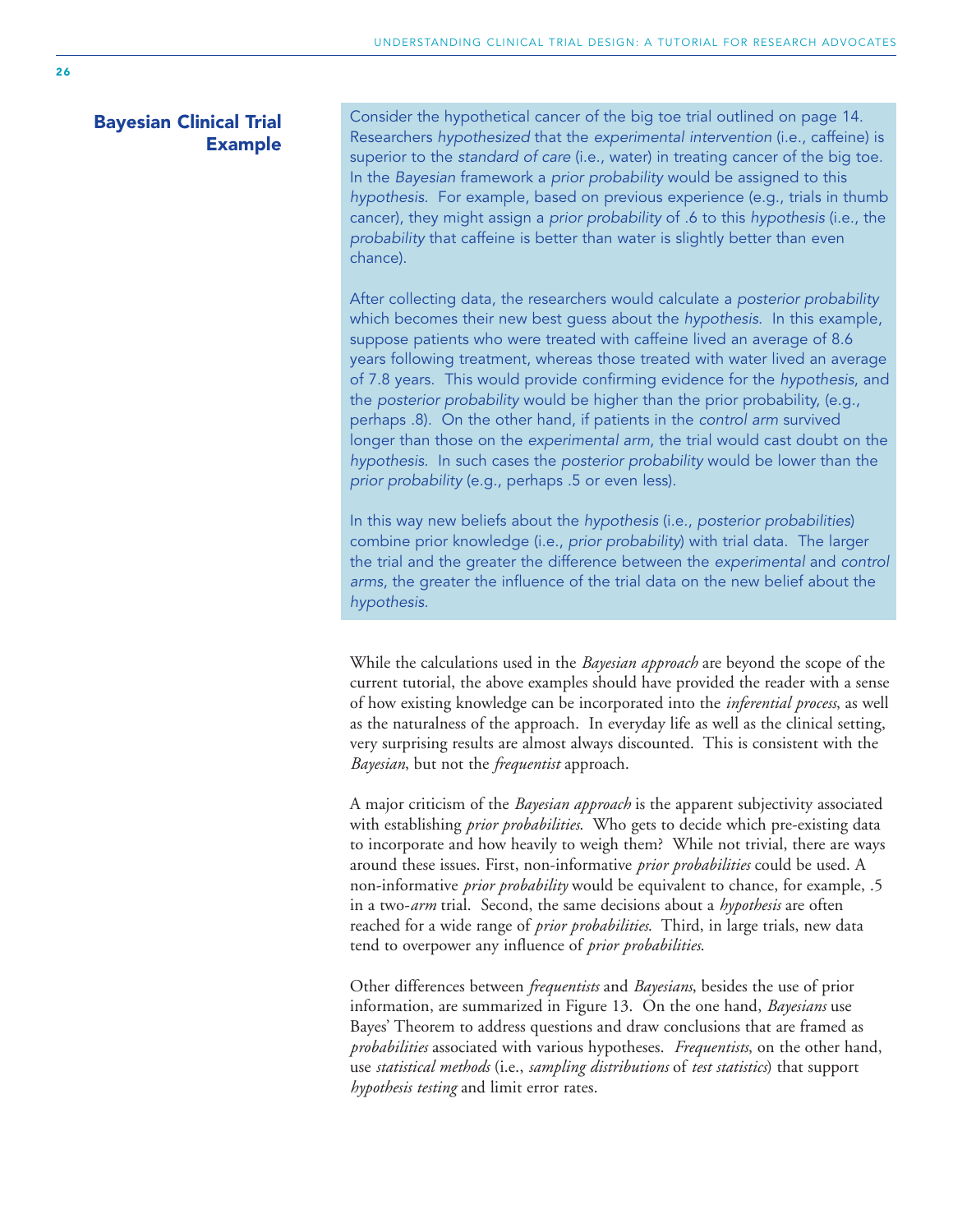These differences have important consequences. First, *Bayesians* draw conclusions about *hypotheses* of interest, rather than the *null hypothesis*. Second, *Bayesians* can use same data to assess multiple *hypotheses*. Third, and perhaps most important, *Bayesians* do not have the same concerns about error rates that plague frequentists. This difference is because *Bayesians*' conclusions are *posterior probabilities* that are neither right nor wrong, but rather estimates about the correctness of *hypotheses*. *Frequentists*, on the other hand, reject or fail to reject the *null hypothesis*, and are thus either right or wrong. Unfortunately, in any given trial they do not know which. Therefore, *frequentists* go to great lengths to limit the overall number of errors, especially *type I errors*. This strategy, in turn, leads *frequentists* to limit the number of times they look at their data. *Bayesians*, on the other hand, have no difficulty looking at their data as they are being collected, and even using interim results to modify trials. This technique can have major impact on the value and timeliness of *clinical trials*, as well as on their efficiency. The opportunity to continuously monitor data and modify trials as they are accruing is the basis of *adaptive designs* which will be discussed in the next subsection.

|                          | <b>Frequentists</b>                                                               | <b>Bayesians</b>                                                     |
|--------------------------|-----------------------------------------------------------------------------------|----------------------------------------------------------------------|
| <b>Inference Rule</b>    | Sampling distribution of test statistics, under the<br>null hypothesis            | Baye's Theorem                                                       |
| <b>Questions</b>         | How unlikely is the experimental result, assuming<br>the null hypothesis is true? | How likely are various hypotheses given the<br>experimental results? |
| <b>Conclusions</b>       | Reject or fail to reject the null hypothesis                                      | Probability of alternative hypotheses                                |
| <b>Prior Information</b> | Not relevant                                                                      | Can be incorporated                                                  |
| <b>Key Challenges</b>    | Limiting ? and ? errors                                                           | Justifying prior probabilities                                       |

#### Figure 13. Frequentist versus Bayesian Approaches

By discussing *Bayesian* approaches with researchers, *research advocates* can play a role in accelerating the *paradigm shift* described in Figure 11. While it would be a mistake to advocate an immediate adoption of this approach, it is not too soon to encourage the research community to learn about it. As people become more educated in the uses and abuses of *Bayesian* methods and develop simple software tools to implement them, their strengths and limitations will become more apparent.

#### Introduction to Adaptive Designs

The term "*adaptive design*" is used in many different ways. Here it is used to describe any multi-stage trial where later stages are based, in part, on what happened in earlier stages. While a *Bayesian* perspective is not strictly necessary for adaptive designs, as discussed above these designs are natural to Bayesians who are constantly updating *probabilities* and comfortable continuously looking at their data. Therefore, adapting trial designs as data accumulate is consistent with their paradigm. This is not really the case for *frequentists* who draw *inferences* from isolated trials and control error rates. Still, *frequentists* are increasingly using multistage designs because of their appeal. However, this is straining the traditional *paradigm* and is likely to eventually give way to the *paradigm shift* described in Figure 11.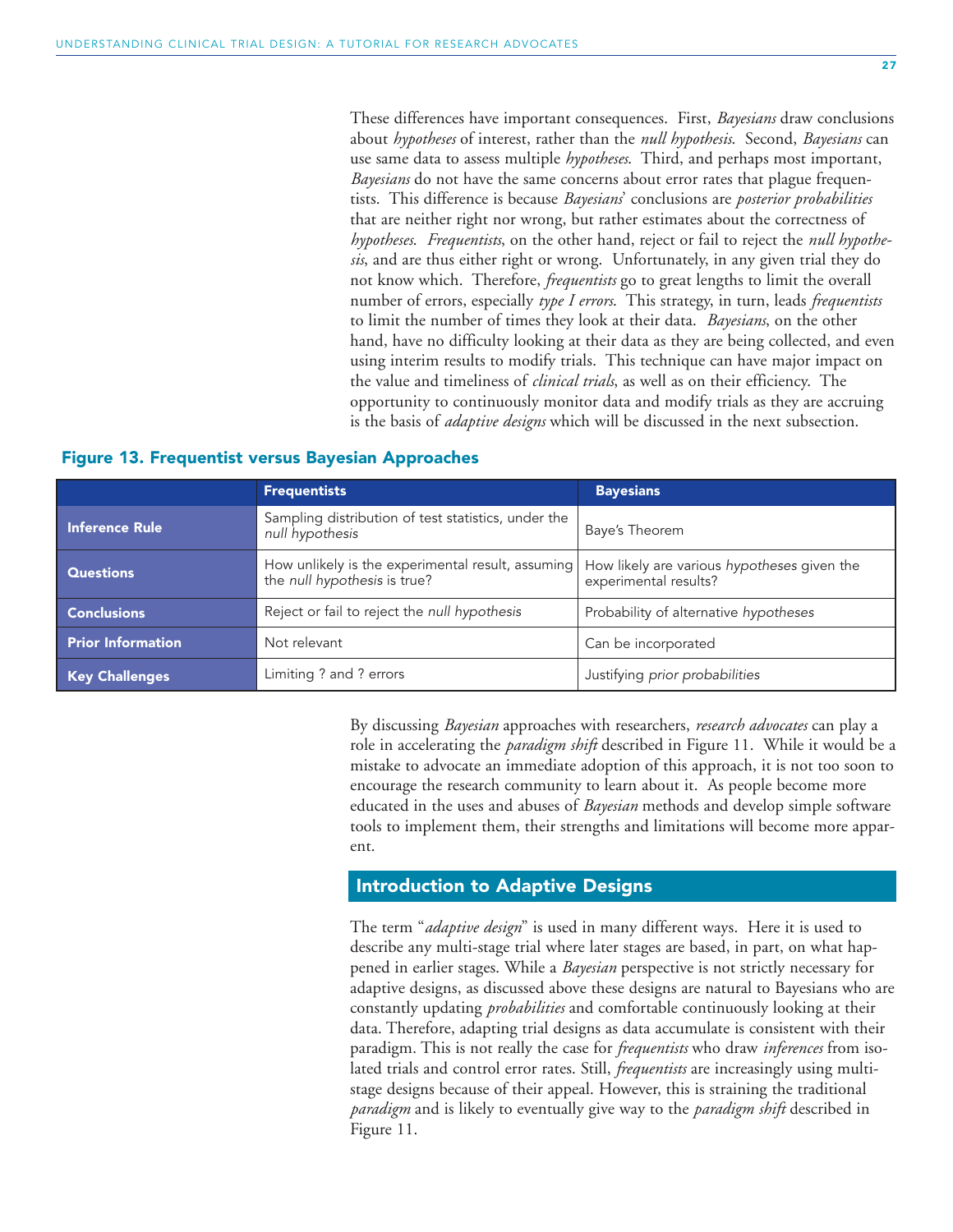By using information as it accumulates, adaptive designs allow researchers to focus their data collection on issues that require the most attention and/or reduce the overall amount of data they collect.

#### Adaptive Method Example

Adaptation Rule

**Examples** 

Vision and hearing tests use adaptive methodologies and provide an intuitive sense of the value of adaptive trial designs. In both of these tests initial assessments are similar for all patients, and are designed to rapidly find the general limits of vision or hearing. Later assessments, however, are individualized and designed to fine-tune the necessary vision or hearing correction.

Likewise, adaptive trials are often designed to first establish general characteristics of the trial, and then to focus data collection where it will be most informative. For example, some adaptive trials begin by comparing several drugs or drug doses and through the course of the trial focus on the two that appear to be most beneficial.

There are many modifications that can be made during the course of an *adaptive trial*. For example, an adaptive sampling rule can determine how many subjects should be included at subsequent stages of a trial. This rule may be based on accumulating information about accrual rate, *sample variance*, or availability of funding. Alternatively, a stopping rule would establish under what conditions the trial should be terminated, for example, due to observed efficacy, harm, futility, or safety. Several examples of potential *adaptation rules* are provided below.

**Sampling Rule:** Compute the standard deviation of the sample after the outcome is measured in the first ten patients.

- 1) If the standard deviation is larger than assumed in planning the trial, recruit more patients than previously planned.
- 2) If the standard deviation is smaller than assumed in planning the trial, recruit fewer patients than previously planned.

**Stopping Rule:** Compute the test statistic after the outcome is measured in the first ten patients.

- 1) If the test statistic suggests that the experimental intervention is inferior to the control intervention, with less than a 5% chance of this being due to chance, stop the trial for futility.
- 2) If the test statistic suggests that the experimental intervention is superior to the control intervention, with less than a 1% chance of this being due to chance, stop the trial due to efficacy.

Whatever the *adaptation rules*, they must be specified prior to starting the trial. This requires a considerable amount of time and thought should be given to planning adaptive designs, but these upfront costs are typically more than made up by the time the trial is completed.

The remainder of this section will present three specific multi-stage designs that in varying ways, use information obtained in early stages of the trial to modify later stages. They are: 1) *patient allocation adaptive design*: 2) *patient preference design* and 3) *randomized discontinuation design*. In addition, patient enrichment strategies, which can also increase the efficiency of *clinical trials*, will be introduced.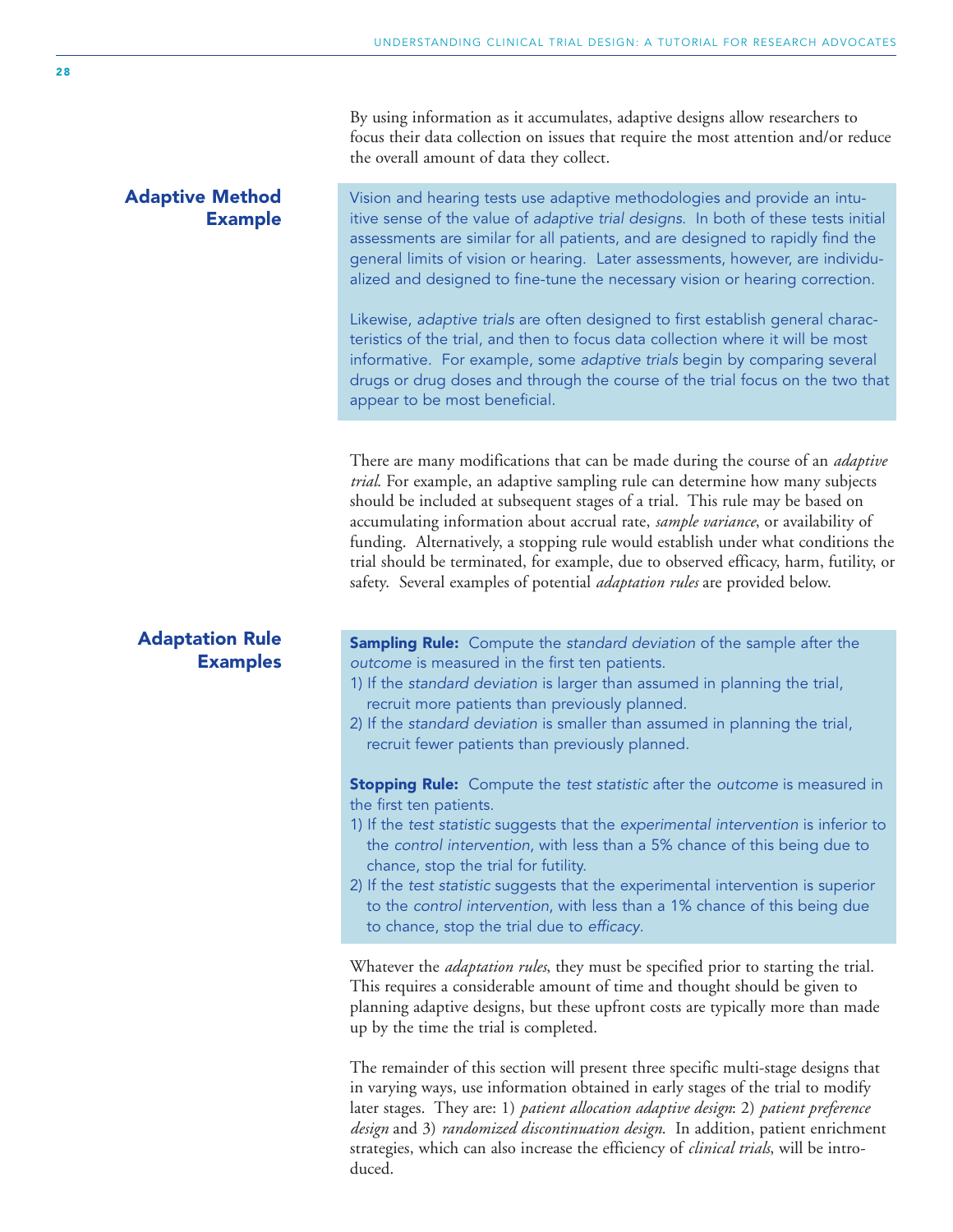#### **Patient Allocation Adaptive Design**

In the patient *allocation adaptive design* an *adaptation rule* modifies the way patients are assigned to *intervention arms* as a result of accumulating data. Patients are always assigned *randomly*; what is modified is the proportion of patients assigned to each *intervention arm*. In particular, more patients are assigned to the *intervention* that is performing better. If the apparent advantage is real, the *intervention arms* rapidly diverge and the trial can be concluded. However, if the advantage is due to chance, the *intervention arms* converge. The total number of patients needed to come to a reliable conclusion is determined as data accumulate, but it is typically fewer than with a traditional one stage design. Additionally, compared to the traditional *randomized controlled trial*, a larger proportion of patients in the *patient allocation adaptive design* are treated with the superior *intervention*. Don Berry, Ph.D. of MD Anderson Cancer Center has used this design effectively in a number of applications, and his simulations demonstrate its efficiency in finding "winners" among a group of potential interventions.

#### Patient Allocation Adaptive Design Example

Figure 14 (page 30) presents an example of a two-arm trial in which assignment of patients to intervention is modified through the course of the trial. The adaptation rule specifies that at the start of the trial patients should be allocated equally to the two treatment arms. The adaptation rule also indicates when data should be analyzed, and depending on the results, how the allocation ratio should be changed.

In this example, data were analyzed after outcomes from the first eight patients became available. The response rate (i.e., percentage of patients whose tumors shrink following treatment) was twice as large in one of the arms. The adaptation rule specified that in such cases, the ratio of patient assignment should change from 1:1 to 3:1, favoring the superior arm.

As more data are collected outcomes would continued to be compared at pre-specified points. The adaptation rule would specify under which condition the trial should be:

- 1) terminated due to clear superiority of one treatment;
- 2) ended due to clear equivalence of the treatments (i.e., futility of finding difference)
- 3) continued, with the same patient allocation; or
- 4) continued with a revised patient allocation.

Note that throughout the trial, all patients were randomly assigned to the experimental and control arms based on a randomization algorithm, even though the proportion of patients assigned to each arm shifted through the course of the trial.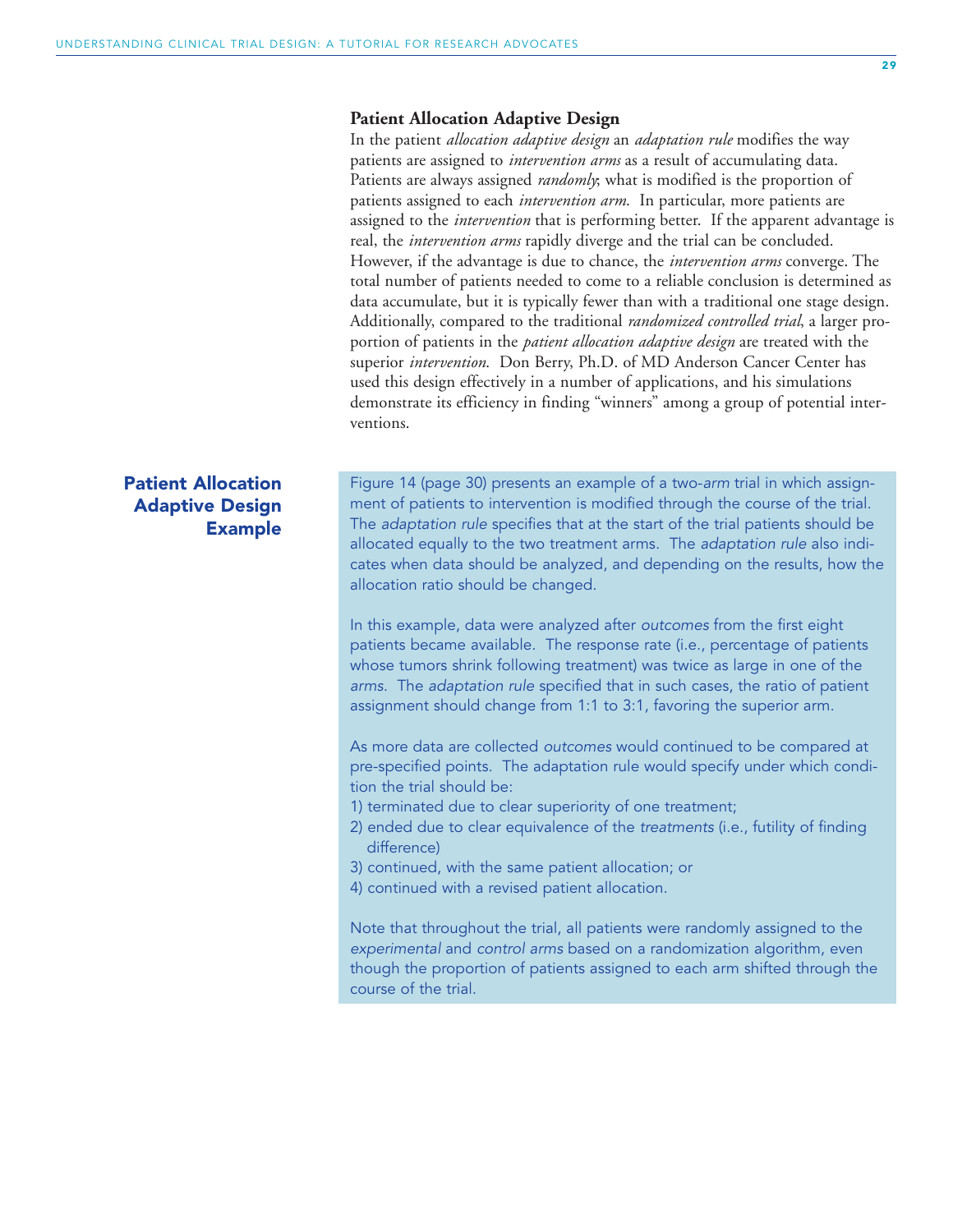





A serious limitation to *patient allocation adaptive designs* is the need for an *outcome* measure that occurs relatively quickly before many new patients accrue. An example of where these designs might work well is with an outcome measured at a landmark time, such as, tumor response measured at four months after beginning protocol therapy, engraftment measured six months after transplantation, or *biomarkers* (used as *surrogate endpoints*) measured at a specific time after receiving drug. Another possible application is with survival endpoints; however, due to the time-sensitive nature of the design, it might be most appropriate for poor prognosis patient subgroups, like those with pancreatic cancer or those receiving salvage therapy for metastatic disease.

Consider an approach to both cancer research and *treatment* that might be called a "continuous *adaptive trial*." All patients could be treated as part of an *adaptive trial* that includes all *treatments* that are likely to be at least as effective as the *standard of care*. As new *treatments* reach this criterion, they would be added to the set of *treatments* included in the trial. As data accumulate, treatments that do not perform well would be removed. Essentially, this would be one large trial that included all *treatments* currently in *phase II, III* and *IV* trials, as well as the *standard of care*. While a revolutionary idea, this would be a sound evolutionary approach to improving the *standard of care*. Although conceptually simple, it would, no doubt, be difficult to implement. It is unlikely that many pharmaceutical companies would be willing to participate in such trials . Patient safety would need to be addressed and adjustments to regulatory processes would also have to be considered. Still, it may be worth discussing such an approach. There seems to be the potential for significant improvement in the *treatment* of patients, as well as more rapid research progress.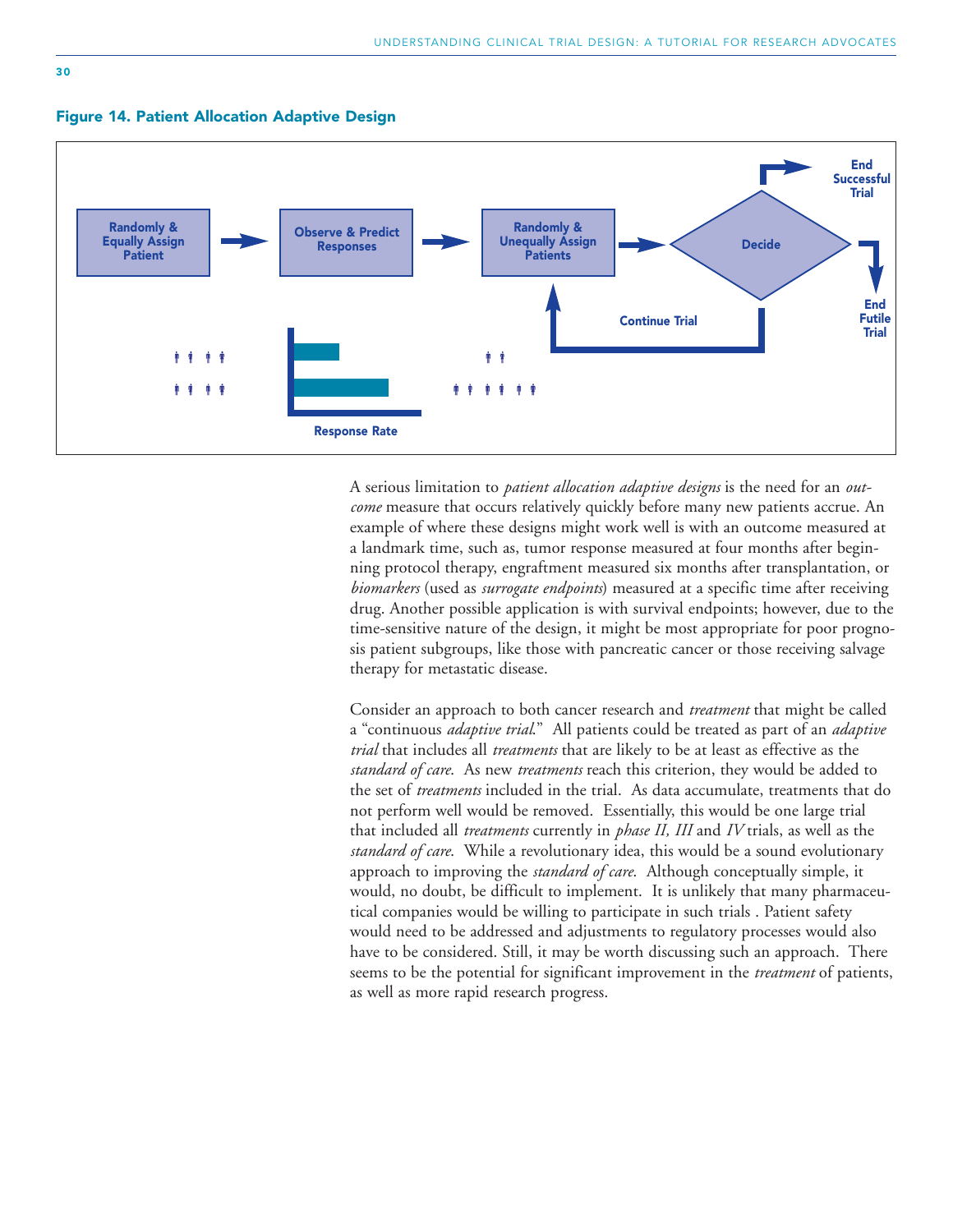#### **Patient Preference Design**

Another literally "out of the box" *adaptive design* is sometimes referred to as the *patient preference design* (Figure 15). It is motivated, in part, by distaste for *randomization* among many potential participants in *clinical trials*. Using this design, patients can agree to be in trials, and then can select to either be *randomized* or not. The *adaptation rule* for this trial would specify how many patients to recruit and when to stop the trial based on:

- 1) proportion of patients who select their own *intervention* versus those who choose to be randomized;
- 2) overall *outcome* differences between the *experimental* and *control arms*; and
- 3) similarities of *outcomes* in patients who select their own *treatment* versus choose to be *randomized*.

Figure 15 presents an example of a two-arm patient preference design. Patients agree to participate knowing that they will have the option to select their own treatment, among those included in the trial, or be randomized.

Patients who have no treatment preference fall into the top row of Figure 15, which is essentially the traditional two-arm randomized controlled trial design. Patients who want to choose their own treatment would not be allowed to participate in a traditional trial, but are included in trials that use patient preference designs (i.e., the bottom row in Figure 15). Including patients who want to select their own treatment allows the trial to accrue more rapidly.

Statistical analyses can be used to determine whether the option to select treatment had any influence on outcomes—that is, whether the pattern of outcomes differs in the two rows of Figure 15. If the same treatment is superior regardless of whether or not patients select it, which is most likely to be the case, the trial can be completed with fewer randomized patients than would have been required in the traditional design.

If the difference in outcomes varies depending on whether or not patients select their own treatment, either in direction or magnitude, that finding itself would be of interest. It might, for example, suggest that patients are more compliant with treatments they actively choose. Such a finding would not be possible to detect in traditional randomized controlled trials.



#### Figure 15. Patient Preference Design

Patient Preference Design Example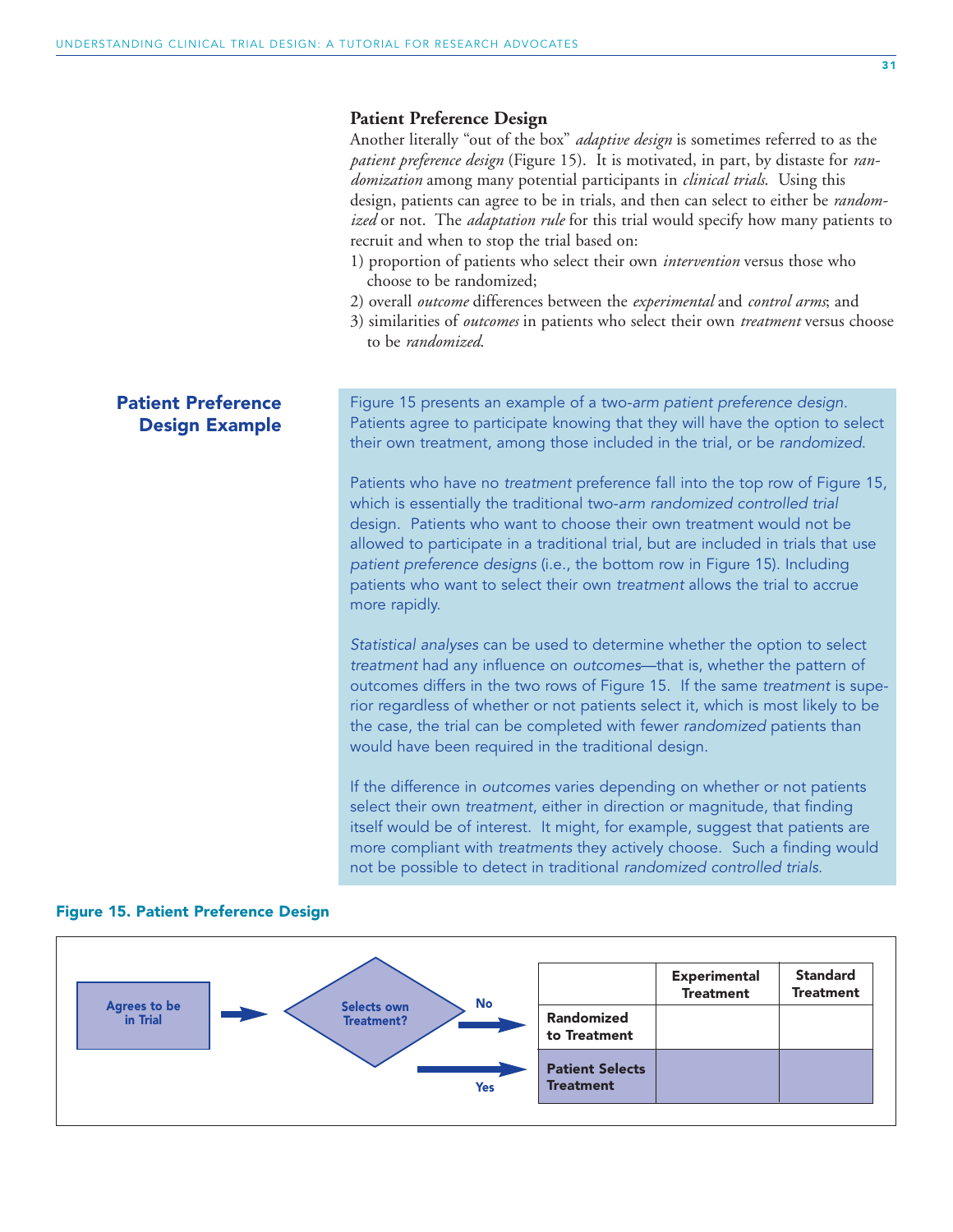#### **Patient Enrichment Strategy**

One of the difficulties of cancer research is that even among patients with the same diagnosis (e.g., stage IV breast cancer), different patients respond to different drugs. The challenge then is to identify patients most likely to respond to each new *intervention*. This requires framing research questions in terms of the sub-group of patients who are most likely to respond, and establishing *eligibility requirements* that restrict trials to this target group. This strategy is referred to as *patient enrichment*. As cancer *interventions* become more targeted, patients who are most likely to benefit from each new *intervention* can be selected based on *biomarkers*—for example, DNA or RNA in their tumor or circulating cells, proteins in their blood, or genetic factors that influence the way they metabolize drugs. The following example indicates the advantage of using a *patient enrichment* strategy when a relevant *biomarker* is known.

#### Patient Enrichment Example

Approximately one-third of breast cancer tumors over-express a gene called HER<sub>2</sub>, and as a result have more HER<sub>2</sub> receptors on their cells. These tumors grow more aggressively and result in poorer prognoses. Traztuzumab, a drug commonly referred to as Herceptin, is a targeted therapy that binds to HER<sub>2</sub> receptors. Rather than testing its efficacy in all breast cancer patients, initial trials were restricted to patients who over-expressed the  $HER<sub>2</sub>$  gene.

This was a patient enrichment strategy that allowed researchers to demonstrate the benefit of the treatment in a select subset of patients. The drug was approved for use in patients who over-express HER<sub>2</sub>. Subsequent trials confirmed that this drug has limited efficacy in women who do not overexpress HER<sub>2</sub>. Had the initial trials not utilized a patient enrichment strategy it is unlikely that the drug would have been shown to be effective. This is because it is ineffective in approximately 85% of breast cancer patients those approximately 65% who do not over-express HER $_2$ , as well as 50% of those who do express HER $_2$ , but do not respond to the drug.

#### **Randomized Discontinuation Design**

It is not always possible to predict which patients are most likely to respond to new *treatments*. The *randomized discontinuation design* uses a *patient enrichment* strategy in a *two-stage design*, even when there is no way to predict which patients are most likely to benefit from the *experimental intervention*. It is particularly useful in *phase II trials* where establishing a drug's activity is at issue.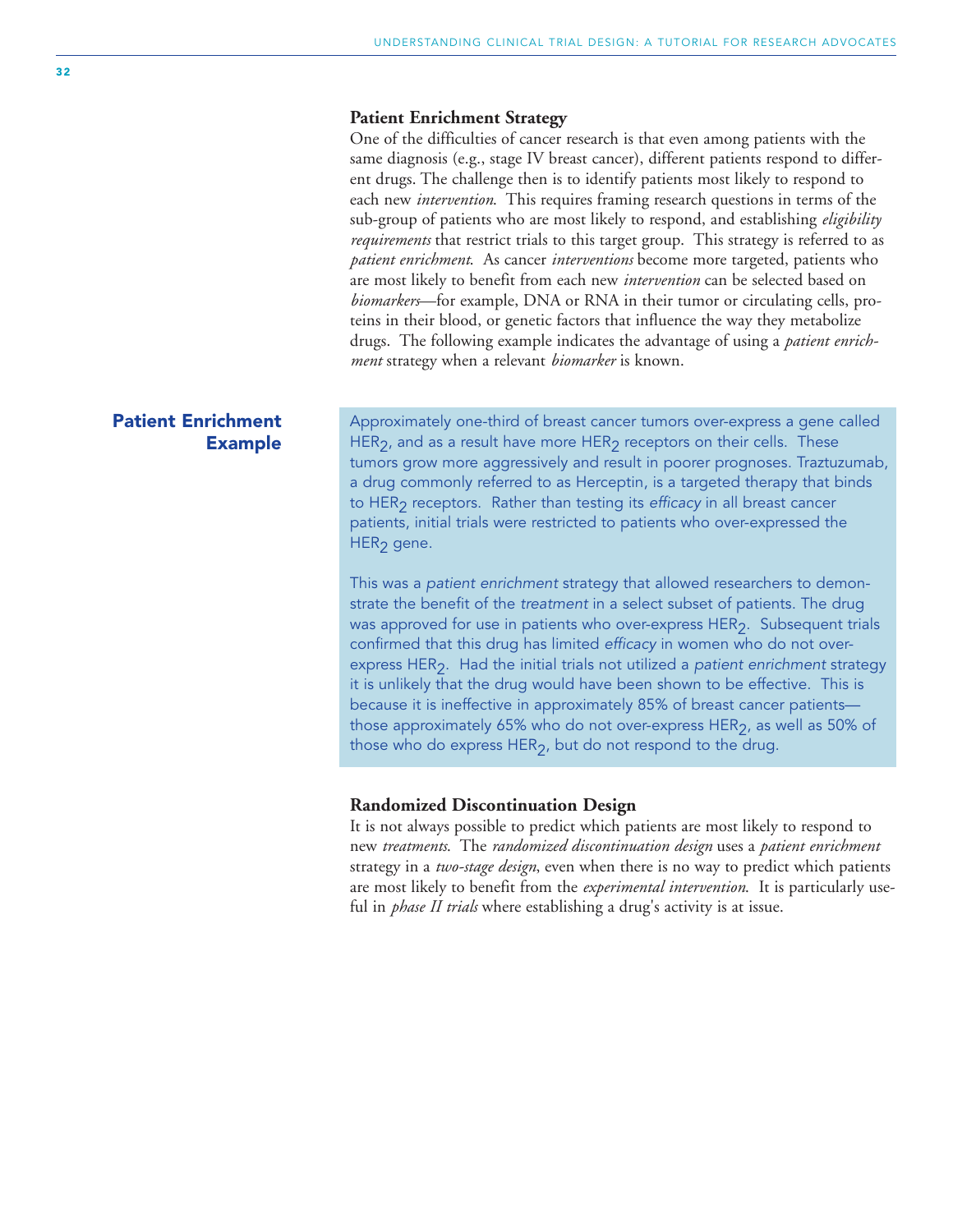#### Randomized Discontinuation Design Example

Figure 16 presents an example of a trial that that uses a randomized discontinuation design. Initially all patients in this trial receive the experimental intervention; this is often attractive to prospective volunteers.

The adaptation rule specifies that patients' tumors are measured six weeks after their treatment begins. Further, their treatment may be modified according to the following rule.

- 1) Patients for whom the experimental intervention appears to be working i.e., their tumors shrink—continue on the experimental intervention
- 2) Patients who do not appear to be benefiting from the experimental intervention are switched to the standard of care
- 3) Patients who have stable disease are randomized to continue the experimental intervention or switch to the standard intervention. These two randomized groups essentially form the traditional two-arm randomized controlled trial.

Evidence of treatment activity can come from two sources in this design. First, if a significant proportion of patients fall into first group above, the treatment is likely to have value. The second source of evidence comes from the randomized portion of the trial (i.e., third group above). If patients in the experimental arm of have superior outcomes to those in the control arm, there is also evidence of activity.

Assuming activity is identified, the challenge is to predict which patients are most likely to benefit. This is an important goal of the correlative science associated with many clinical trials.



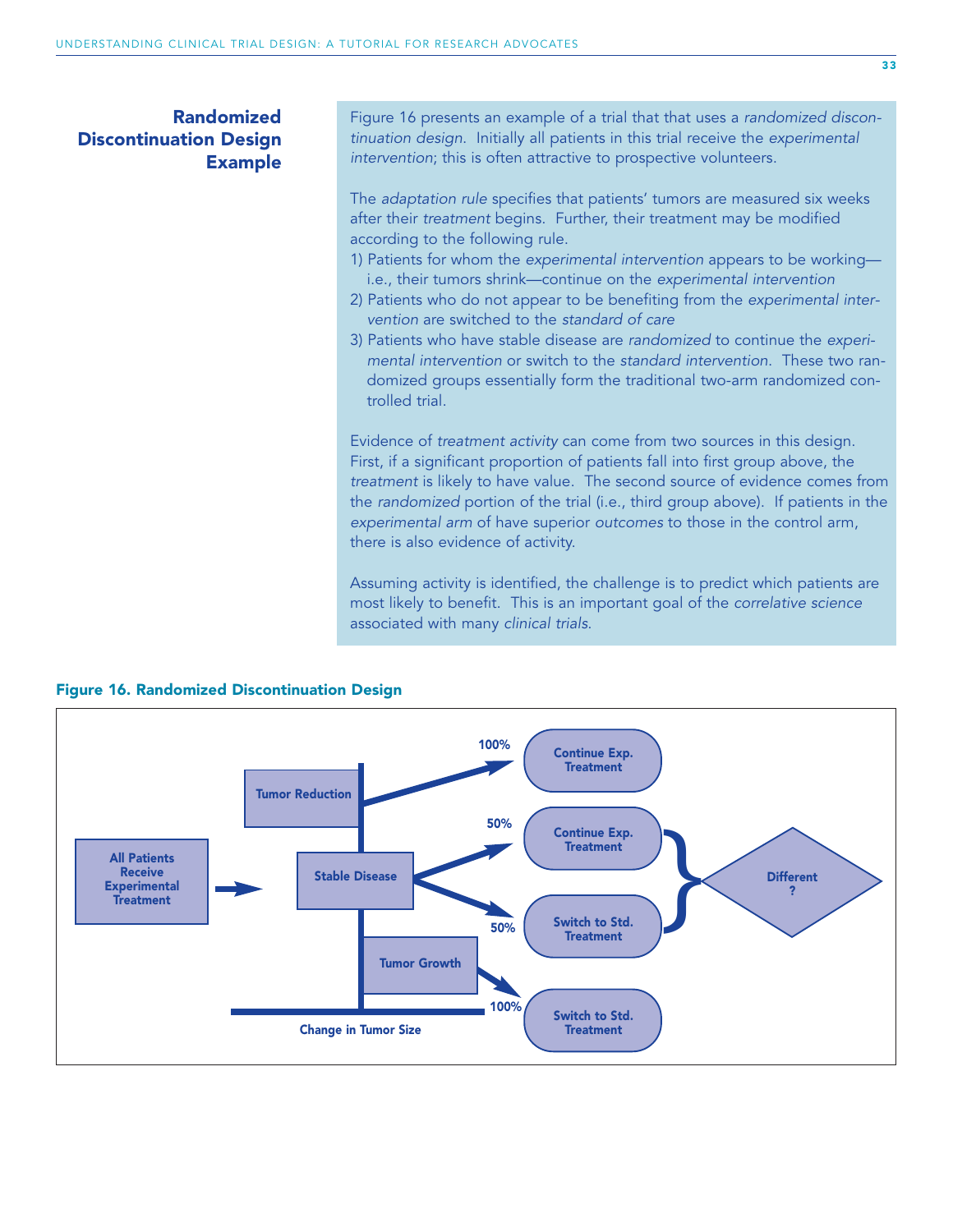#### **Summary: Adaptive Design**

There are numerous ways to modify the traditional randomized controlled trial design as it accrues. The examples presented here were used to introduce some key design concepts. They also provide a sense of the types of innovations that are possible, and how they might influence patients and research progress. The questions presented in the "Questions to Ask about Clinical Trials Section" are as applicable to adaptive designs as to traditional designs. Advantages of adaptive designs often come at the cost of increased complexity and opportunity for abuse. Thus, in evaluating adaptive designs it is useful to keep in mind the following points, and raise questions about them:

- All aspects of *adaptive designs*, including all adaptation rules, must be fully specified **prior** to starting the trial.
- While some aspects of the design may not entail randomization (e.g., the first stages of the *patient preference* and *random discontinuation designs*), virtually all sound designs include some **randomization** .
- *Randomization* does **not** require equal numbers of patients in each *intervention arm*; however, a random process must assign individual patients to *intervention arms* in the desired proportion.
- Although *frequentists* may use *multi-stage designs*, they exact a severe penalty on power that diminish the efficiency gained by *adaptive designs*.
- Continuous data monitoring and adaptation is natural to *Bayesians* since they are interested in continuously updating *probabilities*, rather than determining "absolute truth."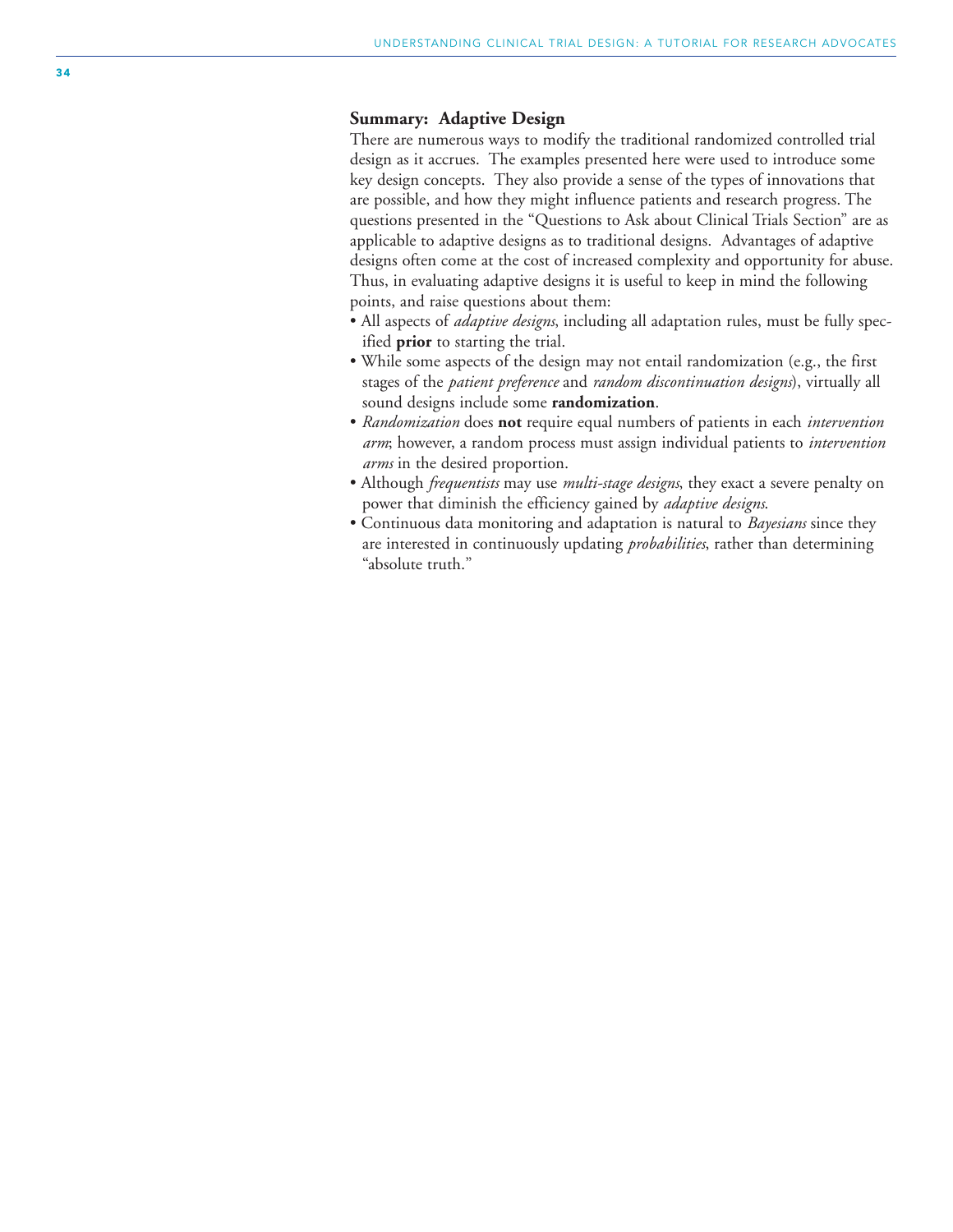### V. Conclusions

This tutorial was developed to provide *research advocates* with a basic understanding of the *scientific method* and two alternative inferential processes used to establish *evidence-based* clinical practice from *clinical trials*. Given this understanding, *research advocates* should be able to contribute to this process. While not experts in science, *statistics* nor trial design, research advocates have a unique contribution to make because they focus on the whole patient experience, have a sense of urgency about making progress, and are not afraid to ask naïve questions. Finally, the tutorial described a *paradigm shift* (Figure 11) that is underway in *clinical trials*. *Research advocates* are encouraged to become more knowledgeable by asking questions and continuing to read about these topics. The recommended reading list that follows should assist in this endeavor.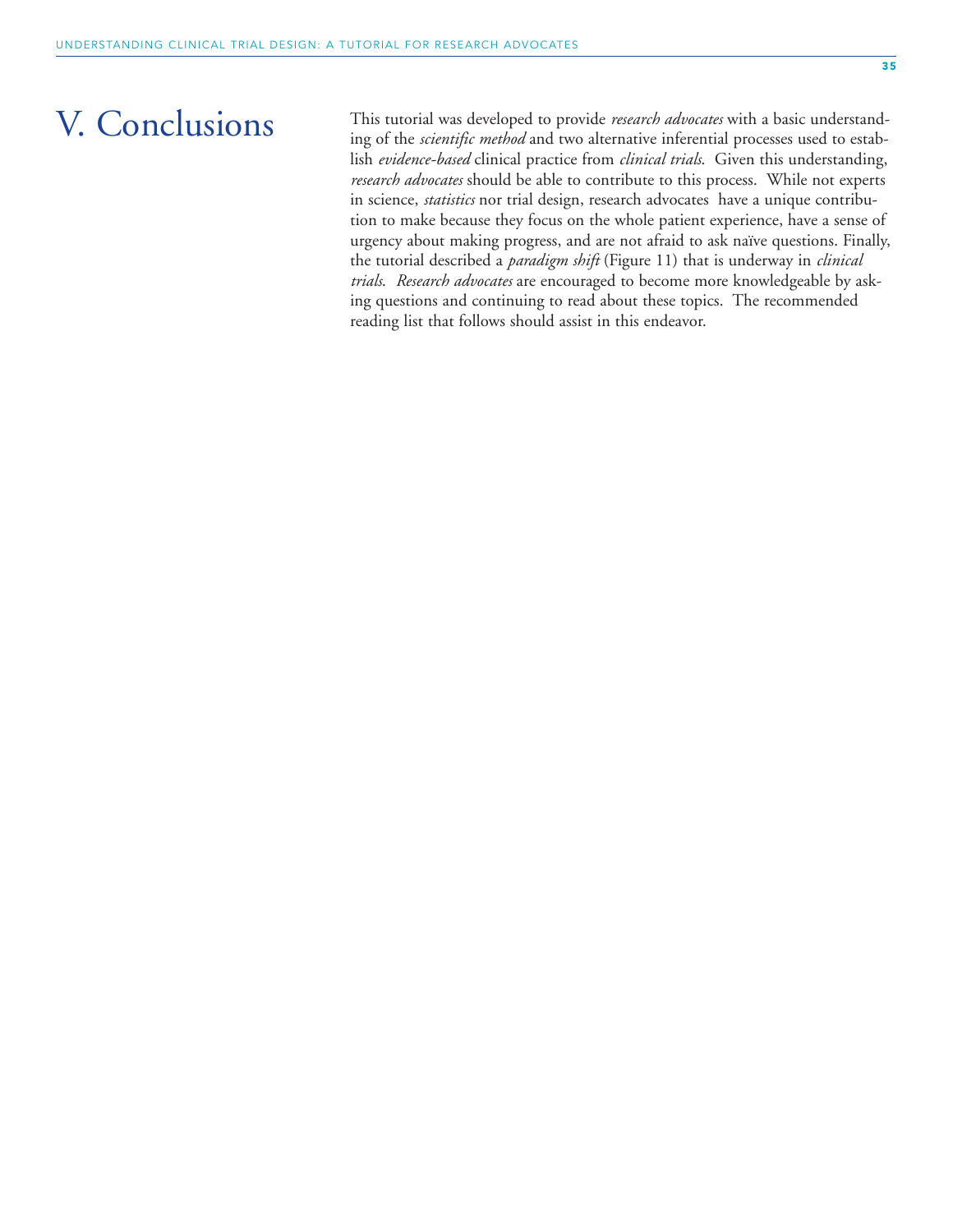# VI. Acknowledgements

Funding for this tutorial was provided by the Department of Defense Center of Excellence Grant in Breast Cancer Research at Indiana University to the Research Advocacy Network Advocate Institute. Copies can be downloaded from the Research Advocacy Network website at www.researchadvocacy.com.

#### Reviewers:

We gratefully acknowledge the important role and dedication of significant time to review the tutorial:

- Connie Cirrincione, MS, Cancer and Leukemia Group B Staff Statistician
- Mary Elliott, Breast Cancer Advocate
- Susan Nathanson, PhD, Breast Cancer Advocate and former Executive Director, Y-ME National Breast Cancer Organization
- Anne O'Neill, MS, Eastern Cooperative Oncology Group
- Elda Railey, Co-Founder Research Advocacy Network
- Mary Lou Smith, JD, MBA, Co-Founder Research Advocacy Network

Appreciation is also expressed to the following for additional feedback and advice to the author:

- Dan Hayes, MD, University of Michigan
- Marion Perlmutter, PhD, University of Michigan
- Don Berry, PhD, MD Anderson Cancer Center

#### Research Advocacy Network

The Research Advocacy Network is a non-profit organization working to bring together all participants in the medical research process with the focus on education, support and connecting patient advocates with the research community to improve patient care. The Research Advocacy Network has started the Advocate Institute to educate and equip patient advocates with basic scientific knowledge and a better understanding of the research system. The Institute employs the newest technologies to facilitate knowledge transfer.

#### Jane Perlmutter, PhD

Jane Perlmutter is a consultant-evaluator for the Higher Learning Commission and a frequent facilitator for its Academic Quality Improvement Program Strategy Forums and other programs. She has numerous publications and a Distinguished Teaching Award. Her formal education includes Masters degrees in Educational Psychology and Computer Science, and a Ph.D. in Cognitive Psychology from the University of Massachusetts in Amherst. She also received an MBA from New York University's Executive Program. Jane is a long-term breast cancer survivor and research advocate. She can be contacted at janep@gemini-grp.com.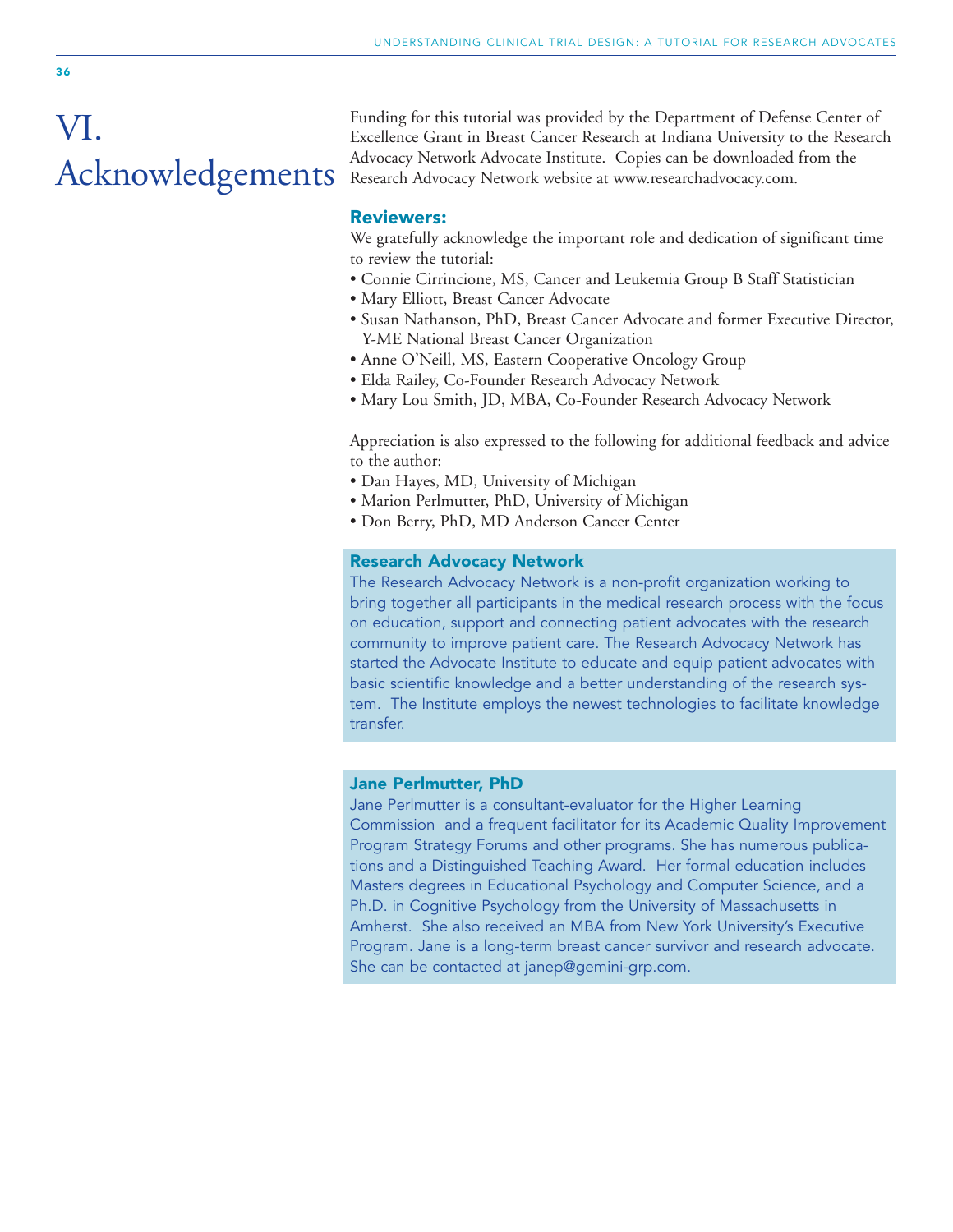### VII. Recommended Introductory Statistics Readings

Gonick, L., Smith, W. *Cartoon Guide to Statistics*. Harper, 1993.

#### History of Statistics

Salsburg, D. *The Lady Tasting Tea: How Statistics Revolutionized Science in the Twentieth Century*. W. H. Freeman, 2000.

#### Drug Development

Coalition of National Cancer Cooperative Groups. *Cancer Research: A Guide to Clinical Trials—Drug Development*. www.cancertrialshelp.org, 2001

FDA. *From Test Tube To Patient: Protecting America's Health Through Human Drugs.* http://www.fda.gov/fdac/special/testtubetopatient/default.htm, 2006.

NCI. *Clinical Trials Education Series*. http://www.cancer.gov/clinicaltrials/ learning/clinical-trials-education-series, 2001.

#### Bayesian Statistics

Berry D.A. (2006). Bayesian Clinical Trials. *Nature Reviews: Drug Discovery*. 5: 27-36; 2006.

Goodman, S.N. Toward Evidence-Based Medical Statistics: The P Value Fallacy. *Annals of Internal Medicine.* 130:995-1021; 1999.

Spiegelhalter D.J., Keith R., Abrams K.R., Myles J.P. *Bayesian Approaches to Clinical Trials and Health-Care Evaluation.* John Wiley & Sons, Ltd. 2004.

Winkler, R.L. Why Bayesian Analysis Hasn't Caught on in Healthcare Decision Making. *International Journal of Technology Assessment in Health Care.* 17:1, 56-66; 2001.

#### Adaptive Designs

Gallo P., Chuang-Stein C., Dragalin V., Gaydos B., Krams M., Pinheiro J. Adaptive Designs in Clinical Drug Development—An Executive Summary of the PhRMA Working Group. *Journal of Biopharmaceutical Statistics.* 16: 275–283; 2006.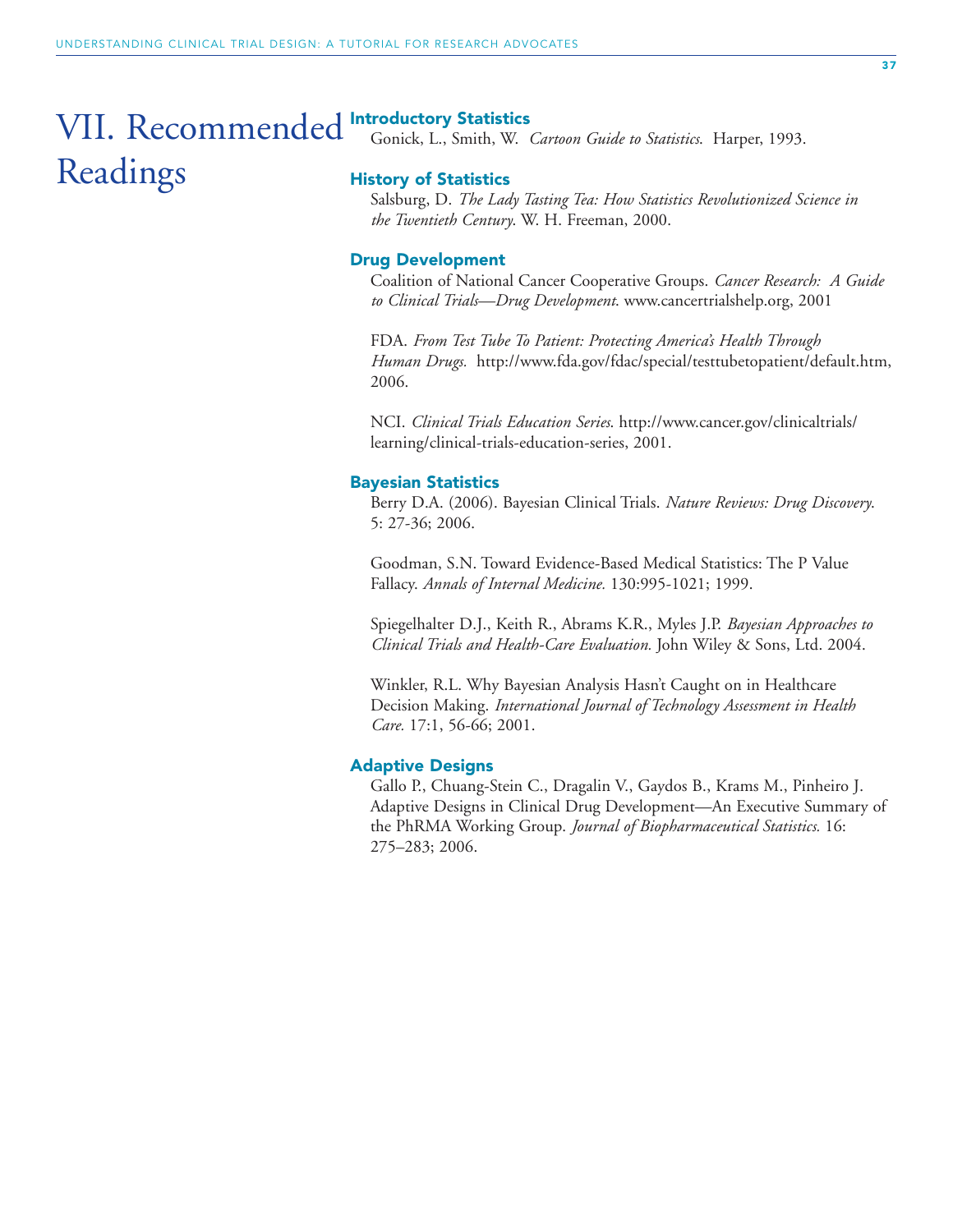# VIII. Glossary

| <b>Concept</b><br>Alpha $(\alpha)$ Error | <b>Definition</b><br>In a test of a statistical hypothesis, the probability of<br>rejecting the null hypothesis when it is true. Also called a<br>type I error or false positive.                                                                                                                                                                                                                                                                                                                                                                                                                                                                                                                                                                                                                                                                                                                                                                                |
|------------------------------------------|------------------------------------------------------------------------------------------------------------------------------------------------------------------------------------------------------------------------------------------------------------------------------------------------------------------------------------------------------------------------------------------------------------------------------------------------------------------------------------------------------------------------------------------------------------------------------------------------------------------------------------------------------------------------------------------------------------------------------------------------------------------------------------------------------------------------------------------------------------------------------------------------------------------------------------------------------------------|
| <b>Adaptation Rule</b>                   | Pre-specified rule that defines how an adaptive trial may<br>be changed. Examples include changing the allocation<br>of patients to treatment arms, changing the total number<br>of patients that will be recruited, adding or deleting<br>treatment arms, or stopping the trial early.                                                                                                                                                                                                                                                                                                                                                                                                                                                                                                                                                                                                                                                                          |
| <b>Adaptive Design</b>                   | Multi-stage design in which some aspect of later stages of<br>a trial depend, in a pre-defined way, upon what happens<br>during earlier stages of the trial.                                                                                                                                                                                                                                                                                                                                                                                                                                                                                                                                                                                                                                                                                                                                                                                                     |
| <b>Adaptive Trial</b>                    | Clinical trial that employs an adaptive design.                                                                                                                                                                                                                                                                                                                                                                                                                                                                                                                                                                                                                                                                                                                                                                                                                                                                                                                  |
| <b>Analysis of Variance</b><br>(ANOVA)   | A statistical method to assess whether the amount of<br>variation in a process is significant or caused by chance.                                                                                                                                                                                                                                                                                                                                                                                                                                                                                                                                                                                                                                                                                                                                                                                                                                               |
| Arm                                      | Any of the treatment groups in a clinical trial. Many<br>randomized trials have two arms-one experimental and<br>one control--but some have three or more "arms." Some<br>phase II trials have only one arm.                                                                                                                                                                                                                                                                                                                                                                                                                                                                                                                                                                                                                                                                                                                                                     |
| <b>Balanced</b>                          | In trials with two or more treatment arms, ensuring that<br>all treatment arms have approximately the same<br>proportion of patients with a given characteristic, for<br>example, gender or race.                                                                                                                                                                                                                                                                                                                                                                                                                                                                                                                                                                                                                                                                                                                                                                |
| <b>Bayesian Approach</b>                 | A form of statistical reasoning that is based on<br>continuously learning or updating the probabilities<br>associated with an event. In particular, prior<br>probabilities are modified in the light of data or<br>empirical evidence in accordance with Bayes' theorem to<br>yield posterior probabilities, which may then be used as<br>prior probabilities for further updating in the light of<br>subsequent data. This increasingly popular method rep<br>resents an alternative to the traditional (or frequentist<br>probability) approach: whereas the latter attempts to<br>establish confidence intervals around parameters, and/or<br>falsify a-prior null-hypotheses, the Bayesian approach<br>attempts to keep track of how a-prior expectations<br>about some phenomenon of interest can be refined, and<br>how observed data can be integrated with such a-prior<br>beliefs, to arrive at updated posterior expectations about<br>the phenomenon. |
| Beta $(\beta)$ Error                     | In a test of a statistical hypothesis, the probability of<br>failing to reject the null hypothesis when it is in fact<br>false. Beta errors are also called type II errors, misses or<br>false negatives.                                                                                                                                                                                                                                                                                                                                                                                                                                                                                                                                                                                                                                                                                                                                                        |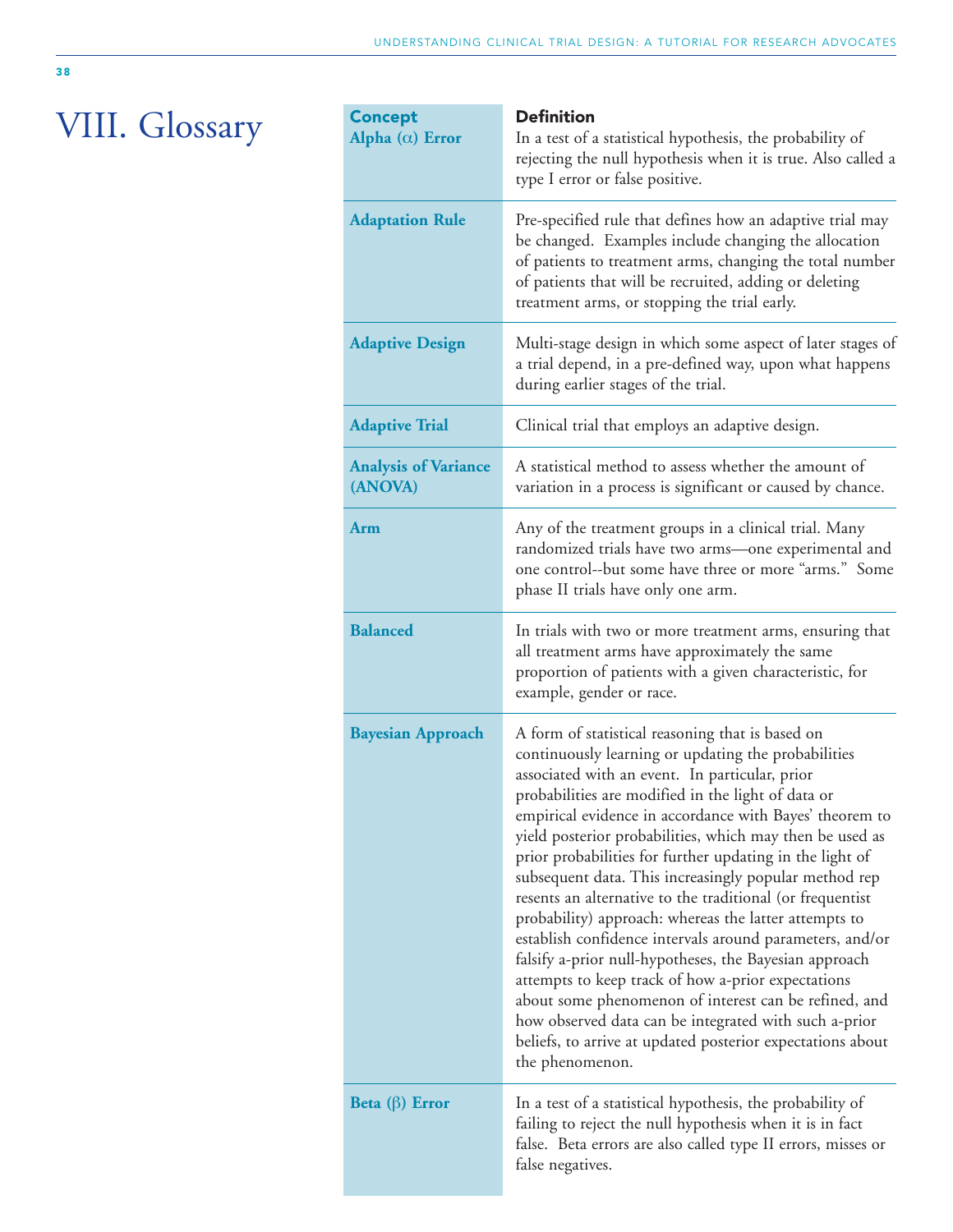| <b>Bias</b>                                                                     | Bias in a sample is the presence or influence of any<br>factor that causes the population or process being<br>sampled to appear different from what it actually is. Bias<br>is introduced into a sample when data are collected<br>without regard to key factors.                                               |
|---------------------------------------------------------------------------------|-----------------------------------------------------------------------------------------------------------------------------------------------------------------------------------------------------------------------------------------------------------------------------------------------------------------|
| <b>Biomarker</b>                                                                | A characteristic (e.g., protein, gene) that is objectively<br>measured and evaluated from a biological sample (e.g.,<br>tissue, blood) as an indicator of normal biological<br>processes, pathogenic processes, or pharmacologic<br>responses to a therapeutic intervention.                                    |
| <b>Blinding</b>                                                                 | A procedure in which one or more parties to the trial are<br>kept unaware of the treatment assignment. Double (or<br>triple) blinding means that investigators and/or health<br>care providers, in addition to patients, are unaware of<br>the treatment assignments.                                           |
| <b>Clinical Endpoint</b>                                                        | An occurrence that measures the study hypothesis. It is<br>often a characteristic or variable that reflects how a<br>patient feels, functions, or survives, and used to measure<br>whether a treatment is effective.<br>• Primary—what a trial is designed to assess<br>• Secondary—other endpoints of interest |
| <b>Clinical Trial</b>                                                           | A type of research study that assesses medical questions<br>in people. These studies often test new methods of<br>screening, prevention, diagnosis, or treatment of a<br>disease.                                                                                                                               |
| <b>Comparison Group;</b><br><b>Control Intervention</b><br>or Control Treatment | The treatment received by the comparison or control<br>group, often a placebo. In cancer trials, the control<br>intervention is usually the current standard of care.                                                                                                                                           |
| Confounding                                                                     | In research design, the problem that arises when two or<br>more causal variables, often an independent variable and<br>an extraneous variable, are not properly controlled, so<br>that their separate effects on the outcome measure can<br>not be disentangled.                                                |
| <b>Comparison or</b><br><b>Control Group</b><br>or Arm                          | A group of patients who are not treated with the experi-<br>mental intervention (e.g., no therapy, a different therapy,<br>or a placebo) This group is compared to the group that<br>receives the experimental intervention, to see if the<br>experimental intervention is effective.                           |
| <b>Correlation</b>                                                              | A statistical technique for determining the extent to<br>which variations in the values of one variable are<br>associated with variations in the value of another.                                                                                                                                              |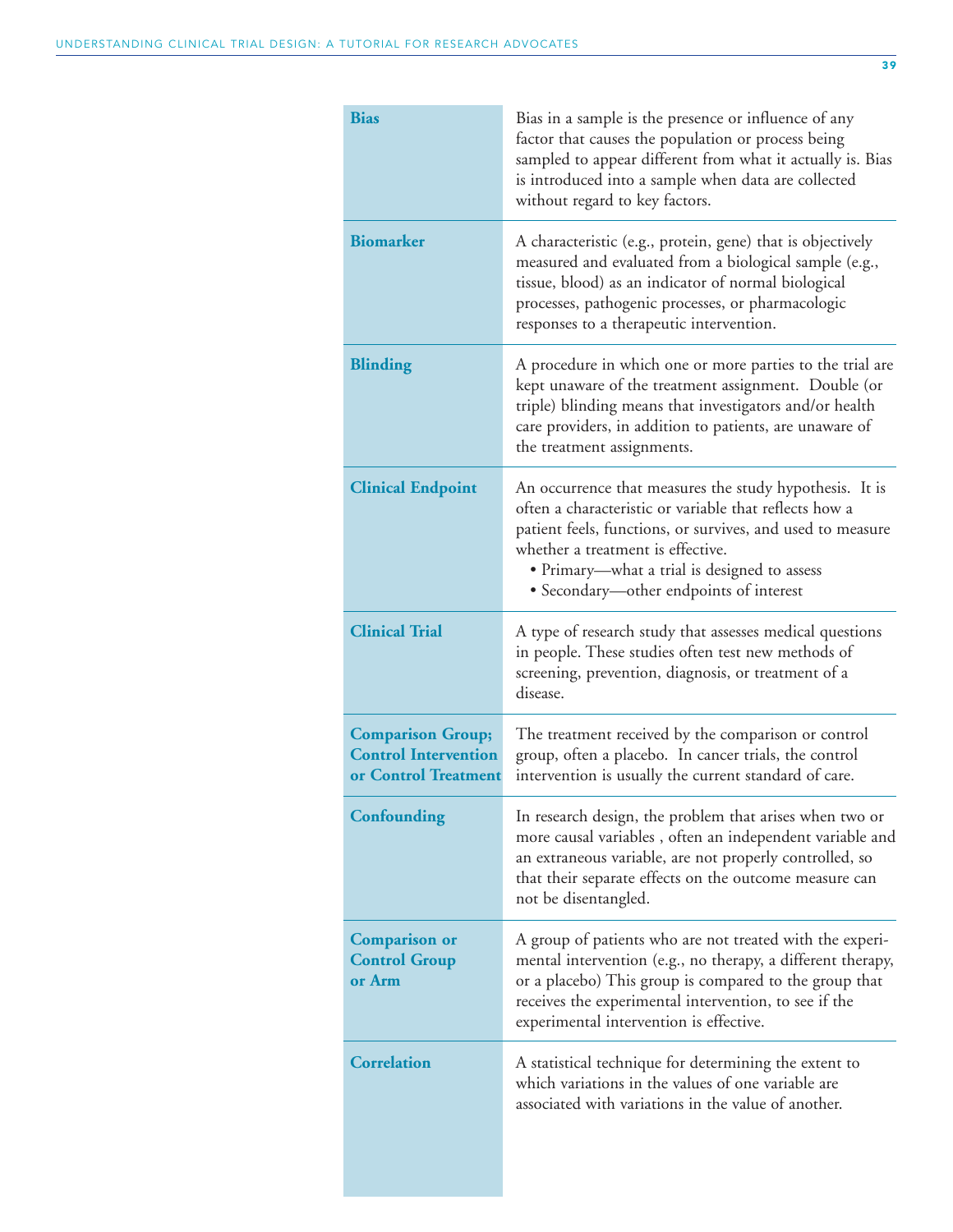| <b>Correlative Science</b>               | A type of study that uses as its primary explanatory<br>variables obtained from the laboratory, such as various<br>genetic, proteomic, biomarker data extracted from<br>tumors.                                                                                                                                                              |
|------------------------------------------|----------------------------------------------------------------------------------------------------------------------------------------------------------------------------------------------------------------------------------------------------------------------------------------------------------------------------------------------|
| <b>Crossover</b>                         | Allowing patients who do not respond to the treatment<br>to which they were randomly assigned, to switch to the<br>alternative treatment after some pre-specified amount of<br>time.                                                                                                                                                         |
| Demographics                             | Having to do with the structure of populations or<br>population statistics (e.g., age, income, marital status).                                                                                                                                                                                                                              |
| <b>Dependent Variable</b>                | A variable that is acted on or influenced by another<br>variable. For example, in an investigation of the affect of<br>drugs on cancer, the independent variable (e.g., drug<br>type or dose) is manipulated and the affect of this<br>manipulation can be seen in the change in the<br>dependent variable or outcome (e.g., survival).      |
| <b>Efficacy</b>                          | A drug's ability to produce beneficial effects on the<br>course or duration of a disease. Efficacy can be measured<br>in several ways, depending on the type of clinical trial.                                                                                                                                                              |
| Eligibility<br><b>Requirements</b>       | Specifications of who may participate in a clinical trial.<br>Eligibility requirements generally include details about<br>the disease (e.g., organ site, stage), prior treatment, and<br>co-morbidities.                                                                                                                                     |
| <b>Endpoint</b>                          | In clinical trials, an event or outcome that can be<br>measured objectively to determine whether the<br>intervention being studied is beneficial. For example, a<br>clinical trial studying a new cancer drug might use death<br>as an endpoint to determine if people getting the drug<br>lived longer than those who did not get the drug. |
| <b>Equivalence Trial</b>                 | A clinical trial designed to evaluate whether an<br>experimental treatment is similar to a control treatment,<br>by an appropriate definition of similarity. A two-sided<br>(two-tailed) test of similarity is used.                                                                                                                         |
| <b>Evidence-Based</b><br><b>Medicine</b> | Evidence-based medicine, defined by David Sackett, is<br>the conscientious and judicious use of current best<br>evidence from clinical care research, in the management<br>of individual patients."                                                                                                                                          |
| <b>Experiment</b>                        | A scientific procedure undertaken to make a discovery,<br>test a hypothesis, or demonstrate a known fact.                                                                                                                                                                                                                                    |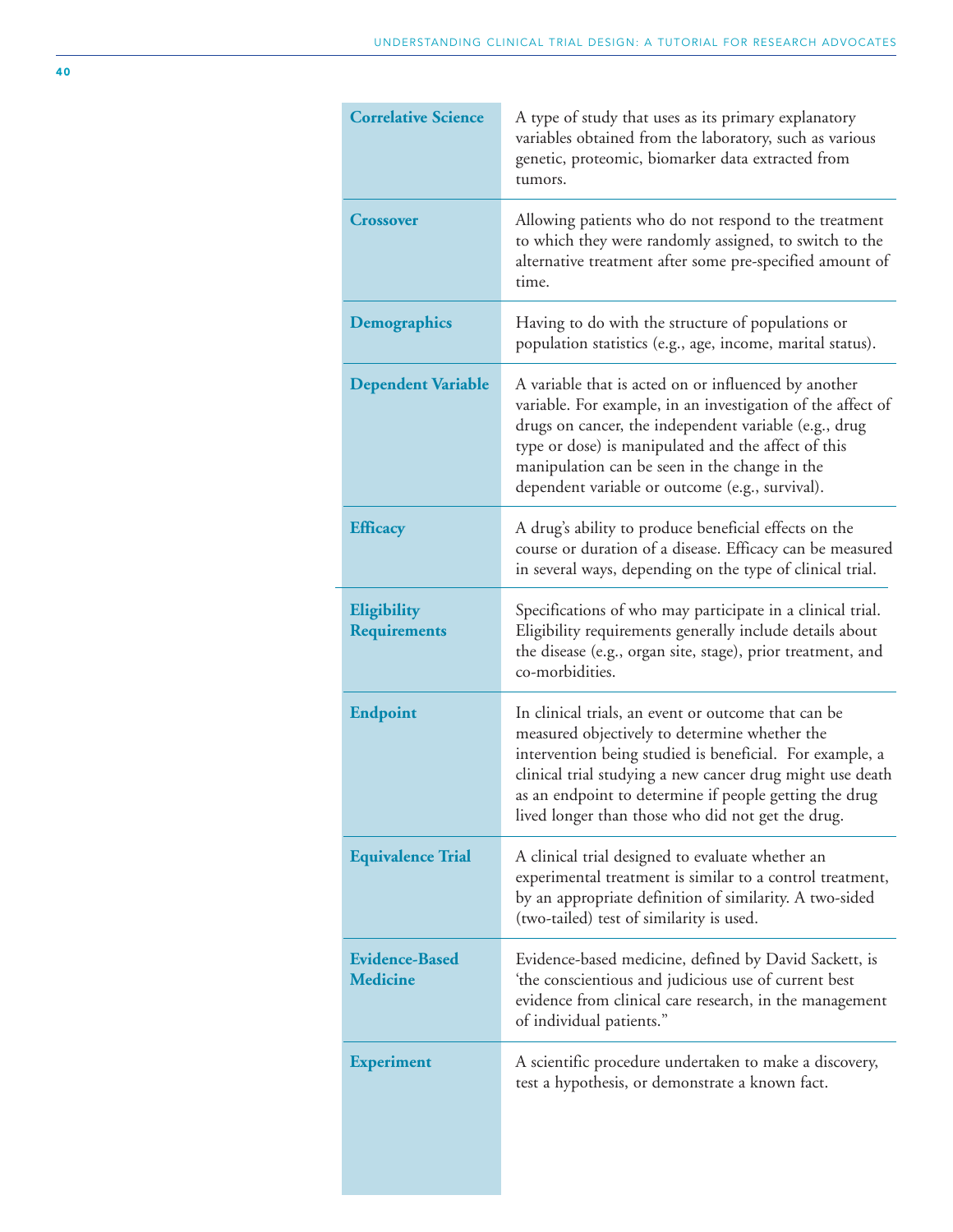| <b>Experimental Design</b>                                       | The general plan of an experiment, including the<br>method of assigning research participants or patients to<br>treatment conditions, controlling extraneous variables,<br>manipulating the independent variable, and measuring<br>the dependent variable or outcome.                                                                                                                                                                                                                                                                                                                                                                                                                                                     |
|------------------------------------------------------------------|---------------------------------------------------------------------------------------------------------------------------------------------------------------------------------------------------------------------------------------------------------------------------------------------------------------------------------------------------------------------------------------------------------------------------------------------------------------------------------------------------------------------------------------------------------------------------------------------------------------------------------------------------------------------------------------------------------------------------|
| <b>Experimental</b> or<br>Investigational<br><b>Group or Arm</b> | In clinical trials, a group of patients who receive the<br>experimental or investigational intervention.                                                                                                                                                                                                                                                                                                                                                                                                                                                                                                                                                                                                                  |
| <b>Experimental or</b><br>Investigational<br><b>Intervention</b> | Term often used to denote a therapy (drug, drug dose or<br>combination, device, or procedure) that is unproven or<br>not yet scientifically validated with respect to safety and<br>efficacy in humans.                                                                                                                                                                                                                                                                                                                                                                                                                                                                                                                   |
| <b>Frequentist or</b><br><b>Traditional Statistics</b>           | Traditional approach to statistical inference. Using<br>hypothesis testing, it allows researchers to draw inferences<br>about how likely they are to observe their data (or more<br>extreme data) if the null hypothesis were true. Limits the<br>relative frequency of drawing erroneous conclusions. It<br>does not, however, allow researchers to assess the relative<br>likelihood of competing hypotheses (other than the null<br>hypothesis) in light of their data.                                                                                                                                                                                                                                                |
| <b>Historical Controls</b>                                       | Control group based on previous trials. Using historical<br>controls is less costly in terms of time and money than<br>including a randomized control group in a new trial.<br>However, it typically introduces many unknown biases<br>and is not generally acceptable for phase III trials.                                                                                                                                                                                                                                                                                                                                                                                                                              |
| <b>Hypothesis</b>                                                | A tentative proposal made to explain certain observations<br>or facts that require further investigation to be verified.                                                                                                                                                                                                                                                                                                                                                                                                                                                                                                                                                                                                  |
| <b>Hypothesis Testing</b>                                        | Hypothesis testing refers to the process of using<br>statistical analysis to determine if the observed<br>differences between two or more samples are due to<br>random chance (as stated in the null hypothesis) or to<br>true differences. A null hypothesis (H0) is a stated<br>assumption that there is no difference in outcomes for<br>two or more populations. The alternate hypothesis is a<br>statement that the observed difference or relationship<br>between two populations is real and not the result of<br>chance or an error in sampling. Hypothesis testing is the<br>process of using a variety of statistical tools to analyze<br>data and, ultimately, to reject or not reject the null<br>hypothesis. |
| <b>Incidence</b>                                                 | The frequency of occurrence or onset of new cases of a<br>disorder as a proportion of a population in a specific<br>time period, usually expressed as the number of new<br>cases per 100,000 per annum.                                                                                                                                                                                                                                                                                                                                                                                                                                                                                                                   |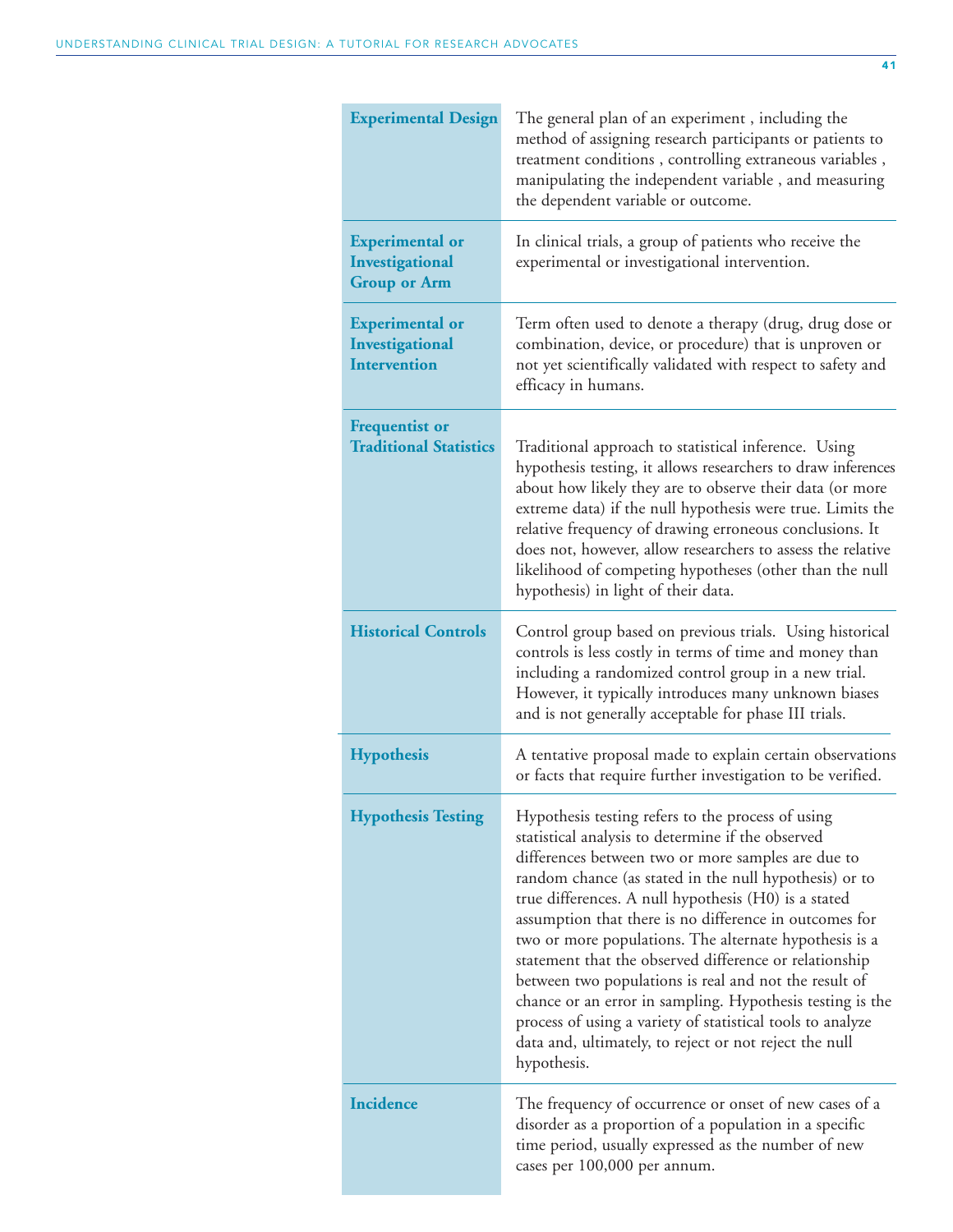| <b>Independent Variable</b>                       | Variable that is manipulated, sometimes experimentally,<br>in order to observe its effects on a dependent variable.<br>For example, in an investigation of the affect of drugs on<br>cancer, the independent variable (e.g., drug type or dose)<br>is manipulated and the affect of this manipulation can<br>be seen in the change in the dependent variable or<br>outcome (e.g., survival). A variable that is acted on or<br>influenced by another variable.                                                                                                                                                                                                                                |
|---------------------------------------------------|-----------------------------------------------------------------------------------------------------------------------------------------------------------------------------------------------------------------------------------------------------------------------------------------------------------------------------------------------------------------------------------------------------------------------------------------------------------------------------------------------------------------------------------------------------------------------------------------------------------------------------------------------------------------------------------------------|
| <b>Inductive Methods</b>                          | A form of reasoning, also called empirical induction, in<br>which a general law or principle is inferred from<br>particular instances that have been observed.                                                                                                                                                                                                                                                                                                                                                                                                                                                                                                                                |
| <b>Inference</b>                                  | A conclusion reached on the basis of evidence and<br>reasoning.                                                                                                                                                                                                                                                                                                                                                                                                                                                                                                                                                                                                                               |
| <b>Informed Consent</b>                           | A process in which a person is given important facts<br>about a medical procedure or treatment, a clinical trial,<br>or genetic testing before deciding whether or not to<br>participate. It also includes informing the patient when<br>there is new information that may affect his or her<br>decision to continue. Informed consent includes<br>information about the possible risks, benefits, and limits<br>of the procedure, treatment, trial, or genetic testing.                                                                                                                                                                                                                      |
| <b>Institutional Review</b><br><b>Board</b> (IRB) | An IRB is a committee with federal regulatory authority<br>to review and approve research involving human<br>subjects. An IRB is composed of a diverse group of men<br>and women with expertise in science, ethics, and other<br>non-scientific areas.                                                                                                                                                                                                                                                                                                                                                                                                                                        |
| <b>Intent-to-Treat</b>                            | In reality, not all patients who enroll in a clinical trial<br>complete the trial as planned. They may drop out, die,<br>switch treatments, etc. How to deal with the data of<br>such patients is problematic because the patients who<br>drop out are often different from those who complete<br>the trial. Thus, biostatisticians often conduct two<br>analyses—one including all patients assigned to<br>treatment arms (i.e., those intended-to-be-treated) and a<br>second including only patients who actually were treated.<br>When the results of these two analyses differ, it is likely<br>that the intervention influenced the propensity of<br>patients to drop out of the trial. |
| <b>Interaction</b>                                | The situation in which a treatment difference (e.g.,<br>difference between experimental and control) is<br>dependent on another factor (e.g., study site, organ site,<br>gender).                                                                                                                                                                                                                                                                                                                                                                                                                                                                                                             |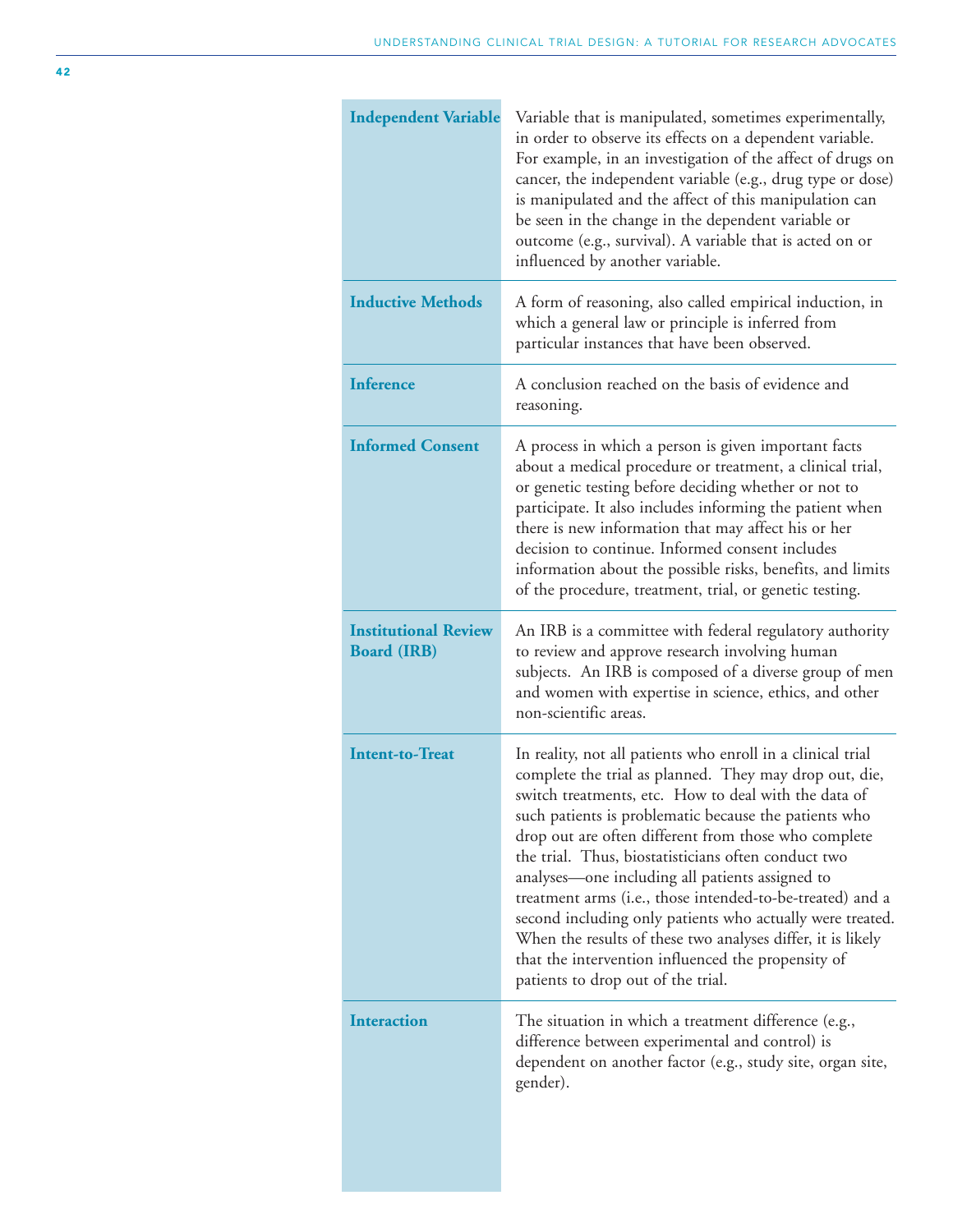| <b>Intervention</b>                 | The act or instance of intervening. In a clinical trial, an<br>experimental or investigational intervention is compared<br>to a comparison or control intervention. The<br>interventions are often different treatment drugs, but<br>may simple entail different schedules of drug<br>administration, supportive therapies, etc.                                                                                                                |
|-------------------------------------|-------------------------------------------------------------------------------------------------------------------------------------------------------------------------------------------------------------------------------------------------------------------------------------------------------------------------------------------------------------------------------------------------------------------------------------------------|
| Investigational<br><b>Treatment</b> | A new drug, biological drug, or combination that is used<br>in a clinical investigation.                                                                                                                                                                                                                                                                                                                                                        |
| In Vitro                            | In the laboratory (outside the body). The opposite of in<br><i>vivo</i> (in the body).                                                                                                                                                                                                                                                                                                                                                          |
| In Vivo                             | In the body. The opposite of in vitro (outside the body<br>or in the laboratory). Applies to both human and other<br>animal bodies.                                                                                                                                                                                                                                                                                                             |
| <b>Likelihood Ratio</b>             | In Bayesian inference, the ratio between the probability<br>of an observation or datum conditional on a hypothesis<br>(numerator) and the probability of the same observation<br>or datum conditional on an alternative hypothesis<br>(denominator).                                                                                                                                                                                            |
| <b>Mean</b>                         | Measure of central tendency. Equally weighs all out-<br>comes, and can be heavily influenced by outliers.<br>Computationally, the mean is equal to the sum of<br>outcomes, divided by the sample size.                                                                                                                                                                                                                                          |
| <b>Median</b>                       | Measure of central tendency in which half of the<br>outcomes are above and half below. The median is not<br>affected by outliers.                                                                                                                                                                                                                                                                                                               |
| Meta-analysis                       | The process of combining the data from a number of<br>independent studies (usually drawn from published<br>literature) and synthesizing summaries and conclusions<br>addressing a particular issue. It aims to utilize the<br>increased power of pooled data to clarify the state of<br>knowledge on that issue. Meta analysis is often used in<br>systematic reviews of studies of medical therapies to<br>evaluate therapeutic effectiveness. |
| <b>Multi-Stage Trial</b><br>Design  | Trials in which later stages of the trial are dependent up<br>what happens in earlier stages. An example of a two-<br>stage trial design is the randomized discontinuation<br>design where a patient's treatment may be changed in<br>the second stage of the trial, depending on the progress<br>of the disease during the first stage.                                                                                                        |
| <b>Non-inferiority Trial</b>        | A clinical trial designed to evaluate whether an<br>experimental treatment is similar to a control treatment,<br>by an appropriate definition of similarity. A one-sided<br>(one-tailed) test of similarity is used.                                                                                                                                                                                                                            |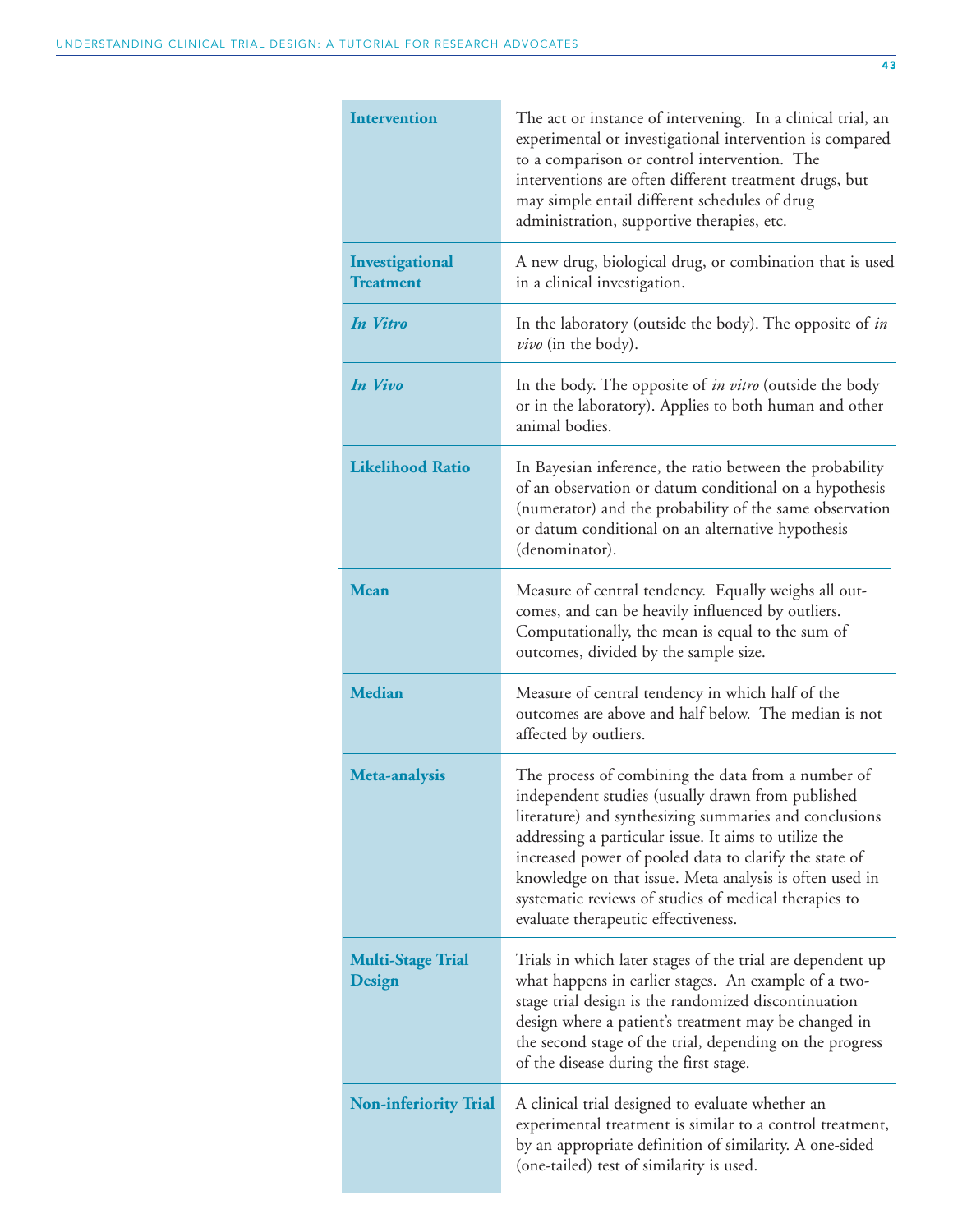| Null Hypothesis $(H_0)$                             | A null hypothesis $(H_0)$ is a stated assumption that there<br>is no difference in outcomes for two or more populations.<br>According to the null hypothesis, any observed<br>difference in samples is due to chance or sampling error.<br>The term that statisticians often use to indicate the<br>statistical hypothesis being tested.                                                                                              |
|-----------------------------------------------------|---------------------------------------------------------------------------------------------------------------------------------------------------------------------------------------------------------------------------------------------------------------------------------------------------------------------------------------------------------------------------------------------------------------------------------------|
| <b>One-Tail Test</b>                                | Test for deviation from the null hypothesis in only one<br>direction. That is, the null hypothesis states that a<br>specific group is superior to the other.                                                                                                                                                                                                                                                                          |
| <b>Opportunity Costs</b>                            | The economic cost of an action measured in terms of the<br>benefit foregone by not pursuing the best alternative<br>course of action. In clinical research, opportunity costs<br>are measured relative to alternative trials that could have<br>been conducted on the same patient population, by the<br>same researchers, and/or with the same funds.                                                                                |
| <b>Outcome</b>                                      | In clinical trials, an event or outcome that can be<br>measured objectively to determine whether the<br>intervention being studied is beneficial. In cancer<br>clinical trials outcomes that are of common interest<br>include overall survival time, disease-free survival time,<br>five year survival rate, and proportion of patients' disease<br>who respond to treatment.                                                        |
| p Value                                             | The lowest level of significance at which a given null<br>hypothesis can be rejected; that is, the probability of<br>observing a result as extreme as or more extreme than<br>that observed if the null hypothesis were true.                                                                                                                                                                                                         |
| <b>Paradigm Shift</b>                               | A fundamental change in approach or underlying<br>assumptions.                                                                                                                                                                                                                                                                                                                                                                        |
| <b>Parameter</b>                                    | A population parameter is the value of some quantitative<br>characteristic in an entire population. It is estimated by a<br>sample statistic.                                                                                                                                                                                                                                                                                         |
| <b>Patient Allocation</b><br><b>Adaptive Design</b> | Adaptive design in which the proportion of patients<br>assigned to each treatment arm is modified as data are<br>accrued. Compared to traditional designs, these design<br>generally come to conclusions faster and require fewer<br>patients, and with a larger proportion of the patients<br>receiving the superior treatment.                                                                                                      |
| <b>Patient Enrichment</b>                           | In the context of clinical trials, patient enrichment<br>entails restricting patient eligibility to those most likely<br>to benefit from the experimental treatment. As cancer<br>treatments become more targeted, patients who are most<br>likely to benefit can be selected based on biomarkers in<br>the tumor or circulating cells, proteins in the blood, or<br>genetic factors that influence the way drugs are<br>metabolized. |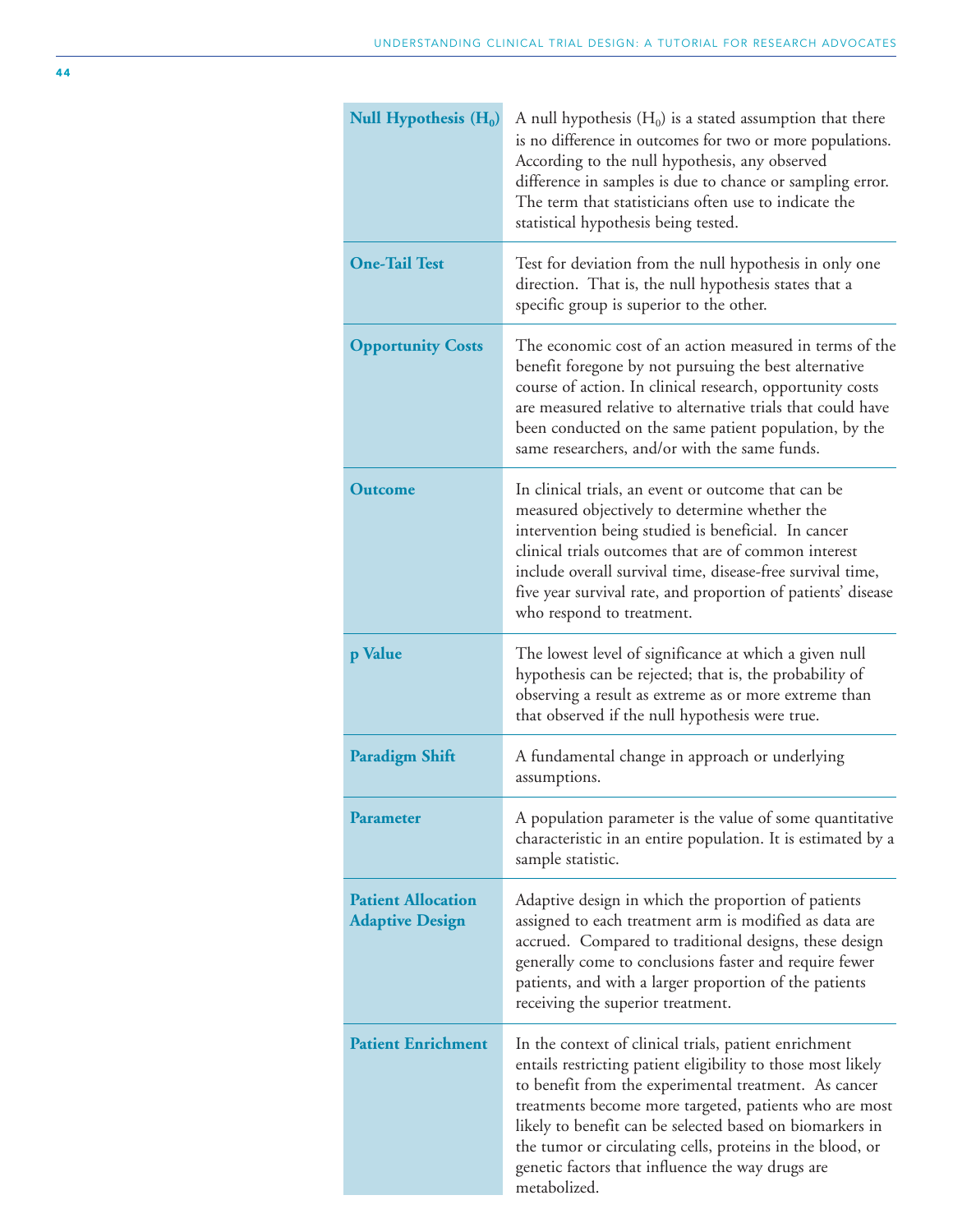| <b>Patient Preference</b><br>Design | Design in which patients decides whether or not to be<br>randomized, or to select their own treatment.<br>Compared to traditional designs, these designs generally<br>accrue more rapidly and are more satisfactory to<br>patients.                                                                                                                                                                                                                                                                                                                                                                       |
|-------------------------------------|-----------------------------------------------------------------------------------------------------------------------------------------------------------------------------------------------------------------------------------------------------------------------------------------------------------------------------------------------------------------------------------------------------------------------------------------------------------------------------------------------------------------------------------------------------------------------------------------------------------|
| <b>Phase 0 Trial</b>                | Phase 0 trials are a novel concept in clinical trials. They<br>involve testing small, non therapeutic amounts of drug<br>to obtain preliminary pharmacokinetic information, and<br>assist pharmaceutical companies in decisions on pursuing<br>further development of the agent. Pharmacokinetics is<br>the study of the metabolism and action of drugs with<br>particular emphasis on the time required for absorption,<br>duration of action, distribution in the body, and method<br>excretion.                                                                                                        |
| <b>Phase I Trial</b>                | The first step in testing a new treatment in humans.<br>These studies test the best way to give a new treatment<br>(for example, by mouth, intravenous infusion, or<br>injection) and the highest tolerable dose. The dose is<br>usually increased a little at a time in order to find the<br>highest dose that does not cause harmful side effects.<br>Because little is known about the possible risks and<br>benefits of the treatments being tested, Phase I trials<br>usually include only a small number of patients who<br>have not been helped by other treatments without a<br>comparison group. |
| <b>Phase II Trial</b>               | A study to test whether an experimental intervention has<br>an anticancer effect (for example, whether it shrinks a<br>tumor or improves blood test results) and whether it<br>works against a certain type of cancer.                                                                                                                                                                                                                                                                                                                                                                                    |
| <b>Phase III Trial</b>              | A study to compare the results of people taking an<br>experimental intervention with the results of people<br>taking the standard of care (for example, which group<br>has better survival rates or fewer side effects). In most<br>cases, studies move into phase III only after an<br>intervention seems to work in phases I and II. Phase III<br>trials may include hundreds of people and always<br>includes a control group.                                                                                                                                                                         |
| <b>Phase IV Trial</b>               | A study conducted after a treatment has been approved<br>and is being marketed to evaluate side effects that were<br>not apparent in the phase III trial. Thousands of people<br>are involved in a phase IV trial.                                                                                                                                                                                                                                                                                                                                                                                        |
| <b>PICO</b>                         | The acronym PICO is used by health professionals to<br>convey all elements of the clinical scenario in an orderly<br>fashion:<br>P - patient, population of patients, problem<br>I - intervention (a therapy, test)<br>C - comparison (another therapy, placebo)<br>O - outcome (survival, response)                                                                                                                                                                                                                                                                                                      |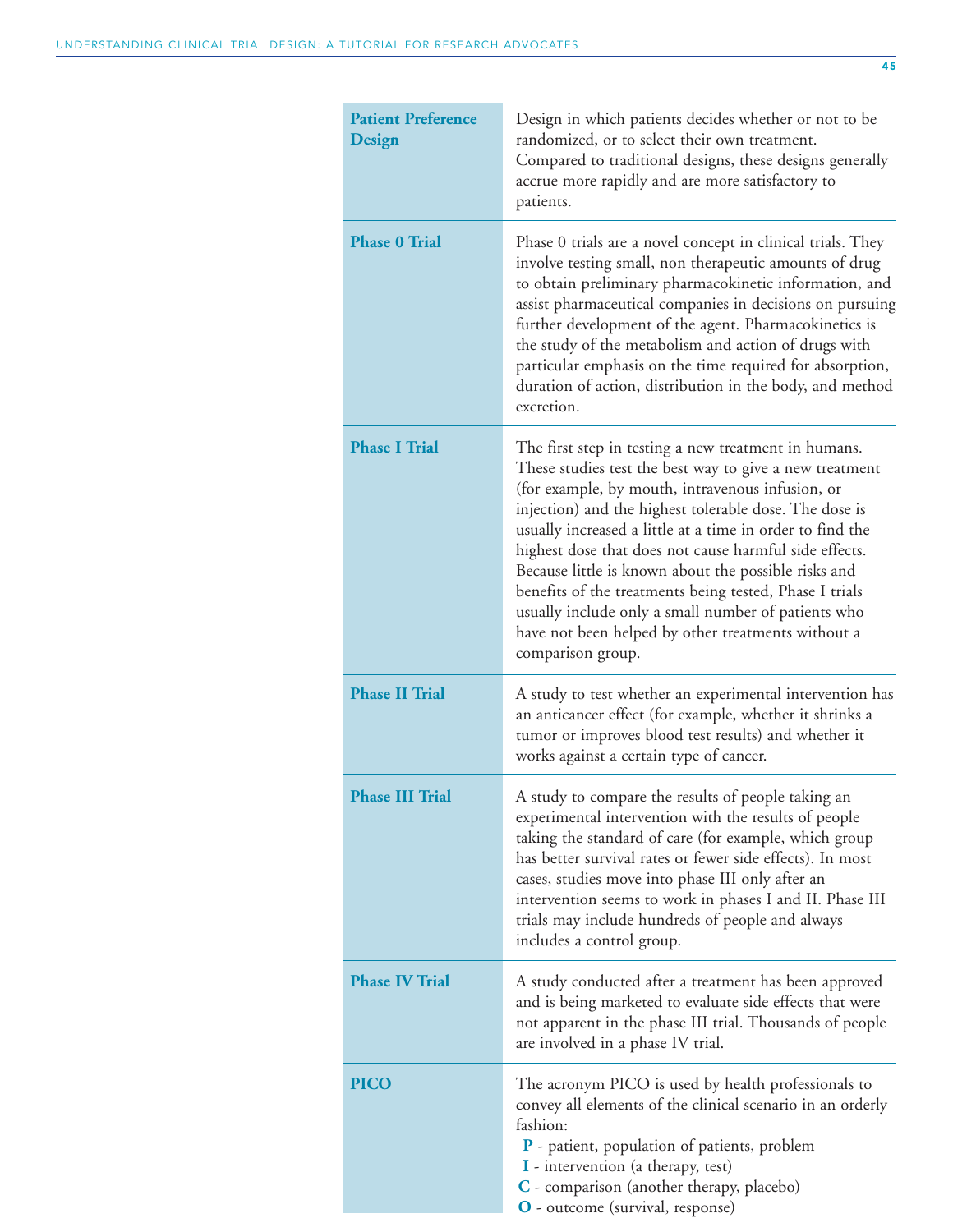| <b>Pivotal Trial</b>                  | A controlled trial to evaluate the safety and efficacy of a<br>drug in patients who have the disease or condition to be<br>treated.                                                                                                                                                                                 |
|---------------------------------------|---------------------------------------------------------------------------------------------------------------------------------------------------------------------------------------------------------------------------------------------------------------------------------------------------------------------|
| Placebo                               | An inactive substance or treatment that looks the same<br>as, and is given the same way as, an active drug or<br>treatment being tested. The effects of the active drug or<br>treatment are compared to the effects of the placebo.                                                                                 |
| Population                            | The entire collection of people (current and future) who<br>are the focus of interest (e.g., all people with a specific<br>type of cancer).                                                                                                                                                                         |
| <b>Population</b><br><b>Parameter</b> | A value of some quantitative characteristic in a<br>population. Population parameters are estimated by<br>sample statistics calculated from sample data (e.g.,<br>sample mean).                                                                                                                                     |
| <b>Posterior Probability</b>          | The posterior probability is the conditional probability<br>of a variable, taking the evidence into account. The<br>posterior probability is computed from the prior<br>probability and the likelihood function via Bayes'<br>theorem.                                                                              |
| <b>Power</b>                          | Power is the probability of rejecting the null hypothesis<br>if it is really false. It is mathematically equal to 1 - b and<br>is dependent upon the sample size, sample variance, the<br>effect size and type II error rate.                                                                                       |
| Prevalence                            | The total number of existing cases of a disorder as a pro<br>portion of a population (usually per 100,000 people) at<br>a specific time.                                                                                                                                                                            |
| <b>Primary Endpoint</b>               | The main result that is measured to see if a given<br>treatment worked (e.g., the number of deaths or the<br>difference in survival between the treatment group and<br>the control group). The primary endpoint is determined<br>by the primary study objective, and is defined prior to<br>the start of the trial. |
| <b>Prior Probability</b>              | A prior probability is a base rate, interpreted as a<br>description of what is known about a variable in the<br>absence of some evidence.                                                                                                                                                                           |
| Probability                           | The likelihood that a given event will occur. Probability<br>is expressed as values between 0 (complete certainty that<br>an event will not occur) to 1 (complete certainty that an<br>event will occur), or percentage values between 0 and<br>100%.                                                               |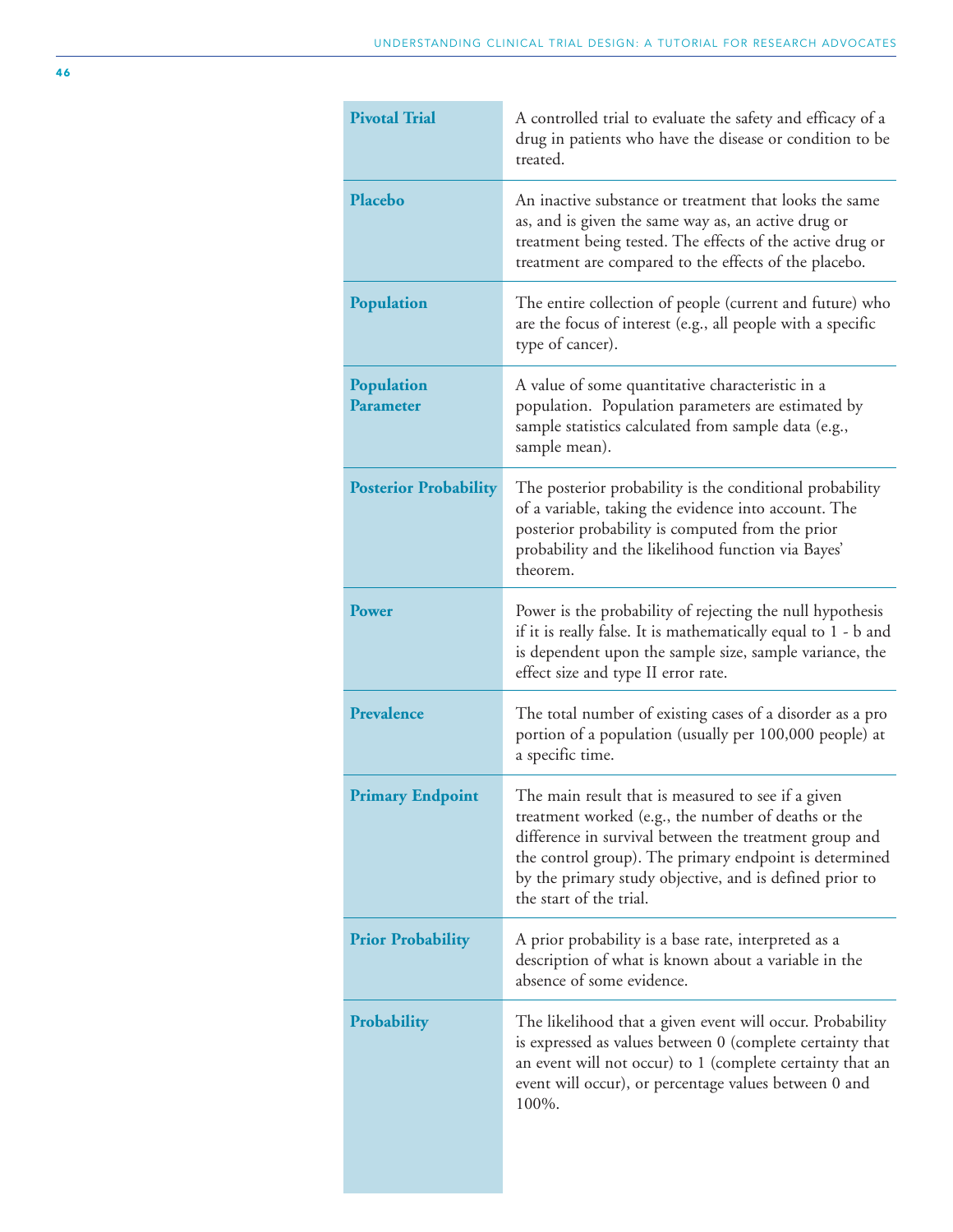| <b>Protocol</b>                                        | An action plan for a clinical trial. The plan states what<br>the study will do, how, and why. It explains how many<br>people will be in it, who is eligible to participate, what<br>study agents or other interventions they will be given,<br>what tests they will receive and how often, and what<br>information will be gathered.                                                                                                                                              |
|--------------------------------------------------------|-----------------------------------------------------------------------------------------------------------------------------------------------------------------------------------------------------------------------------------------------------------------------------------------------------------------------------------------------------------------------------------------------------------------------------------------------------------------------------------|
| <b>Quality of Life</b><br>(QOL)                        | Measurement of aspects of an individual's sense of well-<br>being and ability to perform various tasks.                                                                                                                                                                                                                                                                                                                                                                           |
| Randomization                                          | The process by which patients are assigned by chance to<br>separate groups that compare different treatments or<br>other interventions. Randomization can use equal<br>weighting (i.e., 50:50) or not (e.g., 75:25)                                                                                                                                                                                                                                                               |
| <b>Randomized</b><br><b>Controlled</b><br><b>Trial</b> | A research design used for testing the effectiveness of a<br>drug, or any other type of experimental intervention, in<br>which research participants are assigned randomly to<br>experimental and control or groups and the differences<br>in outcomes are compared.                                                                                                                                                                                                              |
| <b>Randomized</b><br><b>Discontinuation</b><br>Design  | Design in which all patients initially receive the experi-<br>mental treatment. In a second stage of the trial a sub-<br>group of patients is randomized. Compared to tradi-<br>tional designs, these designs generally provide better<br>information about the sub-set of patients most likely to<br>benefit from an experimental treatment and are often<br>preferred by patients.                                                                                              |
| <b>Reliability</b>                                     | Reliability is the extent to which an experiment, test, or<br>any measuring procedure yields the same result on<br>repeated trials. Without the agreement of independent<br>observers able to replicate research procedures, or the<br>ability to use research tools and procedures that yield<br>consistent measurements, researchers would be unable to<br>satisfactorily draw conclusions, formulate theories, or<br>make claims about the generalizability of their research. |
| <b>Research Advocate</b>                               | Individuals or organizations who try to raise public<br>awareness about important cancer issues, particularly<br>those related to research. They work with researchers to<br>ensure that research is patient focused and likely to result<br>in changes in clinical practice.                                                                                                                                                                                                     |
| <b>Sample</b>                                          | A subset of a population selected to draw inferences<br>about the population. It is a random sample if it is<br>chosen in such a way that every sample of the same size<br>has an equal chance of being selected.                                                                                                                                                                                                                                                                 |
| <b>Sampling</b><br><b>Distribution</b>                 | Every statistic is a random variable because its value<br>varies from one sample to another. The distribution of<br>this random variable is a sampling distribution.                                                                                                                                                                                                                                                                                                              |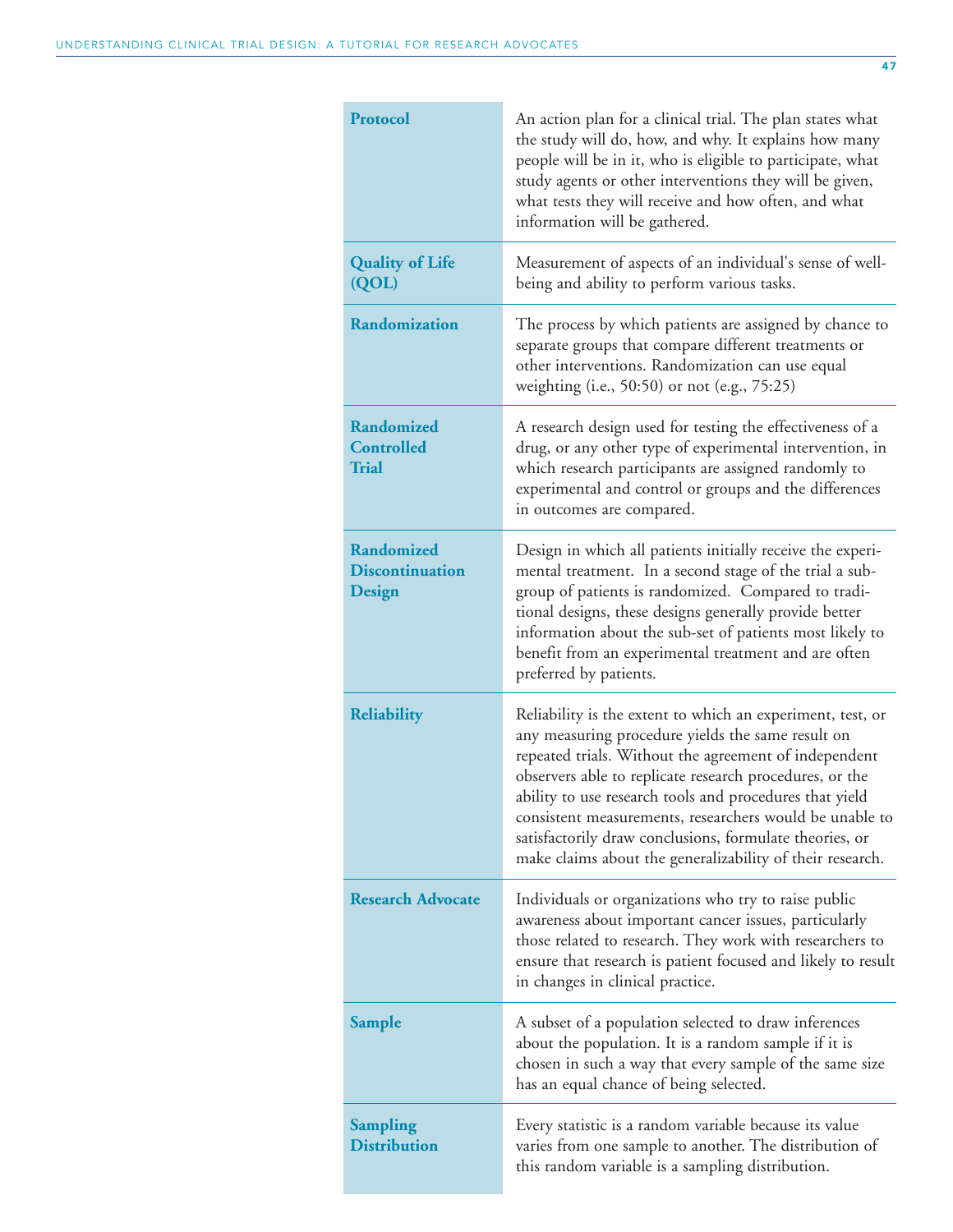| <b>Scientific Method</b>                                | A method of procedure that has characterized natural<br>science since the 17th century, consisting of systematic<br>observation, measurement, and experiment, and the<br>formulation, testing, and modification of hypotheses.                                                                                                                                                                                                                                                                                                                       |
|---------------------------------------------------------|------------------------------------------------------------------------------------------------------------------------------------------------------------------------------------------------------------------------------------------------------------------------------------------------------------------------------------------------------------------------------------------------------------------------------------------------------------------------------------------------------------------------------------------------------|
| <b>Secondary Endpoints</b>                              | These are outcomes that are of interest in addition to the<br>primary endpoints that a clinical trial is designed to<br>assess. Examples include quality of life (QOL) measures<br>and treatment side effects.                                                                                                                                                                                                                                                                                                                                       |
| <b>Sensitivity</b>                                      | The conditional probability of a test correctly giving a<br>positive result, given that the patient does have the dis-<br>ease.                                                                                                                                                                                                                                                                                                                                                                                                                      |
| <b>Side Effect</b>                                      | A problem that occurs when treatment affects healthy<br>tissues or organs. Some common side effects of cancer<br>treatment are fatigue, pain, nausea, vomiting, decreased<br>blood cell counts, hair loss, and mouth sores. Serious<br>side effects are often referred to as adverse events.                                                                                                                                                                                                                                                         |
| Specificity                                             | The conditional probability of a test correctly giving a<br>negative result, given that the patient does not have the<br>disease.                                                                                                                                                                                                                                                                                                                                                                                                                    |
| <b>Standard of Care or</b><br><b>Standard Treatment</b> | In medicine, treatment that experts agree is appropriate,<br>accepted, and widely used. Health care providers are<br>obligated to provide patients with the standard of care.<br>Also called standard therapy or best practice.                                                                                                                                                                                                                                                                                                                      |
| <b>Standard Deviation</b>                               | Measure of dispersion calculated from samples and used<br>to estimate population variances. Computationally, the<br>standard deviation is equal to the square root of the<br>variance.                                                                                                                                                                                                                                                                                                                                                               |
| <b>Statistic</b>                                        | A statistic is the value of some quantitative characteristic<br>in a sample taken to be an estimate of the equivalent<br>population parameter.                                                                                                                                                                                                                                                                                                                                                                                                       |
| <b>Statistics</b>                                       | The scientific discipline concerned with the collection,<br>analysis, interpretation, and presentation of data.                                                                                                                                                                                                                                                                                                                                                                                                                                      |
| <b>Statistical Analysis</b>                             | Statistical analysis relates observed statistical data to<br>theoretical models, such as probability distributions or<br>models used in regression analysis. By estimating<br>parameters in the proposed model and testing hypotheses<br>about rival models, one can assess the value of the<br>information collected and the extent to which the<br>information can be applied to similar situations.<br>Statistical prediction is the application of the model<br>thought to be most appropriate, using the estimated<br>values of the parameters. |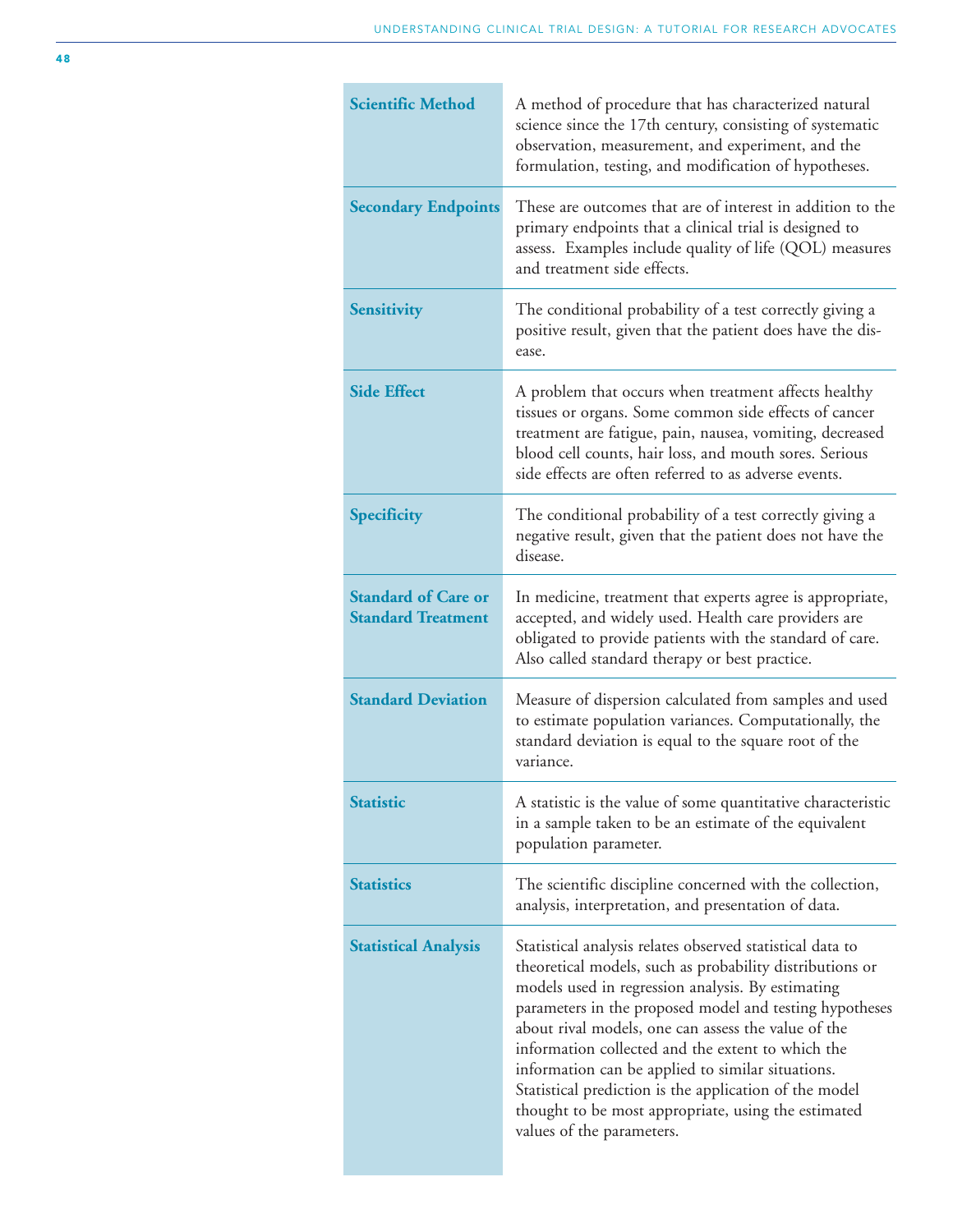| <b>Statistical Inference</b>       | Statistical inference involves the selection of one<br>conclusion from a number of alternatives according to<br>the result of a calculation based on observations.                                                                                                                                                                                                                                                                                      |
|------------------------------------|---------------------------------------------------------------------------------------------------------------------------------------------------------------------------------------------------------------------------------------------------------------------------------------------------------------------------------------------------------------------------------------------------------------------------------------------------------|
| <b>Statistical</b><br>Significance | A term indicating that the results of a study are stronger<br>than would be expected by chance alone.                                                                                                                                                                                                                                                                                                                                                   |
| <b>Stratification</b>              | The placing of the trial population into categories<br>(i.e., strata) which are: 1) exhaustive (i.e., all strata<br>together include the entire trial population); 2) mutually<br>exclusive and; 3) related to the criteria being studied.                                                                                                                                                                                                              |
| <b>Stratification Variable</b>     | The variable which form the basis of stratification.<br>Examples include gender or age, disease site or stage.                                                                                                                                                                                                                                                                                                                                          |
| <b>Sub-Group Analysis</b>          | Analyses that look for treatment difference in sub-groups<br>of the experimental and control groups. For example, is<br>there a treatment effect in males but not females or in<br>one organ site but not another. If these analyses are<br>planned prior to running the trial, statistical procedures<br>can be used to limit a or type I errors, although at a cost<br>to power. They can be especially problematic when they<br>are not pre-planned. |
| <b>Superiority Trial</b>           | A clinical trial designed to evaluate whether an<br>experimental treatment is superior to a control<br>treatment, by an appropriate definition of similarity. A<br>one-sided test would be used.                                                                                                                                                                                                                                                        |
| <b>Supportive Therapy</b>          | A treatment designed to improve, reinforce, or sustain a<br>patient's physiological well-being or psychological self-<br>esteem and self-reliance. In cancer trials, supportive<br>therapies are typically given to prevent or minimize toxic<br>side-effects of therapies used to treat the cancer.                                                                                                                                                    |
| <b>Surrogate Endpoint</b>          | A biomarker that is intended to substitute for a clinical<br>endpoint (e.g., survival). A surrogate endpoint is<br>expected to predict clinical benefit (or harm or lack of<br>benefit or harm) based on epidemiologic, therapeutic,<br>pathophysiologic, or other scientific evidence.                                                                                                                                                                 |
| <b>Test Statistic</b>              | A statistic used in hypothesis testing. It has a known<br>distribution if the null hypothesis is true.                                                                                                                                                                                                                                                                                                                                                  |
| <b>Treatment</b>                   | Any intervention—drug, surgery, psychosocial<br>intervention—being investigated in a clinical trial.                                                                                                                                                                                                                                                                                                                                                    |
| <b>Treatment Arm</b>               | Any of the treatment groups in a randomized trial. Many<br>randomized trials have two arms-one experimental and<br>one control—but some have three or more "arms," and<br>some have only one.                                                                                                                                                                                                                                                           |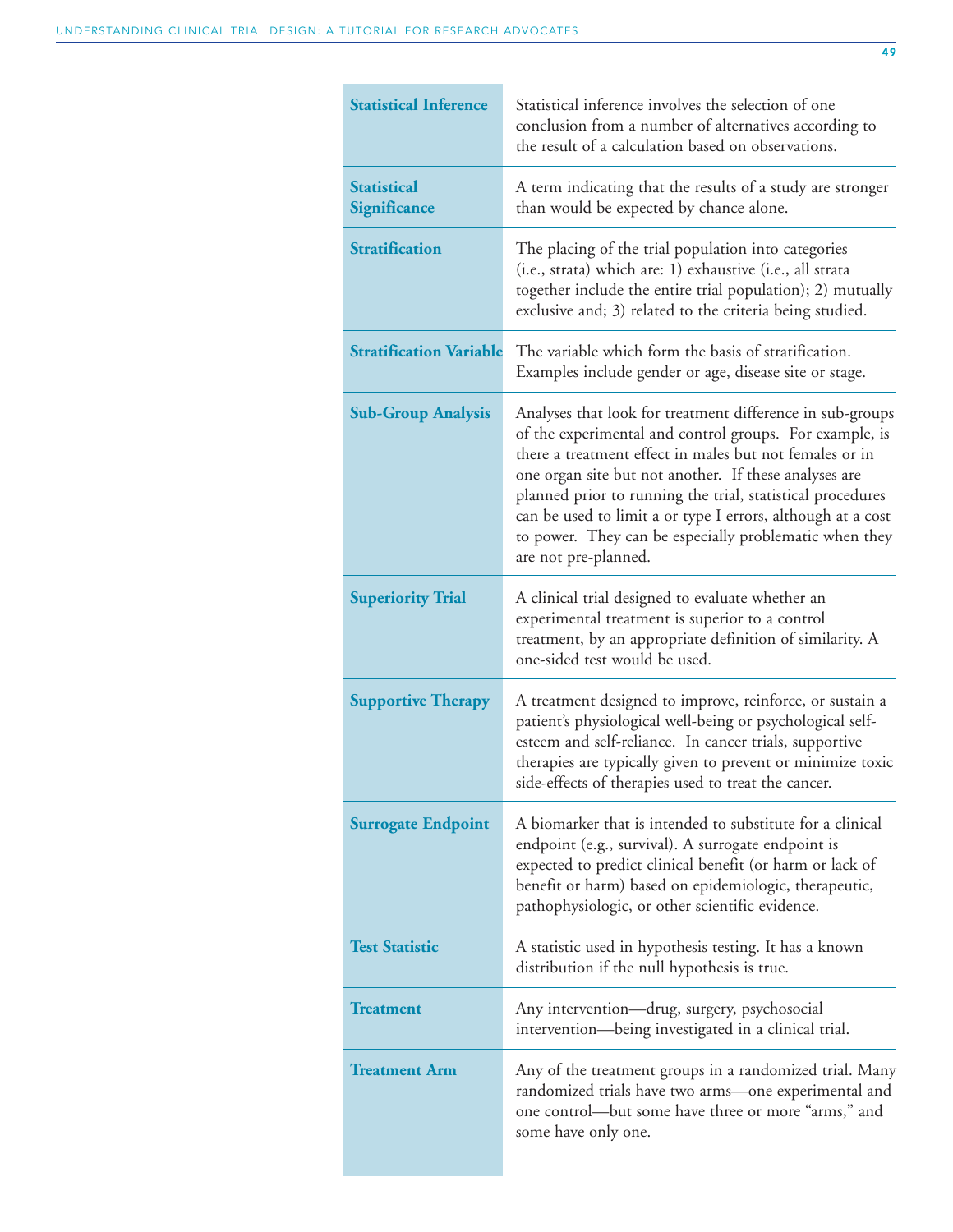| <b>Treatment Effect</b>                          | The treatment effect is the difference in outcomes<br>between the group of patients who received the<br>experimental or investigational treatment and those who<br>received the comparison or control treatment.                                                                                                                                                                                                                                                                                                                                                                                                                                                                                                                  |
|--------------------------------------------------|-----------------------------------------------------------------------------------------------------------------------------------------------------------------------------------------------------------------------------------------------------------------------------------------------------------------------------------------------------------------------------------------------------------------------------------------------------------------------------------------------------------------------------------------------------------------------------------------------------------------------------------------------------------------------------------------------------------------------------------|
| <b>Treatment Protocol</b>                        | The treatment protocol specifies all details about the<br>interventions that are to be given to both the<br>experimental or investigational group and the<br>comparison or control group. This includes drug dose<br>and schedule, as well as test procedures and any other<br>interventions that are part of the trial.                                                                                                                                                                                                                                                                                                                                                                                                          |
| <b>Two Tail Test</b>                             | Testing for deviation from the null hypothesis in either<br>direction.                                                                                                                                                                                                                                                                                                                                                                                                                                                                                                                                                                                                                                                            |
| <b>Type I Error</b>                              | In a test of a statistical hypothesis, the probability of<br>rejecting the null hypothesis when it is true. Also called<br>an alpha error or false positive.                                                                                                                                                                                                                                                                                                                                                                                                                                                                                                                                                                      |
| <b>Type II Error</b>                             | In a test of a statistical hypothesis, the probability of<br>failing to reject the null hypothesis when it is in fact<br>false. Type II errors are also called beta errors, misses or<br>false negatives.                                                                                                                                                                                                                                                                                                                                                                                                                                                                                                                         |
| <b>Underserved Patient</b><br><b>Populations</b> | Populations whose participation in clinical trials is less<br>than their representation in the overall population of<br>people affected by a disease. Underserved populations<br>typically include minorities, people of lower socio-<br>economic background, the elderly, and people who live<br>in rural areas.                                                                                                                                                                                                                                                                                                                                                                                                                 |
| <b>Validity</b>                                  | Validity refers to the degree to which a study accurately<br>reflects or assesses the specific concept that the researcher<br>is attempting to measure. Researchers should be<br>concerned with both external and internal validity.<br>External validity refers to the extent to which the results<br>of a study are generalizable or transferable. Internal<br>validity refers to: 1) the rigor with which the study was<br>conducted (e.g., the study's design, the care taken to<br>conduct measurements, and decisions concerning what<br>was and wasn't measured); and 2) the extent to which<br>the designers of a study have taken into account<br>alternative explanations for any causal relationships they<br>explore. |
| <b>Variable</b>                                  | The characteristic measured or observed when an<br>experiment is carried out or an observation is made.<br>Variables may be non-numerical or numerical. Since a<br>non-numerical observation can always be coded<br>numerically, a variable is usually taken to be numerical.<br>Statistics is concerned with random variables and with<br>variables whose measurement may involve random errors                                                                                                                                                                                                                                                                                                                                  |

m.

 $\sim$ 

the control of the control of the control of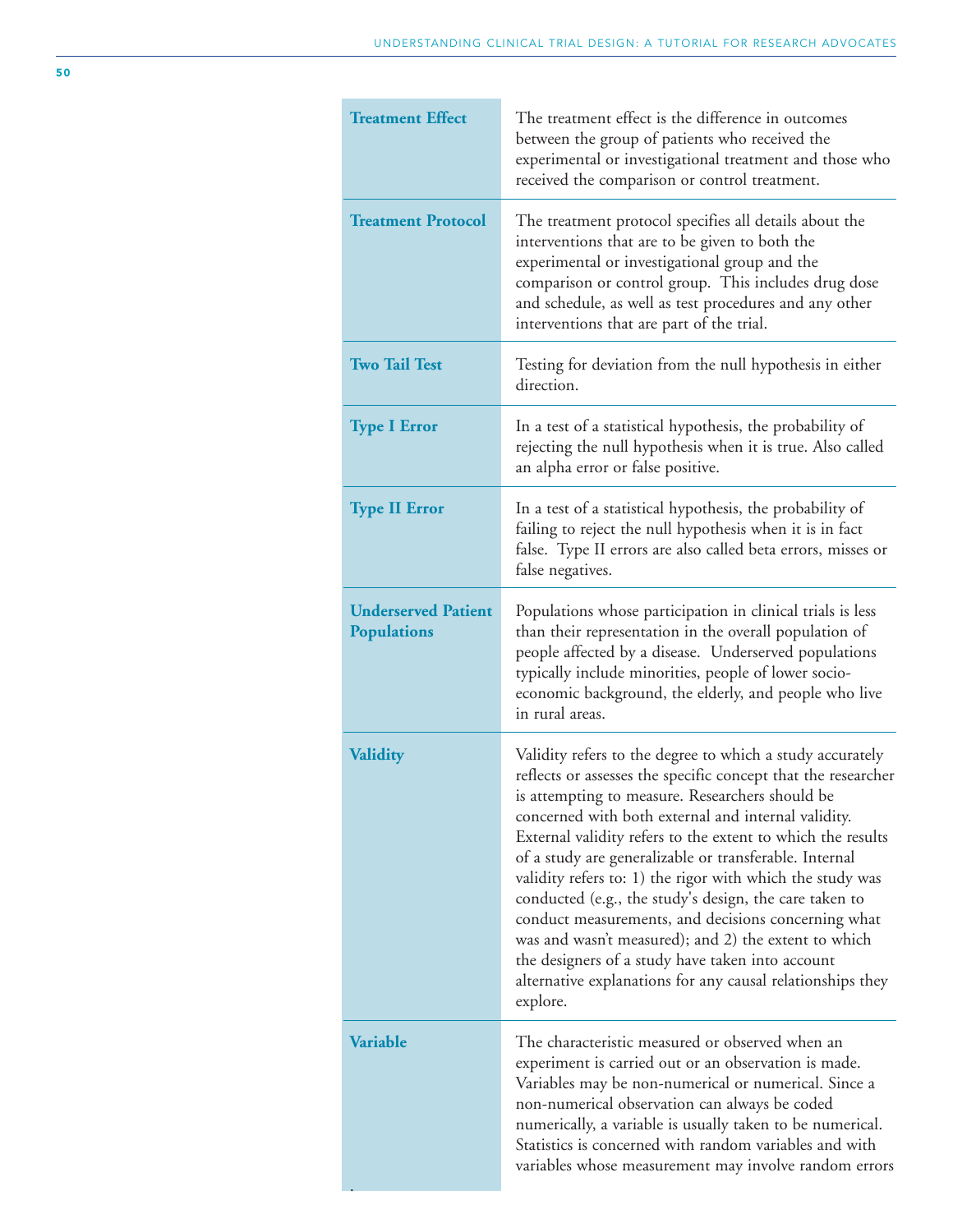÷

| Variability     | The degree to which a set of outcomes is dispersed or<br>scattered. Two sets of outcomes with identical means<br>(averages) may have widely different variances. The usual<br>measures of variability are the variance and standard<br>deviation. |
|-----------------|---------------------------------------------------------------------------------------------------------------------------------------------------------------------------------------------------------------------------------------------------|
| <b>Variance</b> | Measure of dispersion calculated in samples and used to<br>estimate population variances. Computationally, the<br>variance is equal to the average squared deviation from<br>the mean.                                                            |
|                 |                                                                                                                                                                                                                                                   |
|                 |                                                                                                                                                                                                                                                   |
|                 |                                                                                                                                                                                                                                                   |
|                 |                                                                                                                                                                                                                                                   |
|                 |                                                                                                                                                                                                                                                   |
|                 |                                                                                                                                                                                                                                                   |
|                 |                                                                                                                                                                                                                                                   |